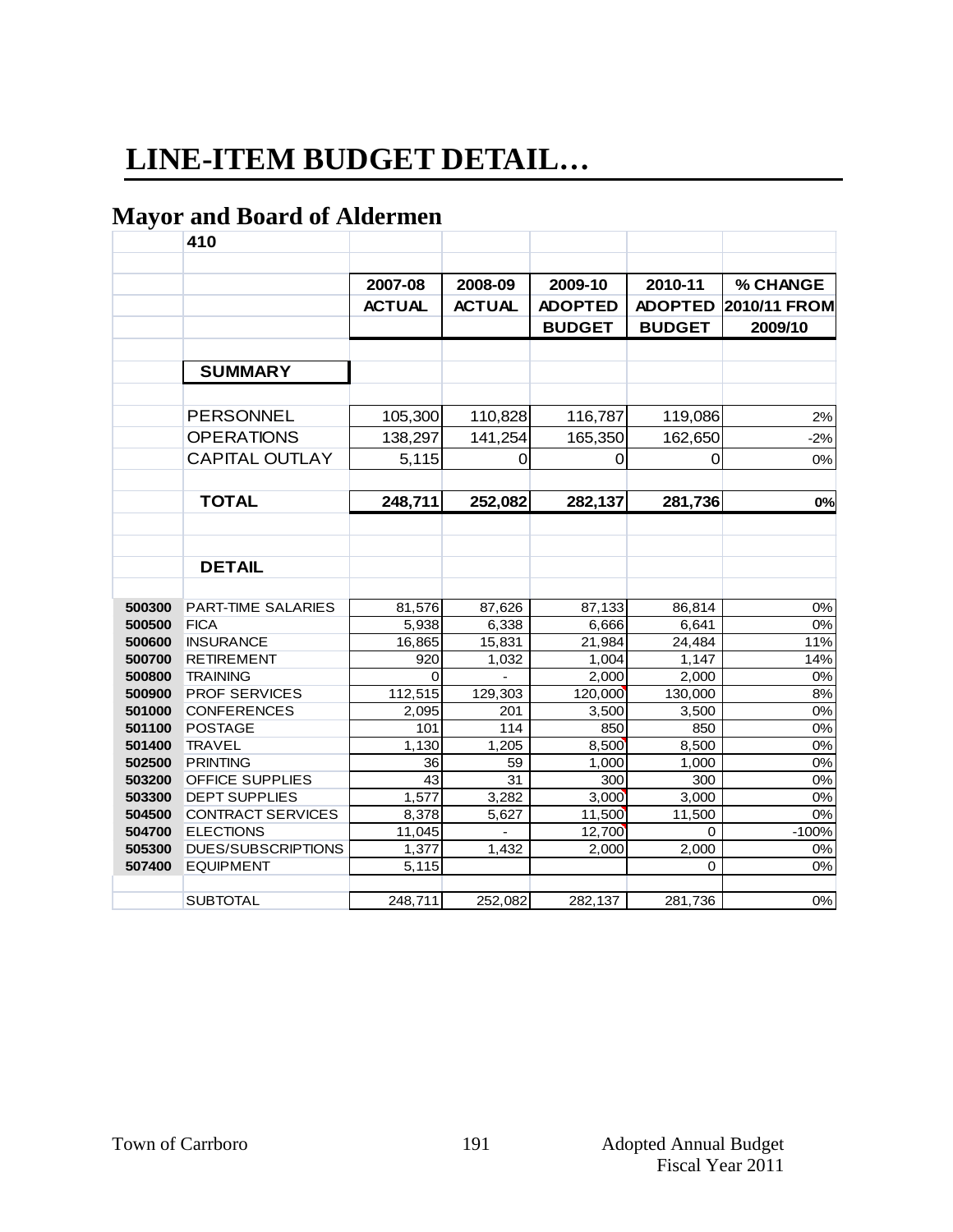# **Advisory Boards**

| 415                                            |               |               |                |                |              |
|------------------------------------------------|---------------|---------------|----------------|----------------|--------------|
|                                                | 2007-08       | 2008-09       | 2009-10        | 2010-11        | % CHANGE     |
|                                                | <b>ACTUAL</b> | <b>ACTUAL</b> | <b>ADOPTED</b> | <b>ADOPTED</b> | 2010/11 FROM |
|                                                |               |               | <b>BUDGET</b>  | <b>BUDGET</b>  | 2009/10      |
|                                                |               |               |                |                |              |
| <b>SUMMARY</b>                                 |               |               |                |                |              |
|                                                |               |               |                |                |              |
| <b>PERSONNEL</b>                               | 0             | 0             | 0              | 0              | 0%           |
| <b>OPERATIONS</b>                              | 6,451         | 7,791         | 12,750         | 12,750         | 0%           |
| <b>CAPITAL OUTLAY</b>                          | 0             | $\Omega$      | $\Omega$       | 0              | 0%           |
|                                                |               |               |                |                |              |
| <b>TOTAL</b>                                   | 6,451         | 7,791         | 12,750         | 12,750         | 0%           |
|                                                |               |               |                |                |              |
|                                                |               |               |                |                |              |
| <b>DETAIL</b>                                  |               |               |                |                |              |
|                                                |               |               |                |                |              |
| <b>ADVISORY BOARD</b>                          |               |               |                |                |              |
| <b>500800 TRAINING</b>                         | 0             | 0             | 500            | 500            | $0\%$        |
| 505701 APPEARANCE COMM                         | 0             | 5             | 400            | 400            | 0%           |
| 505702 PLANNING BOARD                          | 386           | 141           | 700            | 700            | 0%           |
| 505703 BD OF ADJUSTMENT                        | 155           | 42            | 350            | 350            | 0%<br>0%     |
| 505704 PARKS & RECREATION                      | 2463          | 2319          | 2,400          | 2,400          |              |
| <b>TRANSPORTATION</b>                          |               |               |                |                |              |
| 505705 ADVISORY BOARD<br>505707 HUMAN SERVICES | 264<br>163    | 206<br>263    | 700<br>300     | 700<br>300     | 0%<br>0%     |
| N. TRANSITION AREA                             |               |               |                |                |              |
| 505708 ADVISORY COMM                           | 34            | 14            | 400            | 400            | 0%           |
| 505710 RECOGNITION BANQUET                     | 1570          | 3461          | 3,500          | 3,500          | 0%           |
| <b>ECONOMIC</b>                                |               |               |                |                |              |
| <b>SUSTAINABILITY</b>                          |               |               |                |                |              |
| 505711 COMMISSION                              | 0             | 24            | 500            | 500            | 0%           |
| 505712 GREENWAY COMM                           | 152           | 298           | 1,000          | 1,000          | 0%           |
| 505718 ARTS COMMITTEE                          | 1189          | 927           | 1,000          | 1,000          | 0%           |
| <b>ENVIRONMENTAL</b>                           |               |               |                |                |              |
| 505719 ADVISORY BOARD                          | 74            | 92            | 1,000          | 1,000          | 0%           |
|                                                |               |               |                |                |              |
| <b>SUBTOTAL</b>                                | 6,451         | 7,791         | 12,750         | 12,750         | 0%           |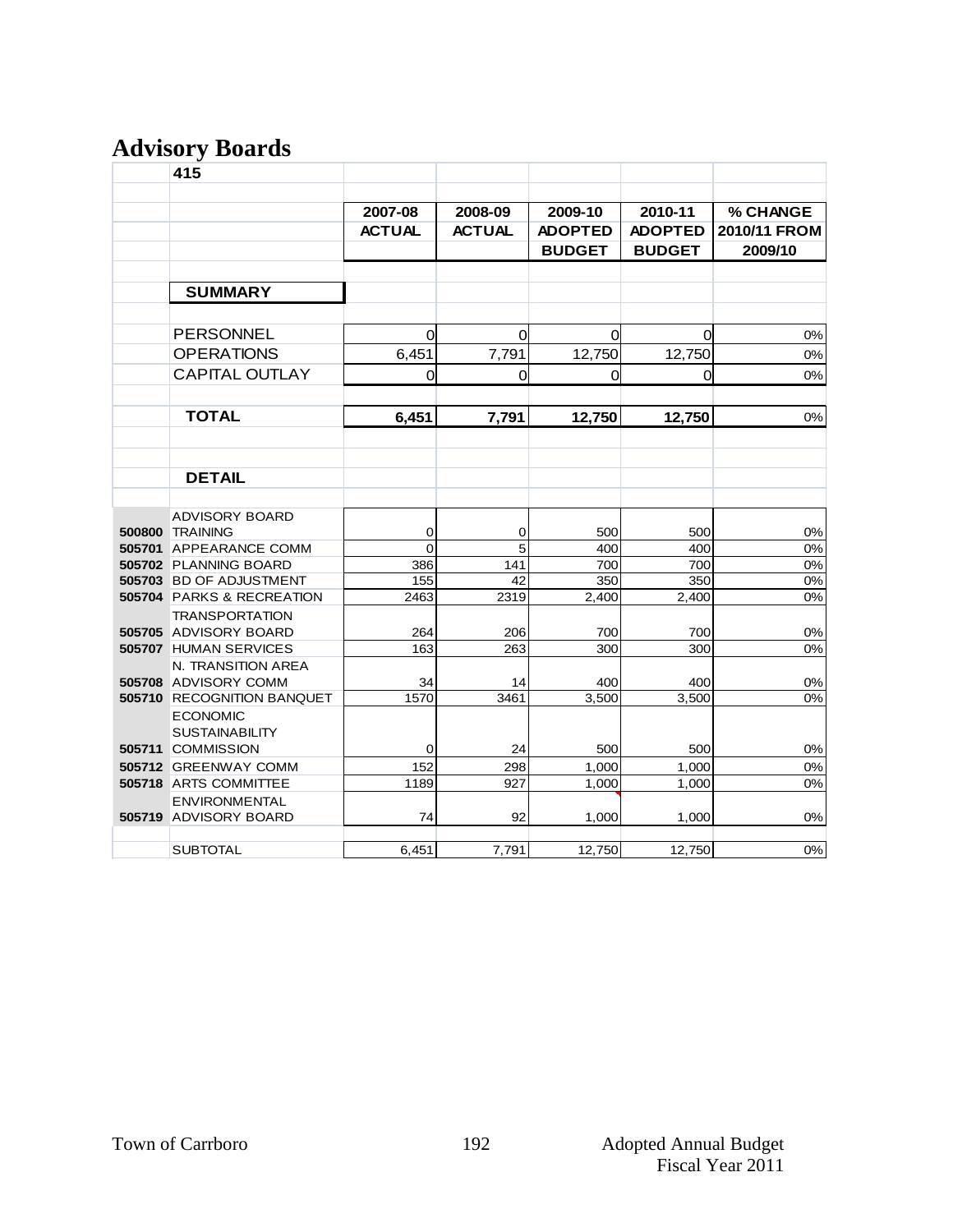#### **Governance Support**

|        | 418                                  |               |               |                |                |              |
|--------|--------------------------------------|---------------|---------------|----------------|----------------|--------------|
|        |                                      | 2007-08       | 2008-09       | 2009-10        | 2010-11        | % CHANGE     |
|        |                                      | <b>ACTUAL</b> | <b>ACTUAL</b> | <b>ADOPTED</b> | <b>ADOPTED</b> | 2010/11 FROM |
|        |                                      |               |               | <b>BUDGET</b>  | <b>BUDGET</b>  | 2009/10      |
|        |                                      |               |               |                |                |              |
|        | <b>SUMMARY</b>                       |               |               |                |                |              |
|        | <b>PERSONNEL</b>                     | 0             | 0             | 0              | 0              | 0%           |
|        | <b>OPERATIONS</b>                    | 201,891       | 258,632       | 261,091        | 266,003        | 2%           |
|        | <b>CAPITAL OUTLAY</b>                | 0             | 0             | $\mathbf 0$    | 0              | 0%           |
|        |                                      |               |               |                |                |              |
|        | <b>TOTAL</b>                         | 201,891       | 258,632       | 261,091        | 266,003        | 2%           |
|        |                                      |               |               |                |                |              |
|        | <b>DETAIL</b>                        |               |               |                |                |              |
|        | 501602 M&R PARKS - GREEN AWAKENING   | $\mathbf 0$   | 1,400         | 0              | 0              | 0%           |
|        | 502600 ADVERTISING                   | $\Omega$      | 6,536         | $\Omega$       | $\Omega$       | 0%           |
| 504501 | <b>TRIANGLE J COG</b>                | 6,941         | 7,258         | 7,479          | 7,597          | 2%           |
|        | 504502 NC LEAGUE OF MUNIC.           | 11,336        | 11,886        | 12,180         | 13,180         | 8%           |
|        | 504503 ECON. DEV. COM.               | 6,000         | 6,000         | 6,000          | 6,000          | 0%           |
|        | 504504 SCHOOL OF GOVERNMENT          | 1,878         | 2,021         | 2,021          | 2,021          | 0%           |
|        | 504505 ARTS CENTER                   | 15,000        | 15,000        | 15,000         | 15,000         | 0%           |
|        | 504506 HUMAN SERVICES GRANT          | 122,362       | 130.502       | 140,502        | 144,296        | 3%           |
|        | <b>504508 LEAGUE WOMEN VOTERS</b>    | 250           | $\Omega$      | 250            | 250            | 0%           |
|        | 504510 COMMUNITY DINNER              | 500           | 500           | 500            | 500            | 0%           |
|        | 504512 THE COMMUNITY HOME TRUST      | 26,000        | 34,000        | 34,000         | 34,000         | 0%           |
|        | 504513 ORANGE COUNTY                 | $\Omega$      | 29,524        | 29,524         | 29,524         | 0%           |
|        | 504516 DOWNTOWN BUS ASSOC            | 522           | 7             | 500            | 500            | 0%           |
|        | 504517 LIBRARY PROJECT               | 4.000         | 4.000         | 4.000          | 4.000          | 0%           |
|        | 504518 MEDIATION                     | $\Omega$      | $\Omega$      | 500            | 500            | 0%           |
|        | <b>504519 CABLE TV CONSULTATION</b>  | 3,750         | 5,000         | 5,000          | 5,000          | 0%           |
|        | <b>504533 METROPOLITAN COALITION</b> | 2,340         | 2,435         | 2,435          | 2,435          | 0%           |
|        | 504548 CD & MEMORABILIA SHOW         | 1,013         | 2,564         | 1,200          | 1,200          | 0%           |
|        | <b>SUBTOTAL</b>                      | 201,891       | 258,632       | 261,091        | 266,003        | 2%           |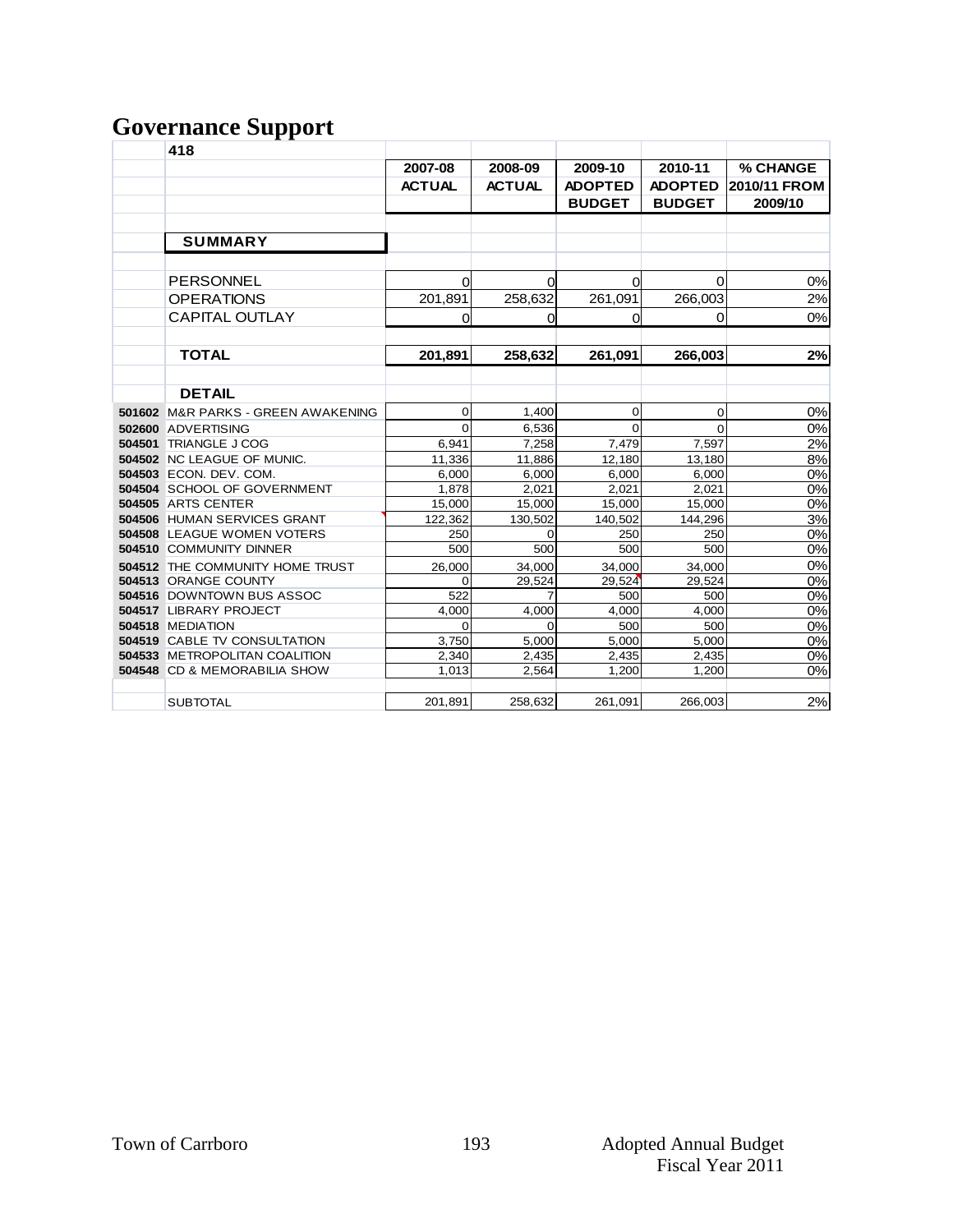# **Town Manager**

|             | o<br>420                           |               |               |                |                |                  |
|-------------|------------------------------------|---------------|---------------|----------------|----------------|------------------|
|             |                                    |               |               |                |                |                  |
|             |                                    |               |               |                |                |                  |
|             |                                    | 2007-08       | 2008-09       | 2009-10        | 2010-11        | % CHANGE         |
|             |                                    | <b>ACTUAL</b> | <b>ACTUAL</b> | <b>ADOPTED</b> | <b>ADOPTED</b> | 2010/11 FROM     |
|             |                                    |               |               | <b>BUDGET</b>  | <b>BUDGET</b>  | 2009/10          |
|             |                                    |               |               |                |                |                  |
|             | <b>SUMMARY</b>                     |               |               |                |                |                  |
|             |                                    |               |               |                |                |                  |
|             |                                    |               |               |                |                |                  |
|             | <b>PERSONNEL</b>                   | 240,797       | 234,252       | 248,043        | 252,538        | 2%               |
|             | <b>OPERATIONS</b>                  | 16,117        | 14,332        | 24.480         | 24.450         | 0%               |
|             | <b>CAPITAL OUTLAY</b>              | 0             | 0             | 0              | 0              | 0%               |
|             |                                    |               |               |                |                |                  |
|             | <b>TOTAL</b>                       | 256,914       | 248,584       | 272,523        | 276,988        | 2%               |
|             |                                    |               |               |                |                |                  |
|             | <b>DETAIL</b>                      |               |               |                |                |                  |
|             |                                    |               |               |                |                |                  |
|             | <b>500200 SALARIES</b>             | 194,497       | 191,951       | 203,645        | 203,645        | 0%               |
| 500500 FICA |                                    | 11,443        | 11,609        | 12,860         | 12,884         | $\overline{0\%}$ |
|             | 500600 INSURANCE                   | 15,005        | 10,757        | 10,992         | 12,242         | 11%              |
|             | <b>500601 DISABILITY INSURANCE</b> | 211           | 200           | 0              | 208            | $\overline{0\%}$ |
|             | 500700 RETIREMENT                  | 9,473         | 9,386         | 9,918          | 12,931         | 30%              |
|             | 500701 SUPPL RETIREMENT            | 5,838         | 5,797         | 6,109          | 6,109          | $\overline{0\%}$ |
|             | 500704 ICMA RETIREMENT             | 4,330         | 4,551         | 4,519          | 4,519          | $\overline{0\%}$ |
|             | <b>500800 TRAINING</b>             | 513           | 131           | 1,200          | 1,200          | 0%               |
|             | 501000 CONFERENCES                 | 3,345         | 3,393         | 4,200          | 4,200          | 0%               |
|             | <b>501100 POSTAGE</b>              | 41            | 11            | 300            | 300            | 0%               |
|             | <b>501400 TRAVEL</b>               | 253           | 999           | 1,925          | 1,900          | $-1%$            |
|             | 501600 M & R EQUIP                 | 0             | 0             | 250            | 250            | 0%               |
|             | <b>MOTOR VEHICLE</b>               |               |               |                |                |                  |
|             | <b>501700 REPAIR</b>               | 721           | 29            | 900            | 900            | 0%               |
| 502100 RENT |                                    | 6,266         | 6,626         | 7,500          | 7,500          | 0%               |
|             | <b>502500 PRINTING</b>             | 122           | 47            | 250            | 250            | 0%               |
|             | 502600 ADVERTISING                 | 0             | $\Omega$      | 100            | 100            | 0%               |
| 503100 FUEL |                                    | 1,016         | 1,038         | 2,000          | 2,000          | 0%               |
|             | 503200 OFFICE SUPPLIES             | 163           | 104           | 450            | 450            | 0%               |
|             | 503300 DEPT SUPPLIES               | 1,015         | 262           | 1,000          | 1,000          | 0%               |
|             | <b>504500 CONTRACT SERVICES</b>    | 531           | 665           | 1,000          | 1,000          | 0%               |
|             | <b>505300 DUES/SUBS</b>            | 2.132         | 1,027         | 3,405          | 3,400          | 0%               |
|             | 507400 FURNITURE/EQPMT             | 0             |               | $\mathbf{0}$   | 0              | 0%               |
|             |                                    |               |               |                |                |                  |
|             | <b>SUBTOTAL</b>                    | 256,914       | 248,584       | 272,523        | 276,988        | 2%               |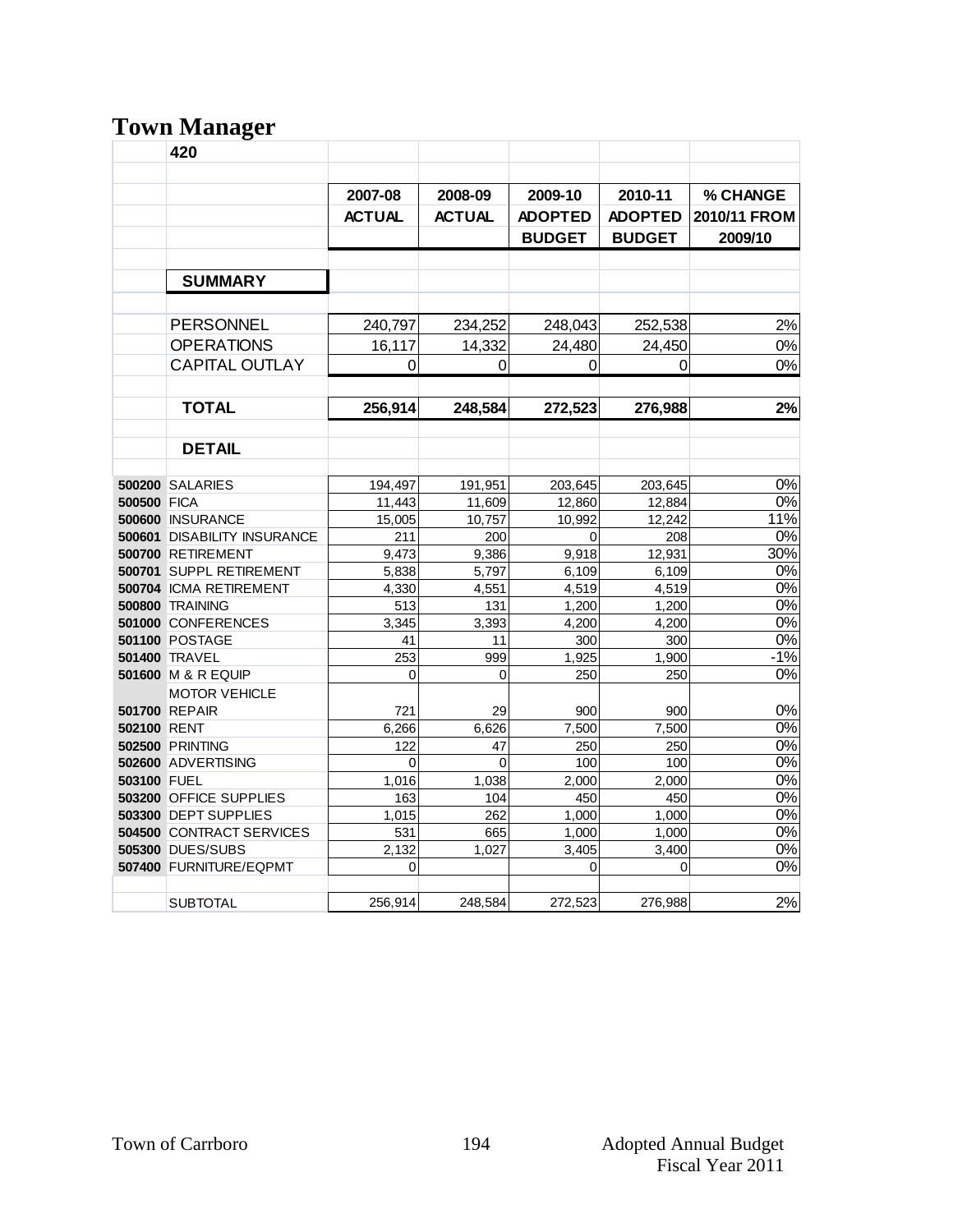| <b>Economic and Community Development</b> |  |  |
|-------------------------------------------|--|--|
|                                           |  |  |

|                    | 421                             |               |               |                |                |              |
|--------------------|---------------------------------|---------------|---------------|----------------|----------------|--------------|
|                    |                                 |               |               |                |                |              |
|                    |                                 | 2007-08       | 2008-09       | 2009-10        | 2010-11        | % CHANGE     |
|                    |                                 | <b>ACTUAL</b> | <b>ACTUAL</b> | <b>ADOPTED</b> | <b>ADOPTED</b> | 2010/11 FROM |
|                    |                                 |               |               |                | <b>BUDGET</b>  | 2009/10      |
|                    |                                 |               |               | <b>BUDGET</b>  |                |              |
|                    |                                 |               |               |                |                |              |
|                    | <b>SUMMARY</b>                  |               |               |                |                |              |
|                    |                                 |               |               |                |                |              |
|                    | <b>PERSONNEL</b>                | 115,243       | 119,286       | 116,463        | 118,614        | 2%           |
|                    | <b>OPERATIONS</b>               | 53,947        | 6,997         | 32,245         | 34,341         | 7%           |
|                    | <b>CAPITAL OUTLAY</b>           | 0             | $\Omega$      | 0              | $\mathbf 0$    | 0%           |
|                    |                                 |               |               |                |                |              |
|                    | <b>TOTAL</b>                    | 169,190       | 126,283       | 148,708        | 152,955        | 3%           |
|                    |                                 |               |               |                |                |              |
|                    |                                 |               |               |                |                |              |
|                    | <b>DETAIL</b>                   |               |               |                |                |              |
|                    |                                 |               |               |                |                |              |
|                    | <b>500200 SALARIES</b>          | 75,443        | 77,958        | 79,728         | 79,728         | 0%           |
|                    | <b>500300 PARTTIME SALARIES</b> | 16,358        | 16,797        | 16,766         | 16,766         | 0%           |
| <b>500500 FICA</b> |                                 | 6,671         | 6,886         | 7,382          | 7,399          | 0%           |
|                    | 500600 INSURANCE                | 9.865         | 10.507        | 5.496          | 6.121          | 11%          |
|                    | 500601 DISABILITY INSURANCE     | 170           | 181           | 0              | 180            | 0%           |
|                    | 500700 RETIREMENT               | 4.471         | 4.614         | 4.699          | 6,028          | 28%          |
|                    | 500701 SUPPL RETIREMENT         | 2,265         | 2,345         | 2,392          | 2,392          | 0%           |
|                    | <b>500800 TRAINING</b>          | 0             | $\mathbf 0$   | 500            | 500            | 0%           |
|                    | 501000 CONFERENCES              | 1,246         | 50            | 1,000          | 1,000          | 0%           |
|                    | <b>501100 POSTAGE</b>           | 155           | 129           | 600            | 600            | 0%           |
|                    | <b>501400 TRAVEL</b>            | 2,106         | 114           | 1,500          | 1,500          | 0%           |
|                    | <b>502500 PRINTING</b>          | 71            | 1,478         | 600            | 600            | 0%           |
|                    | 502600 ADVERTISING              | 2,000         | 2,039         | 3,000          | 3,000          | 0%           |
|                    | 503200 OFFICE SUPPLIES          | 62            | 216           | 600            | 600            | 0%           |
|                    | 503300 DEPT SUPPLIES            | 2,436         | 1,138         | 1,800          | 1,800          | 0%           |
|                    | 504511 HOLIDAY EVENTS           | 1,000         | 1.000         | 1,000          | 1,000          | 0%           |
|                    | HOME CONSORTIUM                 |               |               |                |                |              |
|                    | <b>504546 MATCH</b>             | 44,109        | 0             | 20,845         | 22,941         | 10%          |
|                    | <b>505300 DUES/SUBS</b>         | 762           | 833           | 800            | 800            | 0%           |
|                    | 507400 FURNITURE/EQPMT          |               |               | 0              | $\mathbf 0$    | 0%           |
|                    |                                 |               |               |                |                |              |
|                    | <b>SUBTOTAL</b>                 | 169.190       | 126,283       | 148,708        | 152,955        | 3%           |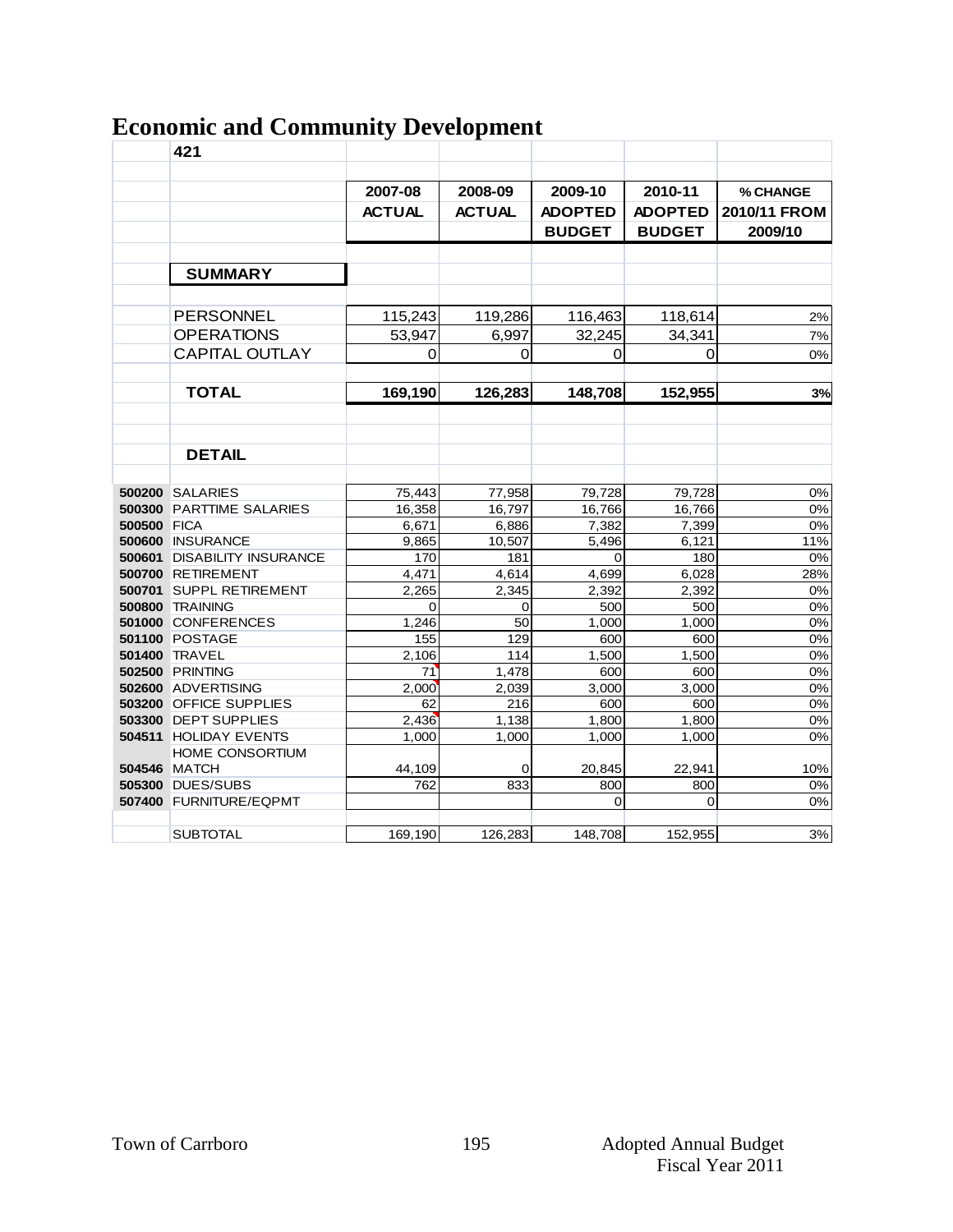### **Town Clerk**

|             | 426                         |                |               |                |                  |              |
|-------------|-----------------------------|----------------|---------------|----------------|------------------|--------------|
|             |                             |                |               |                |                  |              |
|             |                             | 2007-08        | 2008-09       | 2009-10        | 2010-11          | % CHANGE     |
|             |                             | <b>ACTUAL</b>  | <b>ACTUAL</b> | <b>ADOPTED</b> | <b>ADOPTED</b>   | 2010/11 FROM |
|             |                             |                |               | <b>BUDGET</b>  | <b>BUDGET</b>    | 2009/10      |
|             |                             |                |               |                |                  |              |
|             | <b>SUMMARY</b>              |                |               |                |                  |              |
|             |                             |                |               |                |                  |              |
|             | <b>PERSONNEL</b>            | 96,892         | 101,702       | 97,579         | 99,570           | 2%           |
|             | <b>OPERATIONS</b>           | 8.807          | 9.246         | 15,400         | 15.300           | $-1%$        |
|             | <b>CAPITAL OUTLAY</b>       | 0              | $\Omega$      | 0              | $\Omega$         | 0%           |
|             |                             |                |               |                |                  |              |
|             |                             |                |               |                |                  |              |
|             | <b>TOTAL</b>                | 105.699        | 110.947       | 112.979        | 114.870          | 2%           |
|             |                             |                |               |                |                  |              |
|             |                             |                |               |                |                  |              |
|             | <b>DETAIL</b>               |                |               |                |                  |              |
|             |                             |                |               |                |                  |              |
|             | <b>500200 SALARIES</b>      | 75,526         | 79,038        | 79,712         | 79,712           | 0%           |
| 500500 FICA |                             | 5.426          | 5.669         | 6,098          | 6.104            | 0%           |
|             | 500600 INSURANCE            | 9.865          | 10,598        | 5,496          | 6,121            | 11%          |
|             | 500601 DISABILITY INSURANCE | 130            | 181           | 0              | 180              | 0%           |
|             | 500700 RETIREMENT           | 3,678          | 3.842         | 3.882          | 5.062            | 30%          |
|             | 500701 SUPPL RETIREMENT     | 2,267          | 2,374         | 2.391          | 2,391            | 0%           |
|             | 500800 TRAINING             | 286            | 0             | 200            | 200              | 0%           |
|             | 501000 CONFERENCES          | 0              | $\mathbf 0$   | 100            | 100              | 0%           |
|             | <b>501100 POSTAGE</b>       | 298            | 152           | 600            | 500              | $-17%$       |
|             | 501400 TRAVEL               | 0              | $\mathbf 0$   | 100            | 100              | 0%           |
|             | 501600 M & R EQUIP          | $\overline{0}$ | $\Omega$      | 350            | 350              | 0%           |
|             | <b>502500 PRINTING</b>      | 1,723          | 2,050         | 2,000          | 2,000            | 0%           |
|             | 502600 ADVERTISING          | 4,928          | 5,491         | 10,000         | 10,000           | 0%           |
|             | 503200 OFFICE SUPPLIES      | 561            | 790           | 750            | 750              | 0%           |
|             | 503300 DEPT SUPPLIES        | 771            | 507           | 1,000          | 1,000            | 0%           |
|             | 505300 DUES/SUBSCRIPTIONS   | 240            | 255           | 300            | $\overline{300}$ | 0%           |
|             | 507400 FURNITURE/EQUIPMENT  | 0              | 0             | 0              | 0                | 0%           |
|             |                             |                |               |                |                  |              |
|             | <b>SUBTOTAL</b>             | 105,699        | 110,947       | 112,979        | 114,870          | 2%           |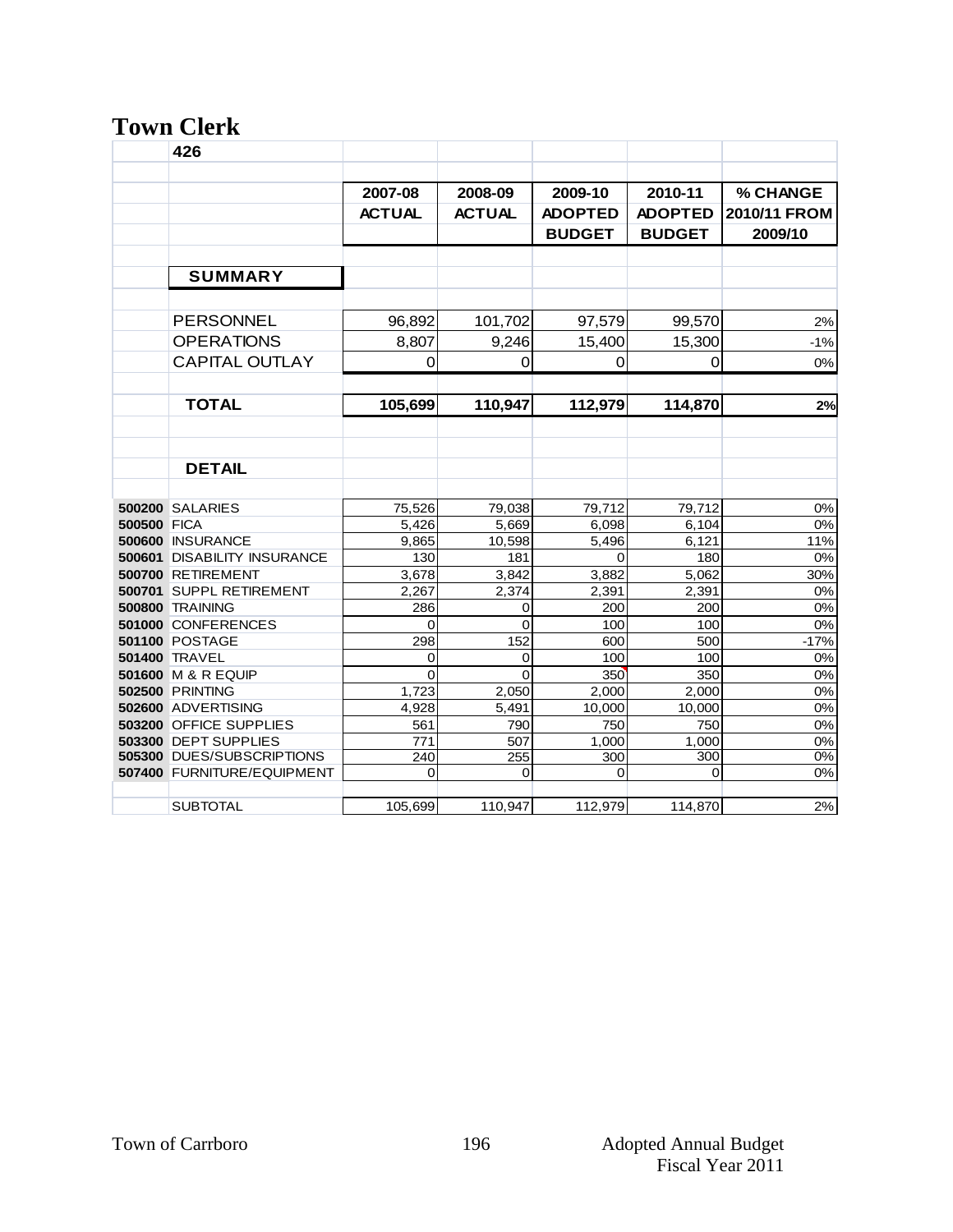# **Management Services**

|                    | 445                                              |               |               |                |                |              |
|--------------------|--------------------------------------------------|---------------|---------------|----------------|----------------|--------------|
|                    |                                                  | 2007-08       | 2008-09       | 2009-10        | 2010-11        | % CHANGE     |
|                    |                                                  | <b>ACTUAL</b> | <b>ACTUAL</b> | <b>ADOPTED</b> | <b>ADOPTED</b> | 2010/11 FROM |
|                    |                                                  |               |               | <b>BUDGET</b>  | <b>BUDGET</b>  | 2009/10      |
|                    |                                                  |               |               |                |                |              |
|                    |                                                  |               |               |                |                |              |
|                    | <b>SUMMARY</b>                                   |               |               |                |                |              |
|                    |                                                  |               |               |                |                |              |
|                    | <b>PERSONNEL</b>                                 | 446,073       | 433,169       | 455,149        | 467,863        | 3%           |
|                    | <b>OPERATIONS</b>                                | 451,272       | 473,687       | 504,807        | 544,879        | 8%           |
|                    | <b>CAPITAL OUTLAY</b>                            | 0             | 0             | 0              | $\Omega$       | 0%           |
|                    |                                                  |               |               |                |                |              |
|                    | <b>TOTAL</b>                                     | 897,345       | 906,855       | 959,956        | 1,012,742      | 5%           |
|                    |                                                  |               |               |                |                |              |
|                    | <b>DETAIL</b>                                    |               |               |                |                |              |
|                    |                                                  |               |               |                |                |              |
|                    | <b>500200 SALARIES</b>                           | 324,912       | 313,159       | 337,210        | 342,259        | 1%           |
| 500300             | PART-TIME SALARIES                               | 27,383        | 28,664        | 28,998         | 26,522         | $-9%$        |
| <b>500500 FICA</b> |                                                  | 25,574        | 24,598        | 28,015         | 28,260         | 1%           |
|                    | 500600 INSURANCE                                 | 40,881        | 40,259        | 32,976         | 36,726         | 11%          |
| 500601             | <b>DISABILITY INSURANCE</b><br>500700 RETIREMENT | 431<br>17,138 | 450<br>16,630 | 0<br>17,834    | 510<br>23,318  | 0%<br>31%    |
| 500701             | <b>SUPPL RETIREMENT</b>                          | 9,754         | 9,409         | 10,116         | 10,268         | 2%           |
|                    | <b>500800 TRAINING</b>                           | 2,138         | 1,780         | 8,145          | 8,145          | 0%           |
|                    | 501000 CONFERENCES                               | 480           | 465           | 816            | 816            | 0%           |
|                    | <b>501100 POSTAGE</b>                            | 2,624         | 2,306         | 2,700          | 2,400          | $-11%$       |
|                    | 501400 TRAVEL                                    | 1,353         | 254           | 1,176          | 1,176          | 0%           |
| 502100 RENT        |                                                  | 8,963         | 9,586         | 10,500         | 10,000         | $-5%$        |
|                    | <b>502500 PRINTING</b>                           | 803           | 330           | 1,100          | 2,000          | 82%          |
|                    | 502600 ADVERTISING                               | 1,816         | 636           | 2,000          | 2,000          | 0%           |
|                    | 503200 OFFICE SUPPLIES                           | 2,822         | 1,166         | 2,000          | 2,000          | 0%           |
|                    | 503300 DEPT SUPPLIES                             | 4,219         | 5,968         | 5,500          | 5,700          | 4%           |
|                    | 504500 CONTRACT SERVICES                         | 107,970       | 136,590       | 114,500        | 154,272        | 35%          |
|                    | <b>504705 PENALTIES &amp; INTEREST</b>           | 283           | 597           | 0              | 0              | 0%           |
|                    | 505300 DUES/SUBS                                 | 2.012         | 1,791         | 2.100          | 2,100          | 0%           |
|                    | 505600 CASH OVER/SHORT                           | 9             | $-12$         | 0              | 0              | 0%           |
|                    | 505700 MISCELLANEOUS                             | 2,099         | 3,438         | $\mathbf{0}$   | $\mathbf 0$    | 0%           |
|                    | 506000 INSUR-GENERAL                             | 288,502       | 271,670       | 313,437        | 313,437        | 0%           |
| 506001             | PUBLIC OFFICIALS                                 | 25,179        | 37,122        | 40,833         | 40,833         | 0%           |
|                    | 507400 FURNITURE/EQPMT                           | 0             | 0             | 0              | 0              | 0%           |
|                    | <b>SUBTOTAL</b>                                  | 897,345       | 906,855       | 959,956        | 1,012,742      | 5%           |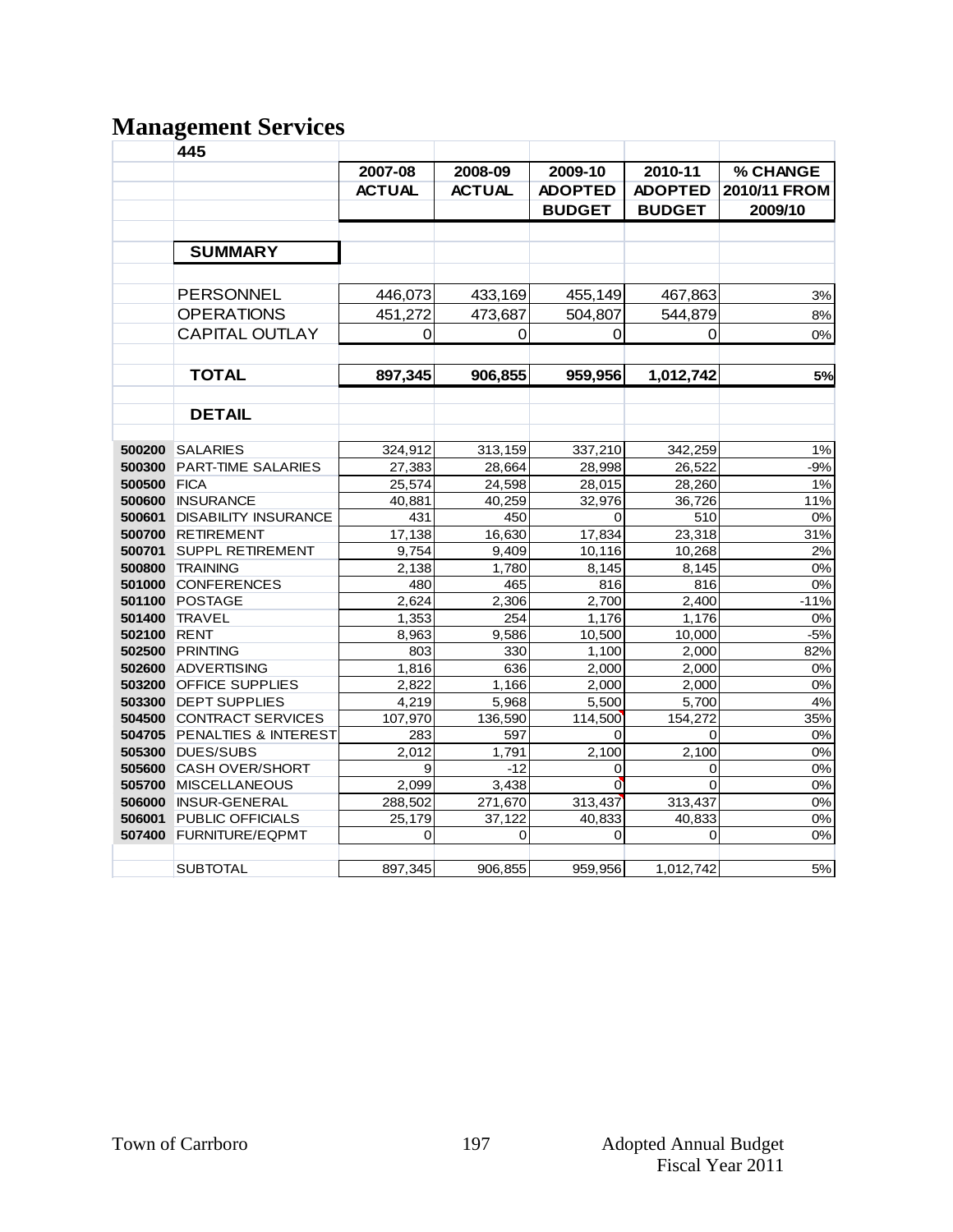# **Human Resources**

|                    | 446                                                             |                |               |                                 |                                 |                         |
|--------------------|-----------------------------------------------------------------|----------------|---------------|---------------------------------|---------------------------------|-------------------------|
|                    |                                                                 | 2007-08        | 2008-09       | 2009-10                         | 2010-11                         | % CHANGE                |
|                    |                                                                 | <b>ACTUAL</b>  | <b>ACTUAL</b> | <b>ADOPTED</b><br><b>BUDGET</b> | <b>ADOPTED</b><br><b>BUDGET</b> | 2010/11 FROM<br>2009/10 |
|                    | <b>SUMMARY</b>                                                  |                |               |                                 |                                 |                         |
|                    |                                                                 |                |               |                                 |                                 |                         |
|                    | <b>PERSONNEL</b>                                                | 264,128        | 273,821       | 296,367                         | 311,207                         | 5%                      |
|                    | <b>OPERATIONS</b>                                               | 55,625         | 72,621        | 63,170                          | 63,170                          | 0%                      |
|                    | <b>CAPITAL OUTLAY</b>                                           | $\Omega$       | 0             | 0                               | 0                               | 0%                      |
|                    | <b>TOTAL</b>                                                    | 319,753        | 346,442       | 359,537                         | 374,377                         | 4%                      |
|                    |                                                                 |                |               |                                 |                                 |                         |
|                    | <b>DETAIL</b>                                                   |                |               |                                 |                                 |                         |
|                    |                                                                 |                |               |                                 |                                 |                         |
|                    | <b>500200 SALARIES</b>                                          | 129,025        | 135,564       | 137,716                         | 137,716                         | 0%                      |
|                    | <b>500400 TEMPORARY SALARIES</b>                                | 6,881          | 4,308         | 8,612                           | 8,612                           | 0%                      |
| <b>500500 FICA</b> |                                                                 | 9,901          | 10,124        | 11,194                          | 11,203                          | 0%                      |
|                    | <b>500600 INSURANCE</b>                                         | 15.005         | 16.128        | 10.992                          | 12.242                          | 11%                     |
|                    | <b>500601 DISABILITY INS</b><br><b>500602 RETIREE INSURANCE</b> | 78<br>83.428   | 102<br>94.116 | $\Omega$<br>112,015             | 102<br>123.456                  | 0%<br>10%               |
|                    | 500604 UNEMPLOYMENT INS                                         | 9,653          | 2,807         | 5,000                           | 5,000                           | 0%                      |
|                    | 500700 RETIREMENT                                               | 6,284          | 6,598         | 6,707                           | 8,745                           | 30%                     |
|                    | 500701 SUPPL RETIREMENT                                         | 3,874          | 4,073         | 4,131                           | 4,131                           | 0%                      |
|                    | 500800 TRAINING                                                 | 2.470          | 2.293         | 2.500                           | 2,500                           | 0%                      |
|                    | <b>500801 TUITION ASSISTANCE</b>                                | 230            | 552           | 600                             | 600                             | 0%                      |
|                    | <b>500810 ORG DEV</b>                                           | 20,841         | 17,141        | 15,000                          | 15,000                          | 0%                      |
|                    | 501000 CONFERENCES                                              | 1.000          | 272           | 425                             | 425                             | 0%                      |
|                    | <b>501100 POSTAGE</b>                                           | 423            | 383           | 525                             | 525                             | 0%                      |
|                    | <b>501400 TRAVEL</b>                                            | 349            | 695           | 550                             | 550                             | 0%                      |
|                    | <b>501600 M&amp;R EQPMT</b>                                     | $\Omega$       | $\Omega$      | 450                             | 450                             | 0%                      |
| <b>502100 RENT</b> | <b>502500 PRINTING</b>                                          | 2.166<br>$-13$ | 2.785<br>19   | 1.500<br>750                    | 1.500<br>750                    | 0%<br>0%                |
|                    | 502600 ADVERTISING                                              | 7,889          | 4,868         | 7,500                           | 7,500                           | 0%                      |
|                    | 503200 OFFICE SUPPLIES                                          | 134            | 513           | 700                             | 700                             | 0%                      |
|                    | 503300 DEPT SUPPLIES                                            | 2,807          | 1,208         | 1,650                           | 1,650                           | 0%                      |
|                    | <b>504500 CONTRACT SERVICES</b>                                 | 10,558         | 34.448        | 23,200                          | 23,200                          | 0%                      |
|                    | <b>505300 DUES/SUBSCRIPTIONS</b>                                | 450            | 1.050         | 820                             | 820                             | 0%                      |
|                    | <b>EMPLOYEE</b><br>505710 RECOGNITION                           |                |               |                                 |                                 |                         |
|                    | 507400 EQUIPMENT                                                | 6,322<br>0     | 6,393<br>0    | 7,000<br>0                      | 7,000<br>0                      | 0%<br>0%                |
|                    |                                                                 |                |               |                                 |                                 |                         |
|                    | <b>SUBTOTAL</b>                                                 | 319,753        | 346,442       | 359,537                         | 374,377                         | 4%                      |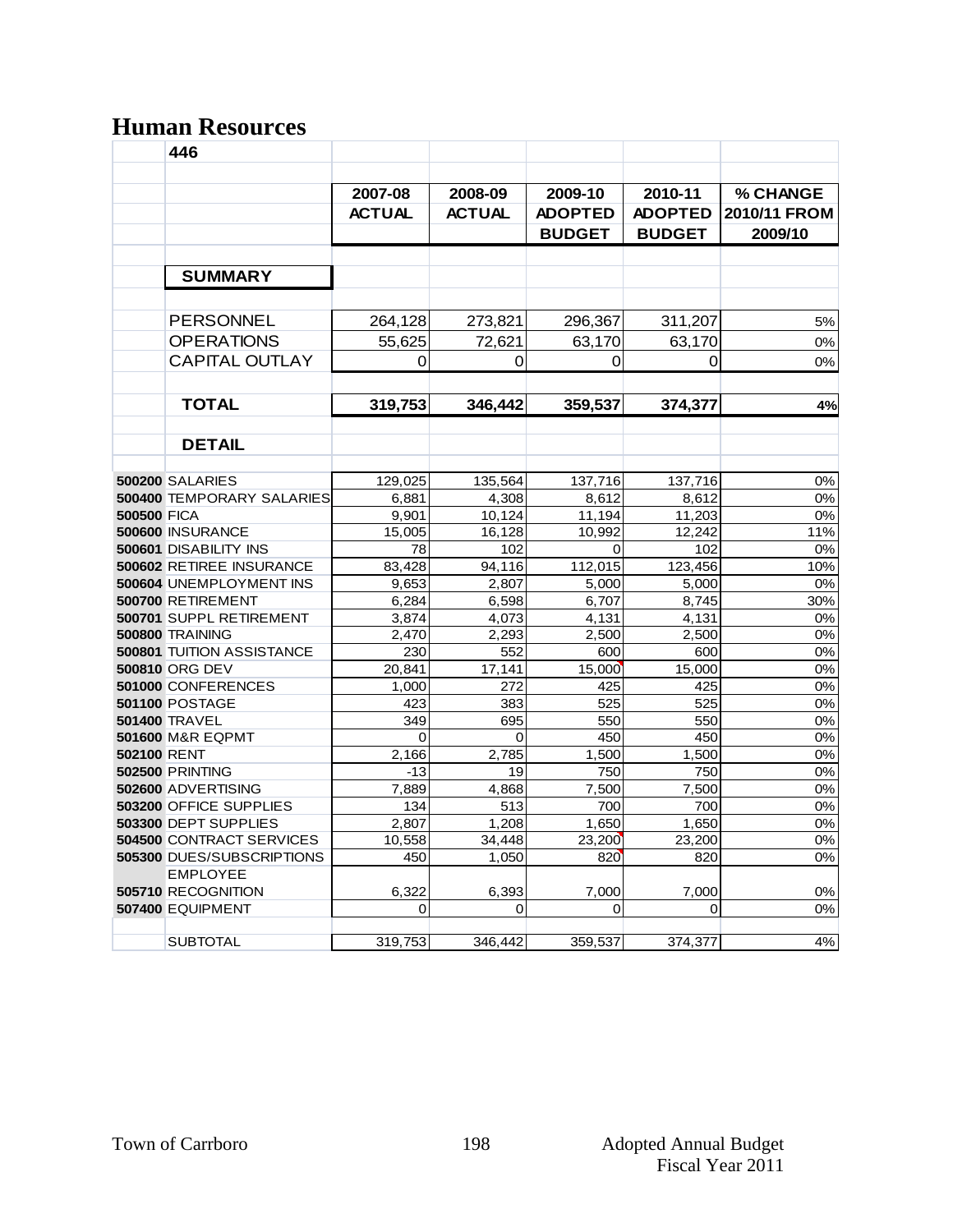# **Information Technology**

|             | 447                         |               |               |                |                |              |
|-------------|-----------------------------|---------------|---------------|----------------|----------------|--------------|
|             |                             | 2007-08       | 2008-09       | 2009-10        | 2010-11        | % CHANGE     |
|             |                             | <b>ACTUAL</b> | <b>ACTUAL</b> | <b>ADOPTED</b> | <b>ADOPTED</b> | 2010/11 FROM |
|             |                             |               |               | <b>BUDGET</b>  | <b>BUDGET</b>  | 2009/10      |
|             |                             |               |               |                |                |              |
|             | <b>SUMMARY</b>              |               |               |                |                |              |
|             |                             |               |               |                |                |              |
|             | <b>PERSONNEL</b>            | 159,296       | 160,174       | 166,720        | 170,233        | 2%           |
|             | <b>OPERATIONS</b>           | 442,622       | 609,325       | 620,973        | 662,950        | 7%           |
|             | <b>CAPITAL OUTLAY</b>       | 107,455       | 49,459        | 49,000         | 22,750         | $-54%$       |
|             |                             |               |               |                |                |              |
|             | <b>TOTAL</b>                | 709,373       | 818,957       | 836,693        | 855,933        | 2%           |
|             |                             |               |               |                |                |              |
|             | <b>DETAIL</b>               |               |               |                |                |              |
|             |                             |               |               |                |                |              |
| 500200      | SALARIES                    | 125,038       | 125,526       | 134,806        | 134,805        | 0%           |
| 500500 FICA |                             | 9,180         | 9,180         | 10,313         | 10,329         | $0\%$        |
|             | 500600 INSURANCE            | 14,945        | 15,305        | 10,992         | 12,242         | 11%          |
| 500601      | <b>DISABILITY INSURANCE</b> | 230           | 224           | $\Omega$       | 253            | 0%           |
|             | 500700 RETIREMENT           | 6,127         | 6,144         | 6,565          | 8,560          | 30%          |
| 500701      | <b>SUPPL RETIREMENT</b>     | 3,776         | 3,796         | 4,044          | 4,044          | 0%           |
| 500800      | TRAINING                    | 3,805         | 4,778         | 4,800          | 4,800          | $0\%$        |
|             | 501000 CONFERENCES          | 52            | 50            | 750            | 750            | 0%           |
|             | 501200 TELEPHONE            | 44,469        | 51.901        | 58,630         | 75,380         | 29%          |
| 501400      | <b>TRAVEL</b>               | $\mathbf 0$   | $\Omega$      | 500            | 500            | 0%           |
| 501600      | M & R EQUIP                 | 14,661        | 18,938        | 27,050         | 32,050         | 18%          |
|             | 501700 M & R VEH REPAIR     | 93            | 33            | 350            | 350            | 0%           |
| 503100 FUEL |                             | 477           | 664           | 1,008          | 605            | $-40%$       |
|             | 503200 OFFICE SUPPLIES      | 729           | 1,177         | 1,000          | 1,000          | 0%           |
|             | 503300 DEPT SUPPLIES        | 3,393         | 3,555         | 2,375          | 3,125          | 32%          |
|             | COMPUTERS &                 |               |               |                |                |              |
|             | 503305 PERIPHERALS          | 191,020       | 310,602       | 225,500        | 217,000        | $-4%$        |
|             | 503307 VEHICLE SUPPLIES     | 0             | $\Omega$      | 0              | $\Omega$       | 0%           |
|             | 404500 CONTRACT SERVICES    | 181,840       | 217,131       | 294,910        | 323,290        | 10%          |
|             | <b>505300 DUES/SUBS</b>     | 2,083         | 495           | 4,100          | 4,100          | 0%           |
|             | 507400 EQUIPMENT            | 107,455       | 49,459        | 49,000         | 22,750         | $-54%$       |
|             |                             |               |               |                |                |              |
|             | <b>SUBTOTAL</b>             | 709,373       | 818,957       | 836,693        | 855,933        | 2%           |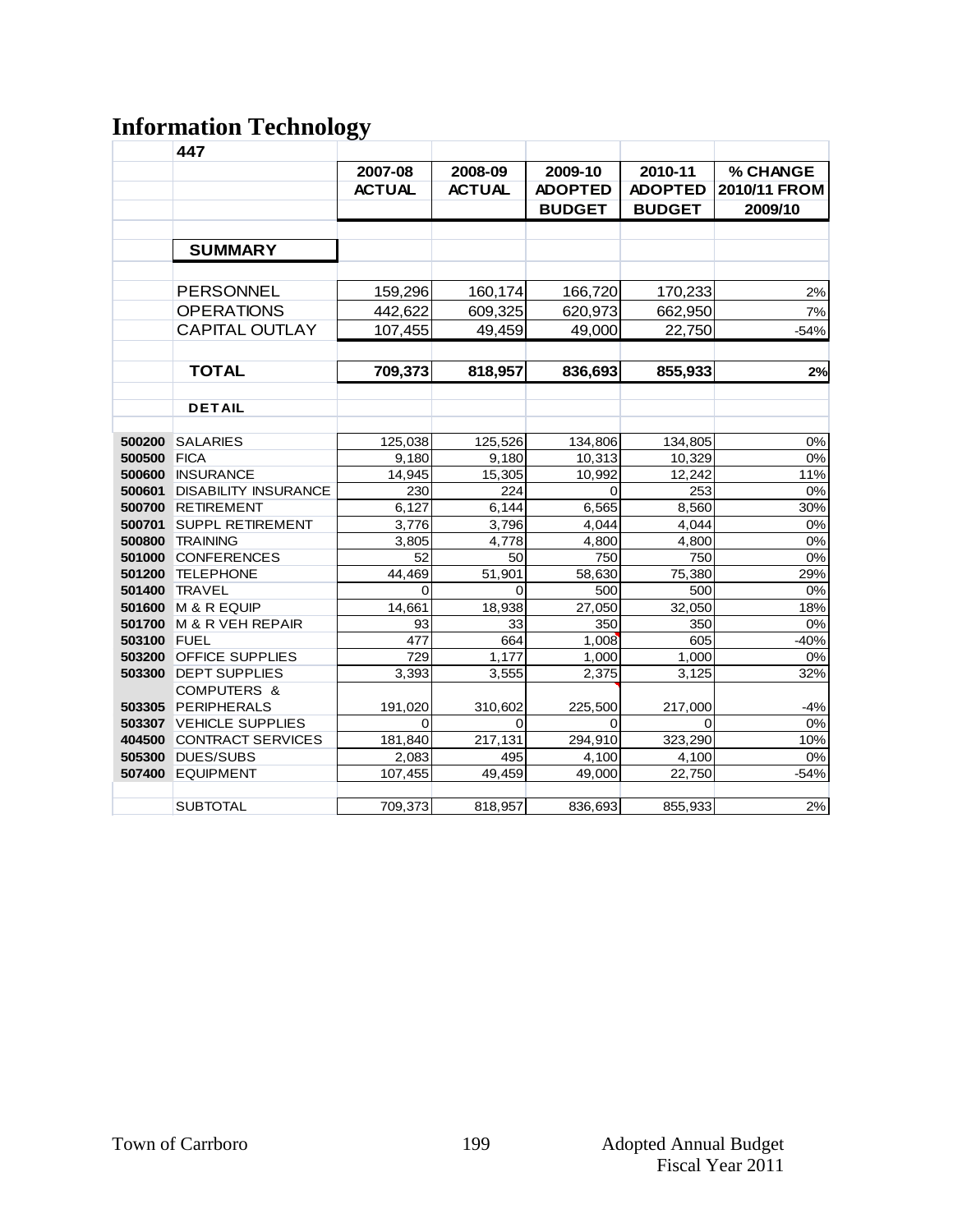# **Police Department**

| <b>POLICE - DEPARTMENTAL TOTAL</b> |               |               |                |                |              |
|------------------------------------|---------------|---------------|----------------|----------------|--------------|
|                                    |               |               |                |                |              |
|                                    | 2007-08       | 2008-09       | 2009-10        | 2010-11        | % CHANGE     |
|                                    | <b>ACTUAL</b> | <b>ACTUAL</b> | <b>ADOPTED</b> | <b>ADOPTED</b> | 2010/11 FROM |
|                                    |               |               | <b>BUDGET</b>  | <b>BUDGET</b>  | 2009/10      |
|                                    |               |               |                |                |              |
| <b>SUMMARY</b>                     |               |               |                |                |              |
|                                    |               |               |                |                |              |
| <b>PERSONNEL</b>                   | 2,539,547     | 2,652,819     | 2,796,846      | 2,749,381      | $-2%$        |
| <b>OPERATIONS</b>                  | 276,615       | 263,530       | 337,745        | 341,730        | 1%           |
| <b>CAPITAL OUTLAY</b>              | 194.037       | 37,980        | 56.544         | 122,000        | 116%         |
|                                    |               |               |                |                |              |
| <b>TOTAL</b>                       | 3,010,199     | 2,954,329     | 3,191,135      | 3,213,111      | 1%           |

# **Police–** *Administrative Support*

|                    | 510                                |                      |                  |                  |                  |              |
|--------------------|------------------------------------|----------------------|------------------|------------------|------------------|--------------|
|                    |                                    |                      |                  |                  |                  |              |
|                    |                                    | 2007-08              | 2008-09          | 2009-10          | 2010-11          | % CHANGE     |
|                    |                                    | <b>ACTUAL</b>        | <b>ACTUAL</b>    | <b>ADOPTED</b>   | <b>ADOPTED</b>   | 2010/11 FROM |
|                    |                                    |                      |                  | <b>BUDGET</b>    | <b>BUDGET</b>    | 2009/10      |
|                    |                                    |                      |                  |                  |                  |              |
|                    | <b>SUMMARY</b>                     |                      |                  |                  |                  |              |
|                    |                                    |                      |                  |                  |                  |              |
|                    |                                    |                      |                  |                  |                  |              |
|                    | PERSONNEL                          | 112,436              | 414,978          | 437,055          | 445,807          | 2%           |
|                    | <b>OPERATIONS</b>                  | 4,820                | 18,795           | 25,878           | 27,596           | 7%           |
|                    | <b>CAPITAL OUTLAY</b>              | 0                    | O                | 0                | O                | 0%           |
|                    |                                    |                      |                  |                  |                  |              |
|                    | <b>TOTAL</b>                       | 117,256              | 433,772          | 462,933          | 473,403          | 2%           |
|                    |                                    |                      |                  |                  |                  |              |
|                    |                                    |                      |                  |                  |                  |              |
|                    |                                    |                      |                  |                  |                  |              |
|                    | <b>DETAIL</b>                      |                      |                  |                  |                  |              |
|                    |                                    |                      |                  |                  |                  |              |
|                    | <b>500200 SALARIES</b>             | 90,619               | 310,202          | 321,241          | 321,242          | 0%           |
|                    | 500400 TEMPORARY SALARY            | 150                  | 11,487           | 12,480           | 12,480           | 0%           |
| <b>500500 FICA</b> | 500600 INSURANCE                   | 6.944<br>5.758       | 24.970<br>29.034 | 25,530<br>27.480 | 25,565<br>30.605 | 0%           |
|                    | <b>500601 DISABILITY INSURANCE</b> | 54                   | 413              | $\Omega$         | 491              | 11%<br>0%    |
|                    | 500700 RETIREMENT                  | 4,402                | 15,118           | 16,229           | 21,329           | 31%          |
|                    | 500701 SUPPL RETIREMENT            | 4,510                | 13,826           | 14,240           | 14,240           | 0%           |
|                    | 500703 EARLY SEPARATION            | O                    | 9,927            | 19,855           | 19,855           | 0%           |
|                    | <b>500800 TRAINING</b>             | 913                  | 4.330            | 5,091            | 5,804            | 14%          |
|                    | 501000 CONFERENCES                 | O                    | 47               | 600              | 600              | 0%           |
|                    | <b>501100 POSTAGE</b>              | $\mathbf O$          | 354              | 650              | 650              | 0%           |
|                    | 501200 TELEPHONE                   | 1,594                | 2,684            | 2,489            | 2,892            | 16%          |
|                    | 501600 M&R EQUIPMENT               | O                    | $\Omega$         | 653              | 800              | 23%          |
|                    | 501700 VEHICLE REPAIR              | 6                    | 650              | 1192             | 1,192            | 0%           |
| 502100 RENT        |                                    | $\mathbf O$          | 1,853            | 1680             | 1,680            | 0%           |
|                    | <b>502500 PRINTING</b>             | 17                   | 407              | 1300             | 1,300            | 0%           |
| 503100 FUEL        | 503200 OFFICE SUPPLIES             | 550<br>26            | 1,341<br>1,900   | 1396<br>2229     | 1,457<br>2,000   | 4%<br>$-10%$ |
|                    | 503300 DEPT SUPPLIES               | 538                  | 4.793            | 5.136            | 5.136            | 0%           |
|                    | 503307 VEHICLE SUPPLIES            | O                    | 0                | 454              | O                | $-100%$      |
|                    | <b>503600 UNIFORMS</b>             | 181                  | $\mathbf 0$      | 2.596            | 2.596            | 0%           |
|                    | 504500 CONTRACT SERVICES           | O                    | 40               | 0                | 1,077            | 0%           |
|                    | 505300 DUES & SUBSCRIPTIONS        | 995                  | 395              | 412              | 412              | 0%           |
|                    | 507400 EQUIPMENT                   |                      |                  | 0                | 0                | 0%           |
|                    | <b>507401 VEHICLES</b>             | \$<br>$\overline{a}$ |                  | $\Omega$         | $\mathbf O$      | 0%           |
|                    |                                    |                      |                  |                  |                  |              |
|                    | <b>SUBTOTAL</b>                    | 117,256              | 433,772          | 462,933          | 473,403          | 2%           |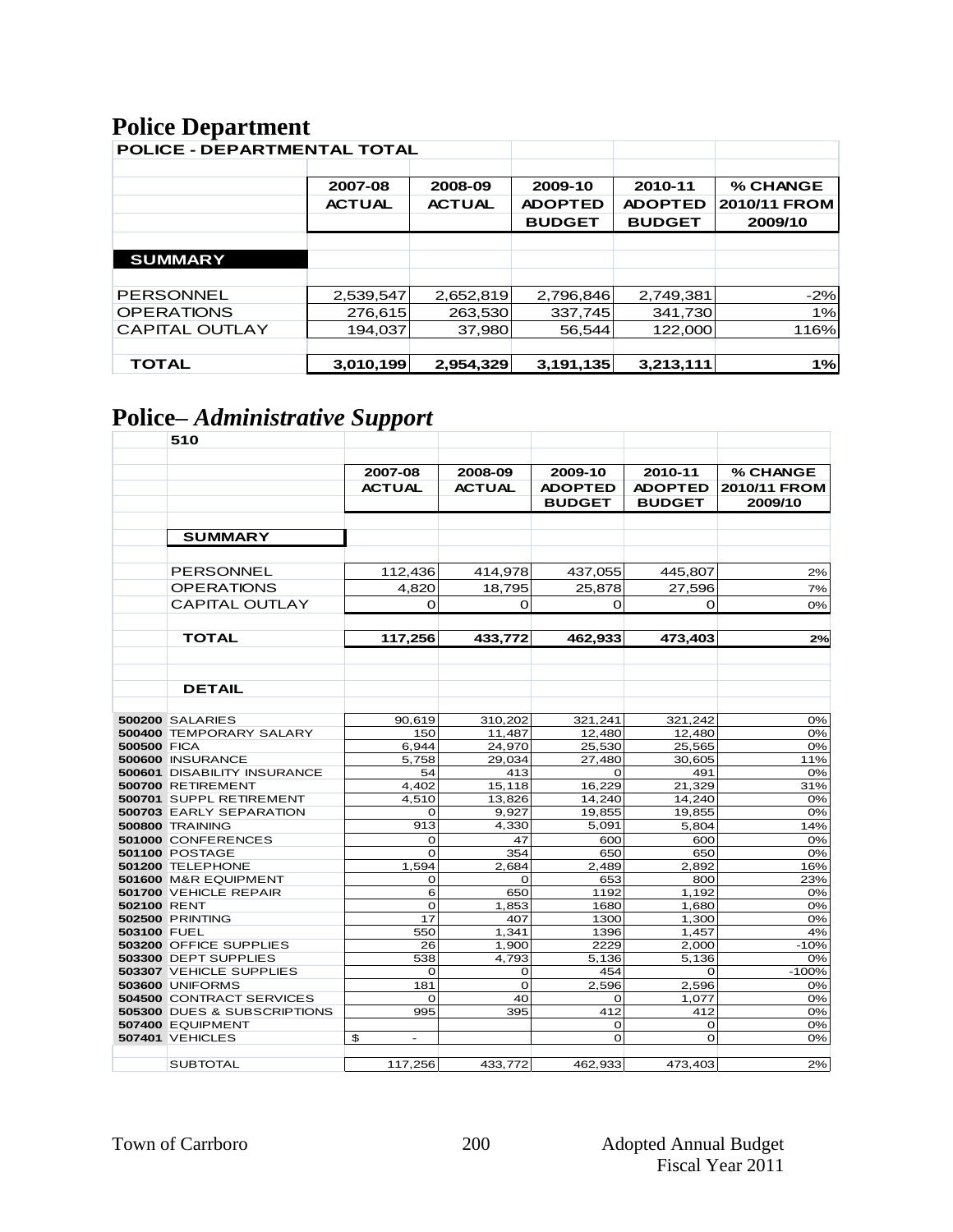#### **Police –** *Patrol*

|                    | 511                                                       |                 |                 |                |                  |                 |
|--------------------|-----------------------------------------------------------|-----------------|-----------------|----------------|------------------|-----------------|
|                    |                                                           |                 |                 |                |                  |                 |
|                    |                                                           | 2007-08         | 2008-09         | 2009-10        | 2010-11          | <b>% CHANGE</b> |
|                    |                                                           | <b>ACTUAL</b>   | <b>ACTUAL</b>   | <b>ADOPTED</b> | <b>ADOPTED</b>   | 2010/11 FROM    |
|                    |                                                           |                 |                 | <b>BUDGET</b>  | <b>BUDGET</b>    | 2009/10         |
|                    | <b>SUMMARY</b>                                            |                 |                 |                |                  |                 |
|                    |                                                           |                 |                 |                |                  |                 |
|                    | PERSONNEL                                                 | 1,909,144       | 1,561,914       | 1,489,408      | 1,493,605        | 0%              |
|                    | <b>OPERATIONS</b>                                         | 199,821         | 173,444         | 225,151        | 228,243          | 1%              |
|                    | <b>CAPITAL OUTLAY</b>                                     | 194,037         | 37,980          | 30,000         | 32,000           | 7%              |
|                    | <b>TOTAL</b>                                              | 2,303,002       | 1,773,338       | 1,744,559      | 1,753,848        | 1%              |
|                    |                                                           |                 |                 |                |                  |                 |
|                    | <b>DETAIL</b>                                             |                 |                 |                |                  |                 |
|                    | <b>500200 SALARIES</b>                                    | 1,388,135       | 1,127,948       | 1,105,549      | 1,080,196        | $-2%$           |
|                    | <b>500201 OVERTIME</b>                                    | 53,784          | 31,431          | 21,970         | 21,970           | 0%              |
| <b>500500 FICA</b> |                                                           | 109,520         | 88,619          | 86,255         | 84,406           | $-2%$           |
|                    | 500600 INSURANCE                                          | 177,775         | 161,924         | 137.400        | 153,024          | 11%             |
|                    | 500601 DISABILITY INSURANCE                               | 1,383           | 1,205           | 0              | 1,190            | 0%              |
|                    | 500700 RETIREMENT                                         | 70,118          | 56.448          | 54,798         | 70,650           | 29%             |
|                    | 500701 SUPPL RETIREMENT                                   | 72.182          | 58,095          | 56,376         | 55,109           | $-2%$           |
|                    | 500703 EARLY SEPARATION                                   | 36,246          | 36,246          | 27.060         | 27.060           | 0%              |
|                    | 500800 TRAINING                                           | 28,697          | 15,483          | 25,527         | 28,527           | 12%             |
|                    | 501200 TELEPHONE                                          | 4,180           | 2.877           | 2.800          | 3.840            | 37%             |
|                    | 501600 M & R EQUIP                                        | 2,427           | 778             | 7,427          | 3,802            | $-49%$          |
|                    | 501700 VEHICLE REPAIR                                     | 23.213          | 22.637          | 9.344          | 12,000           | 28%             |
| 503100 FUEL        |                                                           | 78,484          | 60.392          | 90,022         | 86,109           | $-4%$           |
|                    | 503200 OFFICE SUPPLIES                                    | 698             | 1.022           | 585            | 585              | 0%              |
|                    | 503300 DEPT SUPPLIES                                      | 16.885          | 28.939          | 37.650         | 29.010           | $-23%$          |
|                    | 503307 VEHICLE SUPPLIES                                   | 5,367           | 7.987           | 9.377          | 16,060           | 71%             |
|                    | <b>503600 UNIFORMS</b><br><b>504500 CONTRACT SERVICES</b> | 29,223<br>9,573 | 23,979<br>9,156 | 30,326         | 26,526<br>21,620 | $-13%$<br>81%   |
|                    | 505300 DUES/SUBSCRIPTIONS                                 | 278             | 195             | 11,929<br>164  | 164              | 0%              |
|                    | 505700 MISCELLANEOUS                                      | 797             | 0               | 0              | 0                | 0%              |
|                    | 507400 EQUIPMENT                                          | $\Omega$        | 37,980          | $\Omega$       | $\Omega$         | 0%              |
|                    | <b>507401 VEHICLES</b>                                    | 194,037         | 0               | 30,000         | 32,000           | 7%              |
| 507402-            |                                                           |                 |                 |                |                  |                 |
|                    | <b>51100 OTHER CAPITAL ASSETS</b>                         |                 |                 |                |                  | 0%              |
|                    | <b>SUBTOTAL</b>                                           | 2,303,002       | 1,773,338       | 1,744,559      | 1,753,848        | $1\%$           |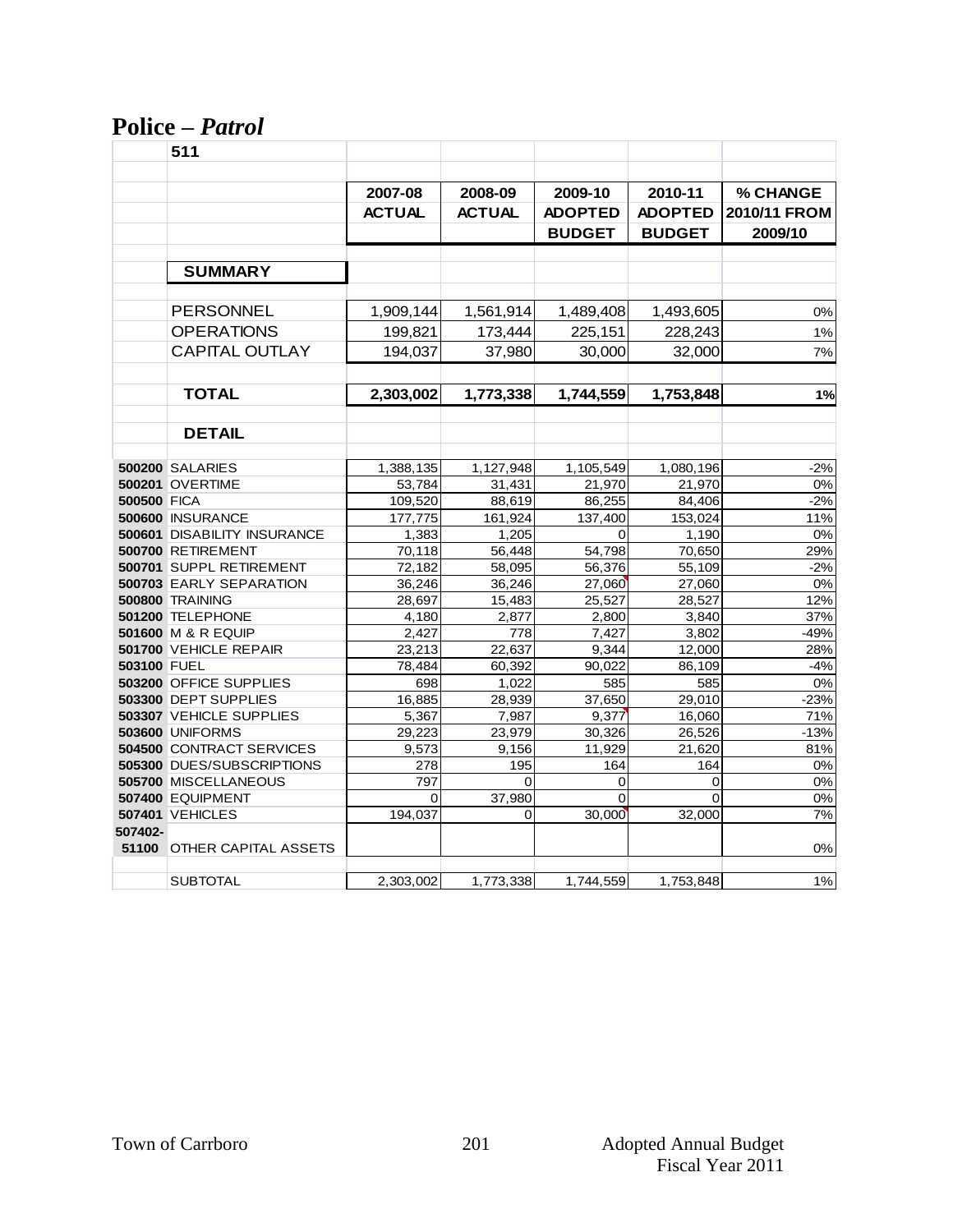# **Police –** *Community Services*

|                    | 512                                                   |               |               |                |                   |                        |
|--------------------|-------------------------------------------------------|---------------|---------------|----------------|-------------------|------------------------|
|                    |                                                       |               |               |                |                   |                        |
|                    |                                                       | 2007-08       | 2008-09       | 2009-10        | 2010-11           | % CHANGE               |
|                    |                                                       | <b>ACTUAL</b> | <b>ACTUAL</b> | <b>ADOPTED</b> | <b>ADOPTED</b>    | 2010/11 FROM           |
|                    |                                                       |               |               | <b>BUDGET</b>  | <b>BUDGET</b>     | 2009/10                |
|                    |                                                       |               |               |                |                   |                        |
|                    | <b>SUMMARY</b>                                        |               |               |                |                   |                        |
|                    |                                                       |               |               |                |                   |                        |
|                    | <b>PERSONNEL</b>                                      | 4,205         | 285,616       | 415,678        | 387,414           | $-7%$                  |
|                    | <b>OPERATIONS</b>                                     | 0             | 35,361        | 35,949         | 39,796            | 11%                    |
|                    | <b>CAPITAL OUTLAY</b>                                 | 0             | 0             | 0              | 64,000            | 0%                     |
|                    |                                                       |               |               |                |                   |                        |
|                    | <b>TOTAL</b>                                          | 4,205         | 320,977       | 451,627        | 491,210           | 9%                     |
|                    |                                                       |               |               |                |                   |                        |
|                    | <b>DETAIL</b>                                         |               |               |                |                   |                        |
|                    | <b>500200 SALARIES</b>                                | 2,876         | 219,684       | 317,973        | 289,925           | $-9%$                  |
|                    | <b>500201 OVERTIME</b>                                | 0             | $\Omega$      | 3,030          | 3,030             | 0%                     |
| <b>500500 FICA</b> |                                                       | 214           | 16,488        | 24,557         | 22,435            | $-9%$                  |
|                    | 500600 INSURANCE                                      | 847           | 27,492        | 38,472         | 38,256            | $-1%$                  |
|                    | 500601 DISABILITY                                     | $-16$         | 261           | 0              | 341               | 0%                     |
|                    | 500700 RETIREMENT                                     | 140           | 10,689        | 15,595         | 18,779            | 20%                    |
|                    | 500701 SUPPL RETIREMENT                               | 144           | 11,003        | 16,051         | 14,648            | $-9%$                  |
|                    | <b>500800 TRAINING</b>                                |               | 5,311         | 3,782          | 3,780             | 0%                     |
|                    | 501000 CONFERENCES                                    |               | $\Omega$      | 1,700          | 1,700             | 0%                     |
|                    | 501200 TELEPHONE                                      |               | 2.300         | 3.060          | 3.000             | $-2%$                  |
|                    | 501600 M & R EQUIP                                    |               | 20            | 1,140          | 1,140             | 0%                     |
|                    | 501700 VEHICLE REPAIR                                 |               | 2,765         | 1,384          | 1,384             | 0%                     |
| 503100 FUEL        |                                                       |               | 5,786         | 4.592          | 7.260             | 58%                    |
|                    | 503200 OFFICE SUPPLIES                                |               | 257           | 87             | 316               | 263%                   |
|                    | 503300 DEPT SUPPLIES                                  |               | 6,298         | 9,061          | 9,061             | 0%                     |
|                    | 503307 VEHICLE SUPPLIES                               |               | $\Omega$      | 908            | 1.920             | 111%                   |
|                    | <b>503600 UNIFORMS</b>                                |               | 500<br>12.003 | 9,493          | 9,493<br>$\Omega$ | 0%<br>$\overline{0\%}$ |
|                    | 504200 SEIZURES EXPENSE                               |               |               | $\Omega$       |                   |                        |
|                    | 504500 CONTRACT SERVICES<br>505300 DUES/SUBSCRIPTIONS |               | $\Omega$      | 500            | 500<br>242        | 0%                     |
|                    | 505700 MISCELLANEOUS                                  |               | 120           | 242            | 0                 | 0%<br>0%               |
|                    | 507400 EQUIPMENT                                      |               |               |                | $\Omega$          | $0\%$                  |
|                    | <b>507401 VEHICLES</b>                                |               |               | 0              | 64,000            | 0%                     |
|                    |                                                       |               |               |                |                   |                        |
|                    | <b>SUBTOTAL</b>                                       | 4,205         | 320,977       | 451,627        | 491,210           | 9%                     |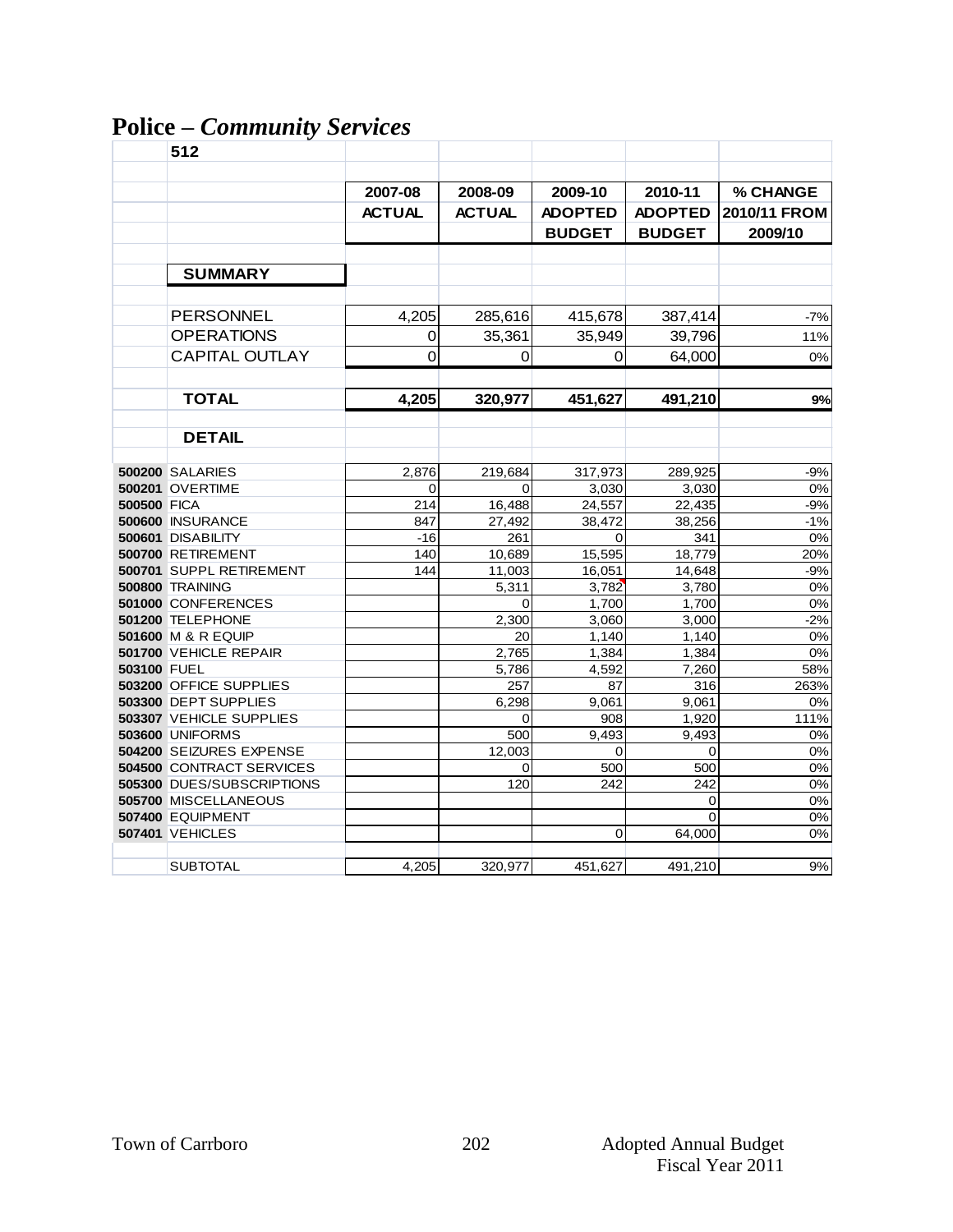**Police –** *Special Services*

|                    | <b>POLICE SPECIAL SERVICES</b> |               |                |                |                |              |
|--------------------|--------------------------------|---------------|----------------|----------------|----------------|--------------|
|                    | 514                            |               |                |                |                |              |
|                    |                                |               |                |                |                |              |
|                    |                                | 2007-08       | 2008-09        | 2009-10        | 2010-11        | % CHANGE     |
|                    |                                | <b>ACTUAL</b> | <b>ACTUAL</b>  | <b>ADOPTED</b> | <b>ADOPTED</b> | 2010/11 FROM |
|                    |                                |               |                | <b>BUDGET</b>  | <b>BUDGET</b>  | 2009/10      |
|                    |                                |               |                |                |                |              |
|                    | <b>SUMMARY</b>                 |               |                |                |                |              |
|                    |                                |               |                |                |                |              |
|                    |                                |               |                |                |                |              |
|                    | PERSONNEL                      | 121,000       | $\mathbf 0$    | 0              | $\mathbf 0$    | 0%           |
|                    | <b>OPERATIONS</b>              | 9,179         | $\mathbf 0$    | 0              | $\mathbf 0$    | 0%           |
|                    | <b>CAPITAL OUTLAY</b>          | 0             | 0              | $\mathbf 0$    | $\mathbf 0$    | 0%           |
|                    |                                |               |                |                |                |              |
|                    | <b>TOTAL</b>                   | 130,178       | $\bf{0}$       | $\mathbf 0$    | $\bf{0}$       | 0%           |
|                    |                                |               |                |                |                |              |
|                    |                                |               |                |                |                |              |
|                    | <b>DETAIL</b>                  |               |                |                |                |              |
|                    |                                |               |                |                |                |              |
|                    | <b>500200 SALARIES</b>         | 86,092        |                |                |                | 0%           |
|                    | 500400 TEMPORARY SAL           | 10,663        |                |                | 0<br>0         | $0\%$        |
| <b>500500 FICA</b> |                                | 7,289         |                |                | 0              | $0\%$        |
|                    | 500600 INSURANCE               | 9,955         |                |                | 0              | $0\%$        |
|                    | 500601 DISABILITY INSURANCE    | 222           |                |                | 0              | 0%           |
|                    | 500700 RETIREMENT              | 4,193         |                |                | 0              | 0%           |
|                    | 500701 SUPPL RETIREMENT        | 2,586         |                |                | 0              | $0\%$        |
|                    | <b>500800 TRAINING</b>         | 747           |                |                | $\mathbf 0$    | $0\%$        |
|                    | <b>501100 POSTAGE</b>          | 641           |                |                | $\mathbf 0$    | $0\%$        |
| 502100 RENT        |                                | 4,256         |                |                | $\overline{0}$ | 0%           |
|                    | <b>502500 PRINTING</b>         | 42            |                |                | $\mathbf 0$    | $0\%$        |
|                    | 503200 OFFICE SUPPLIES         | 1,561         |                |                | 0              | $0\%$        |
|                    | 503300 DEPT SUPPLIES           | 1,932         |                |                | 0              | $0\%$        |
|                    | 504500 CONTRACT SVCS           | 0             |                |                | 0              | $0\%$        |
|                    | 507400 FURNITURE/EQUIPMENT     | 0             |                |                | 0              | 0%           |
|                    |                                |               |                |                |                |              |
|                    | <b>SUBTOTAL</b>                | 130,178       | $\overline{0}$ | $\mathbf 0$    | $\overline{0}$ | $0\%$        |

*This cost center has been reclassified to Administrative Support (Org 510)*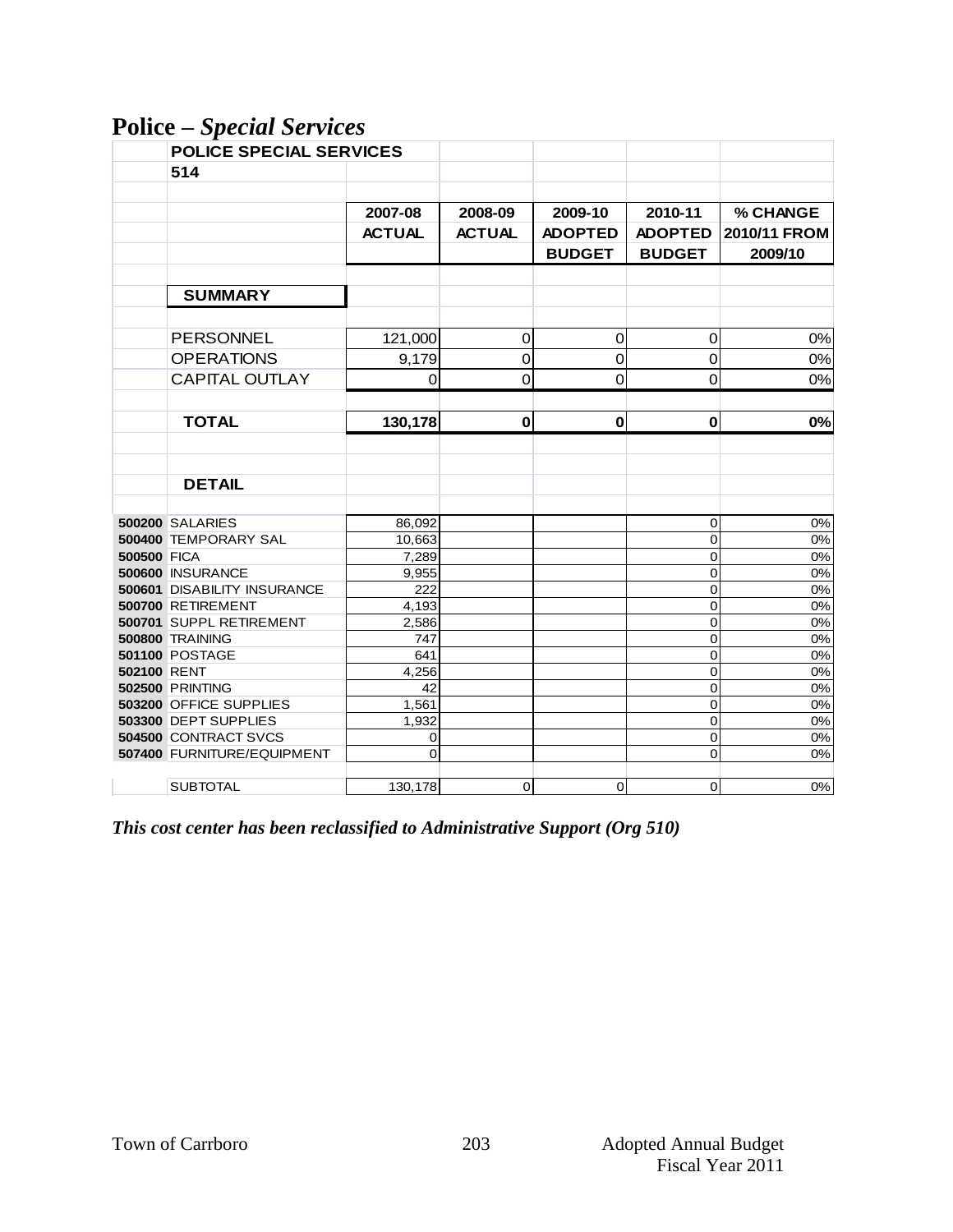# **Police –** *Investigations*

|                    | <b>POLICE INVESTIGATIONS</b>           |               |               |                |                |              |
|--------------------|----------------------------------------|---------------|---------------|----------------|----------------|--------------|
|                    | 515                                    |               |               |                |                |              |
|                    |                                        |               |               |                |                |              |
|                    |                                        | 2007-08       | 2008-09       | 2009-10        | 2010-11        | % CHANGE     |
|                    |                                        | <b>ACTUAL</b> | <b>ACTUAL</b> | <b>ADOPTED</b> | <b>ADOPTED</b> | 2010/11 FROM |
|                    |                                        |               |               | <b>BUDGET</b>  | <b>BUDGET</b>  | 2009/10      |
|                    |                                        |               |               |                |                |              |
|                    |                                        |               |               |                |                |              |
|                    | <b>SUMMARY</b>                         |               |               |                |                |              |
|                    |                                        |               |               |                |                |              |
|                    | <b>PERSONNEL</b>                       | 344,506       | 339,528       | 407,817        | 374,252        | $-8%$        |
|                    | <b>OPERATIONS</b>                      | 55,071        | 27,514        | 41,038         | 36,835         | $-10%$       |
|                    | <b>CAPITAL OUTLAY</b>                  | 0             | 0             | 26,544         | 26,000         | $-2%$        |
|                    |                                        |               |               |                |                |              |
|                    | <b>TOTAL</b>                           |               |               |                |                |              |
|                    |                                        | 399,577       | 367,041       | 475,399        | 437,087        | $-8%$        |
|                    |                                        |               |               |                |                |              |
|                    |                                        |               |               |                |                |              |
|                    | <b>DETAIL</b>                          |               |               |                |                |              |
|                    |                                        |               |               |                |                |              |
|                    | <b>500200 SALARIES</b>                 | 254,375       | 248,228       | 305,766        | 274,261        | $-10%$       |
|                    | <b>500201 OVERTIME</b>                 | 9,523         | 9,330         | 13,125         | 13,125         | 0%           |
| <b>500500 FICA</b> |                                        | 19,481        | 18,610        | 24,396         | 22,017         | $-10%$       |
|                    | 500600 INSURANCE                       | 34,689        | 37,587        | 32,976         | 32,135         | $-3%$        |
|                    | 500601 DISABILITY INSURANCE            | 181           | 253           | 0              | 235            | 0%           |
|                    | 500700 RETIREMENT                      | 12,931        | 12,575        | 15,498         | 18,246         | 18%          |
|                    | 500701 SUPPL RETIREMENT                | 13,325        | 12,944        | 16,056         | 14,233         | $-11%$       |
|                    | <b>500800 TRAINING</b>                 | 1,348         | 814           | 5,050          | 4,400          | $-13%$       |
|                    | 501000 CONFERENCES<br>501200 TELEPHONE | 0<br>1,663    | 0<br>1,388    | 0<br>1,320     | 0<br>1,320     | 0%<br>0%     |
|                    | <b>501400 TRAVEL</b>                   | 11            | 0             | 250            | 250            | 0%           |
|                    | 501600 M & R EQUIP                     | 1,183         | 438           | 1.230          | 1.230          | 0%           |
|                    | 501700 VEHICLE REPAIR                  | 2,948         | 2,114         | 3,000          | 3,000          | 0%           |
|                    | <b>502500 PRINTING</b>                 | $\Omega$      | $\Omega$      | $\Omega$       | $\Omega$       | 0%           |
| 503100 FUEL        |                                        | 8,747         | 7,063         | 11,043         | 10,966         | $-1%$        |
|                    | 503200 OFFICE SUPPLIES                 | 584           | 231           | 1,000          | 1,000          | 0%           |
|                    | 503300 DEPT SUPPLIES                   | 1,578         | 2,512         | 8,389          | 8,389          | 0%           |
|                    | 503307 VEHICLE SUPPLIES                | 160           | 1,218         | 2,456          | 780            | $-68%$       |
|                    | <b>503600 UNIFORMS</b>                 | 2,285         | 1,065         | 1,800          | 0              | $-100%$      |
|                    | 504200 SEIZURES EXPENSE                | 32,060        | 2,723         | 0              | 0              | 0%           |
|                    | 504500 CONTRACT SVCS                   | 4             | 0             | 0              | $\mathbf 0$    | 0%           |
|                    | 505700 MISCELLANEOUS                   | 2,500         | 7,949         | 5,500          | 5,500          | 0%           |
|                    | 507401 VEHICLES                        | $\Omega$      | 0             | 26,544         | 26,000         | $-2%$        |
|                    | <b>SUBTOTAL</b>                        | 399,577       | 367,041       | 475,399        | 437,087        | $-8%$        |
|                    |                                        |               |               |                |                |              |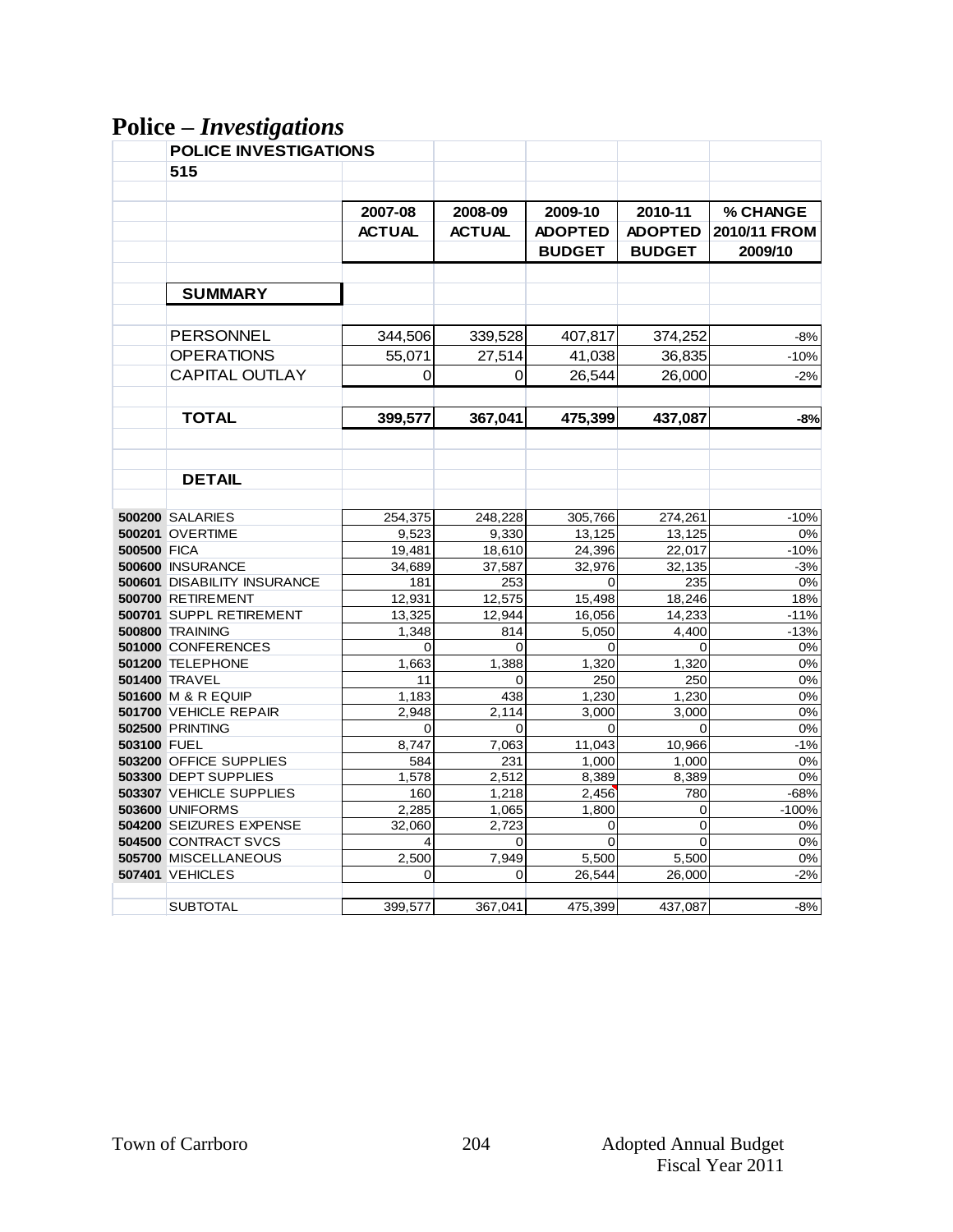# **Police –** *Animal Control*

|                    | <b>POLICE ANIMAL CONTROL</b> |                |               |                |                |              |
|--------------------|------------------------------|----------------|---------------|----------------|----------------|--------------|
|                    | 518                          |                |               |                |                |              |
|                    |                              |                |               |                |                |              |
|                    |                              | 2007-08        | 2008-09       | 2009-10        | 2010-11        | % CHANGE     |
|                    |                              | <b>ACTUAL</b>  | <b>ACTUAL</b> | <b>ADOPTED</b> | <b>ADOPTED</b> | 2010/11 FROM |
|                    |                              |                |               | <b>BUDGET</b>  | <b>BUDGET</b>  | 2009/10      |
|                    |                              |                |               |                |                |              |
|                    |                              |                |               |                |                |              |
|                    | <b>SUMMARY</b>               |                |               |                |                |              |
|                    |                              |                |               |                |                |              |
|                    | <b>PERSONNEL</b>             | 48,256         | 50,784        | 46,888         | 48,303         | 3%           |
|                    | <b>OPERATIONS</b>            | 7,724          | 8,417         | 9,729          | 9,260          | $-5%$        |
|                    | <b>CAPITAL OUTLAY</b>        | 0              | $\mathbf 0$   | $\Omega$       | $\mathbf 0$    | 0%           |
|                    |                              |                |               |                |                |              |
|                    | <b>TOTAL</b>                 | 55,981         | 59,201        | 56,617         | 57,563         | 2%           |
|                    |                              |                |               |                |                |              |
|                    |                              |                |               |                |                |              |
|                    | <b>DETAIL</b>                |                |               |                |                |              |
|                    |                              |                |               |                |                |              |
|                    | <b>500200 SALARIES</b>       | 33,477         | 35,061        | 35,831         | 35,831         | 0%           |
| <b>500500 FICA</b> |                              | 2,205          | 2.296         | 2.741          | 2.741          | 0%           |
|                    | 500600 INSURANCE             | 9,865          | 10,598        | 5,496          | 6,121          | 11%          |
|                    | 500601 DISABILITY INSURANCE  | 74             | 74            | $\Omega$       | 73             | 0%           |
|                    | 500700 RETIREMENT            | 1,630          | 1,704         | 1,745          | 1,745          | 0%           |
|                    | 500701 SUPPL RETIREMENT      | 1,004          | 1,052         | 1,075          | 1,792          | 67%          |
|                    | 500800 TRAINING              | 0              | 0             | 400            | 400            | 0%           |
|                    | 501200 TELEPHONE             | $\overline{0}$ | 265           | 250            | $\mathbf 0$    | $-100%$      |
|                    | 501600 M & R EQUIP           | 62             | 0             | 83             | 83             | 0%           |
|                    | 501700 VEHICLE REPAIR        | 83             | 1,032         | 300            | 300            | 0%           |
| 503100 FUEL        |                              | 1,486          | 1,053         | 1,596          | 1,377          | $-14%$       |
|                    | 503200 OFFICE SUPPLIES       | 0              | 0             | 100            | 100            | 0%           |
|                    | 503300 DEPT SUPPLIES         | 93             | 67            | 600            | 600            | 0%           |
|                    | 503307 VEHICLE SUPPLIES      | 0              | 0             | $\overline{0}$ | 0              | 0%           |
|                    | <b>503600 UNIFORMS</b>       | $\Omega$       | 0             | 300            | 300            | 0%           |
|                    | <b>504500 CONTRACT SVCS</b>  | 6,000          | 6,000         | 6,000          | 6,000          | 0%           |
|                    | 505300 DUES & SUBSCRIPTIONS  | 0              | 0             | 100            | 100            | 0%           |
|                    | <b>507401 VEHICLE</b>        | 0              | 0             | $\overline{0}$ | 0              | 0%           |
|                    |                              |                |               |                |                |              |
|                    | <b>SUBTOTAL</b>              | 55,981         | 59,201        | 56,617         | 57,563         | 2%           |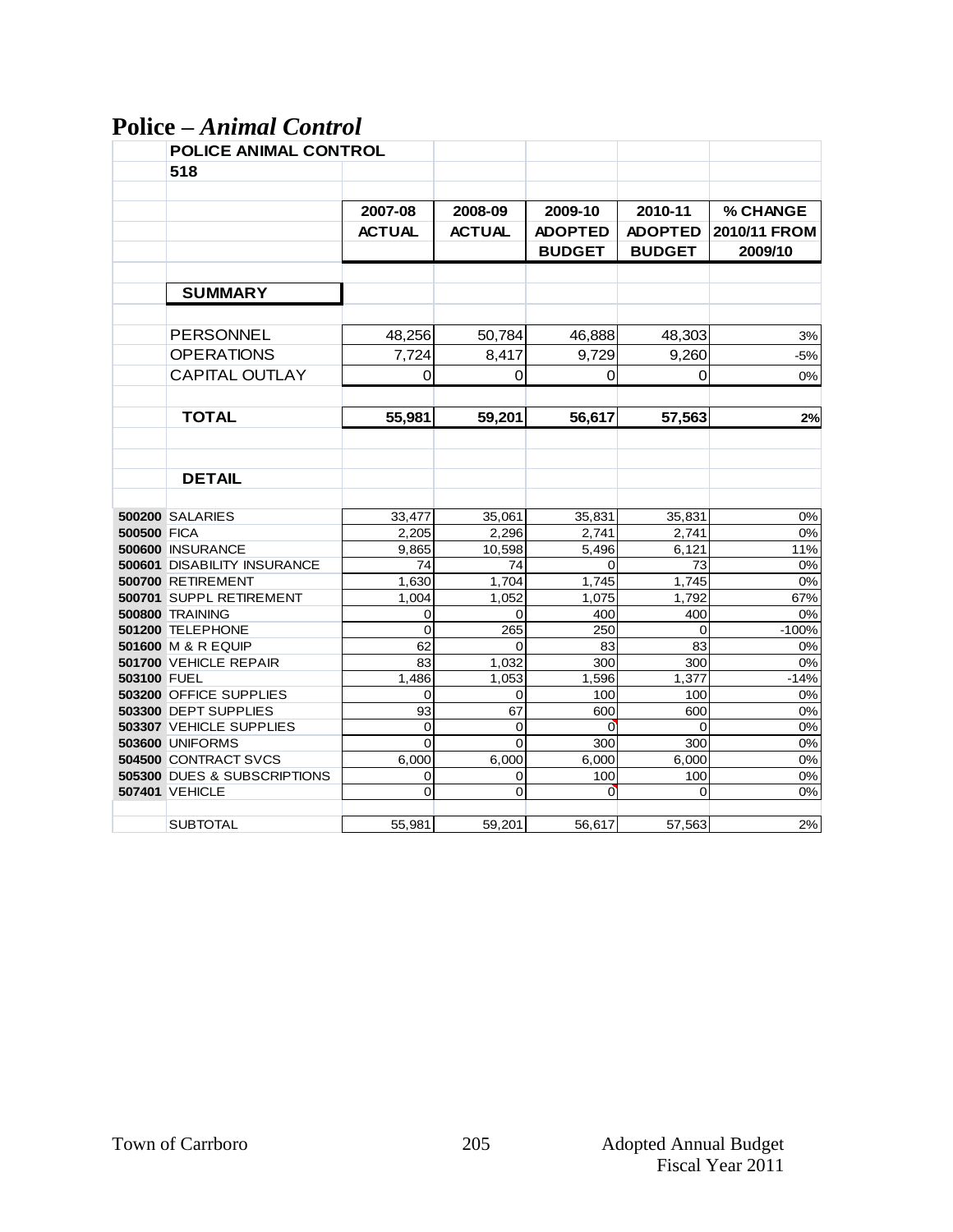# **Fire and Rescue**

| <b>FIRE - DEPARTMENTAL TOTAL</b> |               |               |                |                |              |
|----------------------------------|---------------|---------------|----------------|----------------|--------------|
|                                  |               |               |                |                |              |
|                                  | 2007-08       | 2008-09       | 2009-10        | 2010-11        | % CHANGE     |
|                                  | <b>ACTUAL</b> | <b>ACTUAL</b> | <b>ADOPTED</b> | <b>ADOPTED</b> | 2010/11 FROM |
|                                  |               |               | <b>BUDGET</b>  | <b>BUDGET</b>  | 2009/10      |
|                                  |               |               |                |                |              |
| <b>SUMMARY</b>                   |               |               |                |                |              |
|                                  |               |               |                |                |              |
| <b>PERSONNEL</b>                 | 1,883,057     | 2,026,911     | 2,025,956      | 2,082,208      | 3%           |
| <b>OPERATIONS</b>                | 215,618       | 279,328       | 240,816        | 281,127        | 17%          |
| <b>CAPITAL OUTLAY</b>            | 36,169        | 912,656       | 150,000        | 160,000        | 7%           |
|                                  |               |               |                |                |              |
| <b>TOTAL</b>                     | 2,134,843     | 3,218,896     | 2,416,772      | 2,523,335      | 4%           |

# **Fire and Rescue -** *Supervision*

|                    | 530                                |                |                |                |                |              |
|--------------------|------------------------------------|----------------|----------------|----------------|----------------|--------------|
|                    |                                    |                |                |                |                |              |
|                    |                                    | 2007-08        | 2008-09        | 2009-10        | 2010-11        | % CHANGE     |
|                    |                                    | <b>ACTUAL</b>  | <b>ACTUAL</b>  | <b>ADOPTED</b> | <b>ADOPTED</b> | 2010/11 FROM |
|                    |                                    |                |                | <b>BUDGET</b>  | <b>BUDGET</b>  | 2009/10      |
|                    | <b>SUMMARY</b>                     |                |                |                |                |              |
|                    | PERSONNEL                          | 113,843        | 116,304        | 115,423        | 118,257        | 2%           |
|                    | <b>OPERATIONS</b>                  | 43.903         | 43.559         | 23.825         | 25.344         | 6%           |
|                    | <b>CAPITAL OUTLAY</b>              | 1.665          | o              | 0              | 0              | 0%           |
|                    | <b>TOTAL</b>                       |                |                |                |                |              |
|                    |                                    | 159,410        | 159,863        | 139,248        | 143,601        | 3%           |
|                    |                                    |                |                |                |                |              |
|                    | <b>DETAIL</b>                      |                |                |                |                |              |
|                    | <b>500200 SALARIES</b>             | 75,405         | 78,560         | 79,081         | 79,081         | 0%           |
|                    | 500300 PART-TIME SALARY            | 15.823         | 17,719         | 16,506         | 17,254         | 5%           |
| <b>500500 FICA</b> |                                    | 6,596          | 7,298          | 7,313          | 7,382          | 1%           |
|                    | 500600 INSURANCE                   | 9.160          | 5.530          | 5.496          | 6,121          | 11%          |
|                    | <b>500601 DISABILITY INSURANCE</b> | 29             | 29             |                | 29             | 0%           |
|                    | 500700 RETIREMENT                  | 4,443          | 4,688          | 4,655          | 6,018          | 29%          |
|                    | 500701 SUPPL RETIREMENT            | 2.264          | 2,360          | 2,372          | 2,372          | 0%           |
|                    | <b>FIREFIGHTER'S</b>               |                |                |                |                |              |
|                    | 500705 PENSION FUNDS               | 124            | 121            | O              | O              | 0%           |
|                    | <b>500800 TRAINING</b>             | $\Omega$       | 262            | $\Omega$       | $\Omega$       | 0%           |
|                    | 501000 CONFERENCES                 | 1,250          | 564            | 1,000          | 1,000          | 0%           |
|                    | <b>501100 POSTAGE</b>              | 288            | 533            | 300            | 300            | 0%           |
|                    | 501200 TELEPHONE                   | 5,255          | 4,898          | 6,479          | 5,250          | $-19%$       |
|                    | 501600 M & R EQUIP                 | $\Omega$       | $\Omega$       | 250            | 250            | 0%           |
|                    | <b>501700 VEHICLE REPAIR</b>       | 1.293          | 99             | 250            | 950            | 280%         |
|                    | <b>502500 PRINTING</b>             | 289            | 352            | 400            | 400            | 0%           |
|                    | <b>503000 UTILITIES</b>            | 17,081         | 16,777         | $\Omega$       | $\Omega$       | 0%           |
| 503100 FUEL        | 503200 OFFICE SUPPLIES             | 2,657<br>2,230 | 2,191<br>2,354 | 4,589<br>1,750 | 4,730<br>1,750 | 3%<br>0%     |
|                    | 503300 DEPT SUPPLIES               | 629            | 206            | $\mathbf 0$    | 0              | 0%           |
|                    | 503307 VEHICLE SUPPLIES            | $\Omega$       | O              | $\mathbf{0}$   | 0              | 0%           |
|                    | 504500 CONTRACT SVCS               | 9,894          | 12,545         | 6,532          | 8,397          | 29%          |
|                    | DUES &                             |                |                |                |                |              |
|                    | 505300 SUBSCRIPTIONS               | 2,758          | 2,511          | 2,275          | 2,317          | 2%           |
|                    | 505700 MISCELLANEOUS               | 0              | 265            | O              | 0              | 0%           |
|                    | 506002 PROGRAM INSURANCE           | 280            |                | $\mathbf 0$    | O              | 0%           |
|                    | <b>507401 VEHICLE</b>              | 1,665          |                | $\mathbf 0$    | $\Omega$       | 0%           |
|                    |                                    |                |                |                |                |              |
|                    | <b>SUBTOTAL</b>                    | 159,410        | 159,863        | 139,248        | 143,601        | 3%           |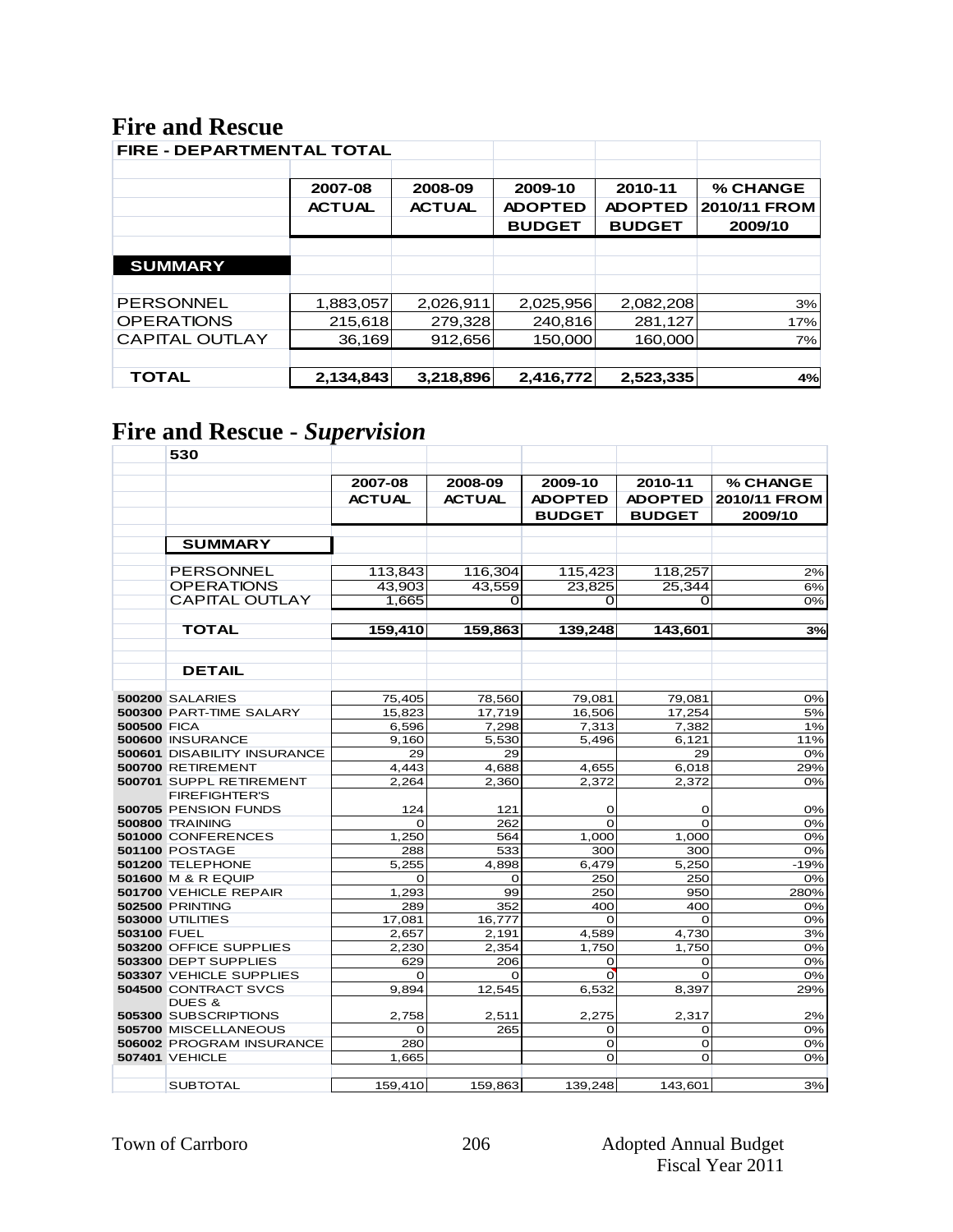# **Fire-Rescue –** *Fire Suppression*

|                    | 531                                |               |               |                |                |              |
|--------------------|------------------------------------|---------------|---------------|----------------|----------------|--------------|
|                    |                                    |               |               |                |                |              |
|                    |                                    | 2007-08       | 2008-09       | 2009-10        | 2010-11        | % CHANGE     |
|                    |                                    | <b>ACTUAL</b> | <b>ACTUAL</b> | <b>ADOPTED</b> | <b>ADOPTED</b> | 2010/11 FROM |
|                    |                                    |               |               | <b>BUDGET</b>  | <b>BUDGET</b>  | 2009/10      |
|                    |                                    |               |               |                |                |              |
|                    | <b>SUMMARY</b>                     |               |               |                |                |              |
|                    |                                    |               |               |                |                |              |
|                    | <b>PERSONNEL</b>                   | 1,684,483     | 1,842,499     | 1,846,700      | 1,898,710      | 3%           |
|                    | <b>OPERATIONS</b>                  | 161,252       | 222,727       | 200,911        | 240,174        | 20%          |
|                    | <b>CAPITAL OUTLAY</b>              | 34,504        | 912,656       | 113,000        | 160,000        | 42%          |
|                    |                                    |               |               |                |                |              |
|                    | <b>TOTAL</b>                       | 1,880,239     | 2,977,881     | 2,160,611      | 2,298,884      | 6%           |
|                    |                                    |               |               |                |                |              |
|                    |                                    |               |               |                |                |              |
|                    | <b>DETAIL</b>                      |               |               |                |                |              |
|                    |                                    |               |               |                |                |              |
|                    | <b>500200 SALARIES</b>             | 1,246,064     | 1,378,290     | 1,401,621      | 1,408,941      | 1%           |
|                    | <b>500201 OVERTIME</b>             | 40,378        | 21,682        | 32,000         | 32,000         | 0%           |
| <b>500500 FICA</b> |                                    | 93,494        | 102,158       | 109,672        | 110.402        | $1\%$        |
|                    | 500600 INSURANCE                   | 200,619       | 226,320       | 186,864        | 207,516        | 11%          |
|                    | <b>500601 DISABILITY INSURANCE</b> | 1,153         | 1,346         | 0              | 1,392          | 0%           |
|                    | 500700 RETIREMENT                  | 62,655        | 68,086        | 69,814         | 91,500         | 31%          |
|                    | 500701 SUPPL RETIREMENT            | 38,619        | 42,019        | 43,009         | 43,229         | 1%           |
|                    | <b>FIREFIGHTER'S</b>               |               |               |                |                |              |
|                    | 500705 PENSION FUNDS               | 1,502         | 2,598         | 3,720          | 3,730          | 0%           |
|                    | 500800 TRAINING                    | 13,724        | 24,326        | 20,490         | 23,040         | 12%          |
|                    | <b>501100 POSTAGE</b>              | 19            | 0             | 0              | 0              | 0%           |
|                    | 501200 TELEPHONE                   |               | 58            |                | $\Omega$       | 0%           |
|                    | 501600 M & R EQUIP                 | 11,771        | 14,036        | 13,950         | 16,080         | 15%          |
|                    | 501700 VEHICLE REPAIR              | 16,994        | 22,900        | 23,125         | 26,625         | 15%          |
|                    | <b>502500 PRINTING</b>             | 32            | 24            | $\Omega$       | 0              | 0%           |
| <b>503100 FUEL</b> |                                    | 15,561        | 15,531        | 20,000         | 24,713         | 24%          |
|                    | 503300 DEPT SUPPLIES               | 34,252        | 68,393        | 40,486         | 49,426         | 22%          |
| 503300-            |                                    |               |               |                |                |              |
|                    | 53001 CAR SEAT PROGRAM             | $-1,671$      | 2,420         | 2,500          | 2,500          | $0\%$        |
|                    | <b>503307 VEHICLE SUPPLIES</b>     | 946           | 1.006         | $\overline{0}$ | 1.006          | 0%           |
|                    | <b>503600 UNIFORMS</b>             | 28,748        | 30,583        | 29,188         | 41,188         | 41%          |
|                    | 504500 CONTRACT SVCS               | 31,702        | 31,818        | 39,134         | 42,796         | 9%           |
|                    | 505800 MEDICAL EXAMS               | 7,705         | 8,942         | 9.045          | 9,756          | 8%           |
|                    | 506002 PROGRAM INSURANCE           | 1,468         | 2,689         | 2,993          | 3,044          | 2%           |
|                    | 507400 EQUIPMENT                   | 0             | 0             | 0              | 0              | $0\%$        |
|                    | <b>507401 VEHICLES</b>             | 34,504        | 912,656       | 113,000        | 160,000        | 42%          |
|                    | <b>SUBTOTAL</b>                    | 1,880,239     | 2,977,881     | 2,160,611      | 2,298,884      | 6%           |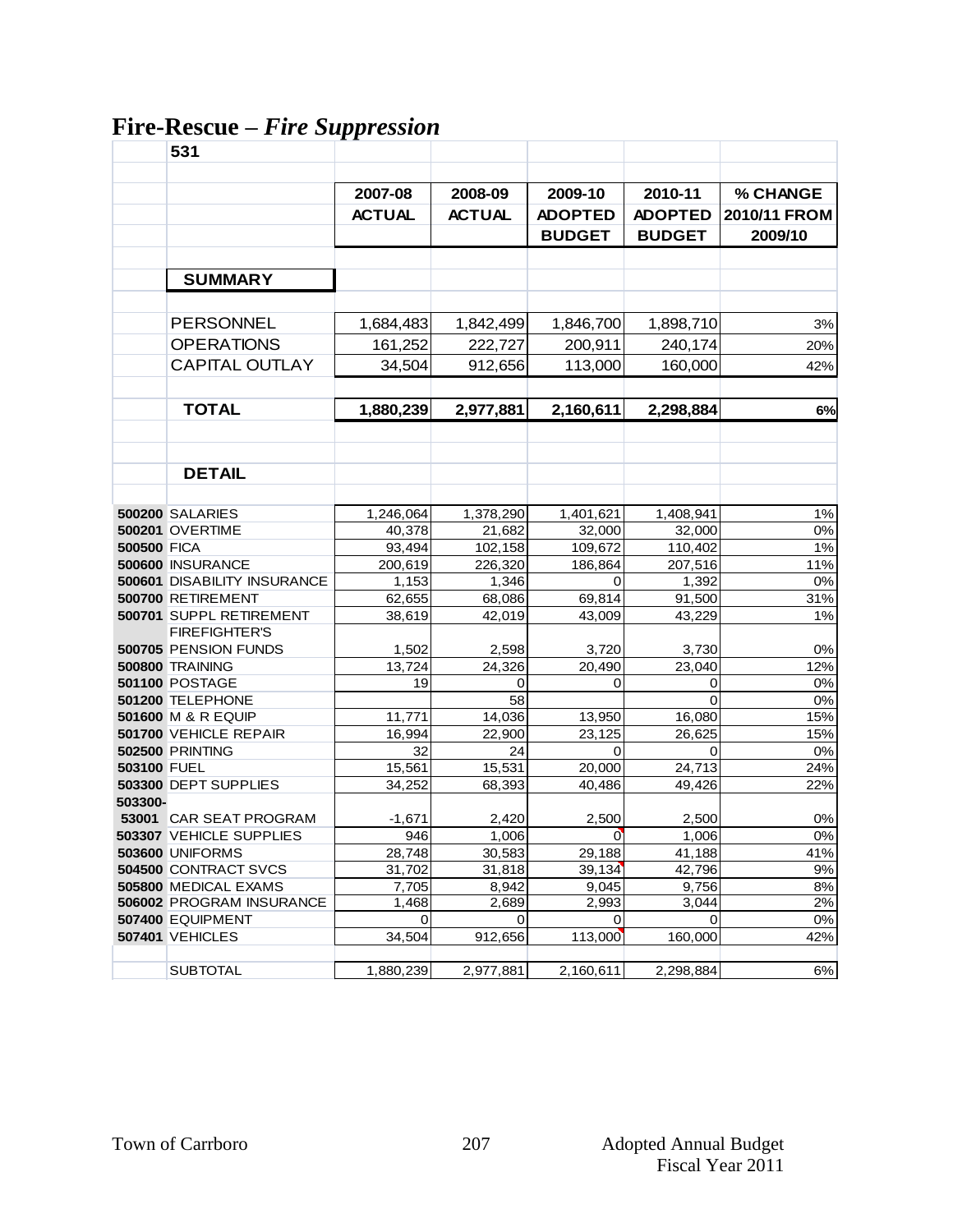|                    | 532                         |               |               |                |                |              |
|--------------------|-----------------------------|---------------|---------------|----------------|----------------|--------------|
|                    |                             |               |               |                |                |              |
|                    |                             | 2007-08       | 2008-09       | 2009-10        | 2010-11        | % CHANGE     |
|                    |                             | <b>ACTUAL</b> | <b>ACTUAL</b> | <b>ADOPTED</b> | <b>ADOPTED</b> | 2010/11 FROM |
|                    |                             |               |               | <b>BUDGET</b>  | <b>BUDGET</b>  | 2009/10      |
|                    |                             |               |               |                |                |              |
|                    | <b>SUMMARY</b>              |               |               |                |                |              |
|                    |                             |               |               |                |                |              |
|                    | <b>PERSONNEL</b>            | 84,731        | 68,109        | 63,833         | 65,241         | 2%           |
|                    | <b>OPERATIONS</b>           | 5,308         | 13,043        | 16,080         | 15,609         | $-3%$        |
|                    | <b>CAPITAL OUTLAY</b>       | 0             | $\mathbf 0$   | 37,000         | $\mathbf 0$    | $-100%$      |
|                    |                             |               |               |                |                |              |
|                    | <b>TOTAL</b>                | 90,039        | 81,152        | 116,913        | 80,850         | $-31%$       |
|                    |                             |               |               |                |                |              |
|                    | <b>DETAIL</b>               |               |               |                |                |              |
|                    |                             |               |               |                |                |              |
|                    | <b>500200 SALARIES</b>      | 68,783        | 54,814        | 50,500         | 50,500         | 0%           |
| <b>500500 FICA</b> |                             | 5,266         | 3,798         | 3,863          | 3,869          | 0%           |
|                    | 500600 INSURANCE            | 5,139         | 5,158         | 5,496          | 6,121          | 11%          |
|                    | 500601 DISABILITY INSURANCE | 128           | 23            | $\Omega$       | 29             | 0%           |
|                    | 500700 RETIREMENT           | 3,350         | 2,669         | 2,459          | 3,207          | 30%          |
|                    | 500701 SUPPL RETIREMENT     | 2,065         | 1,647         | 1,515          | 1,515          | 0%           |
|                    | <b>FIREFIGHTER'S</b>        |               |               |                |                |              |
|                    | 500705 PENSION FUNDS        | 0             |               | 0              | 0              | 0%           |
|                    | <b>500800 TRAINING</b>      | $\Omega$      | 99            | 2,500          | 2,500          | 0%           |
|                    | 501700 VEHICLE REPAIR       | 489           | 1,726         | 2,500          | 2,500          | 0%           |
|                    | <b>502500 PRINTING</b>      | 99            | 85            | 450            | 450            | 0%           |
| 503100 FUEL        |                             | 1,138         | 2,671         | 3,014          | 3,659          | 21%          |
|                    | 503200 OFFICE SUPPLIES      | 27            | 1,519         | 1,500          | 1,500          | 0%           |
|                    | 503300 DEPT SUPPLIES        | 3.554         | 6,343         | 5,000          | 5,000          | 0%           |
|                    | 503307 VEHICLE SUPPLIES     |               | $\Omega$      | 1,116          | 0              | $-100%$      |
|                    | <b>503600 UNIFORMS</b>      |               | 600           | $\Omega$       | 0              | 0%           |
|                    | 507400 FURNITURE/EQUIPMENT  |               | 0             |                | 0              | 0%           |
|                    | <b>507401 VEHICLE</b>       |               | 0             | 37,000         | 0              | $-100%$      |
|                    | <b>SUBTOTAL</b>             | 90,039        | 81,152        | 116,913        | 80,850         | $-31%$       |
|                    |                             |               |               |                |                |              |

# **Fire-Rescue –** *Fire Prevention and Safety*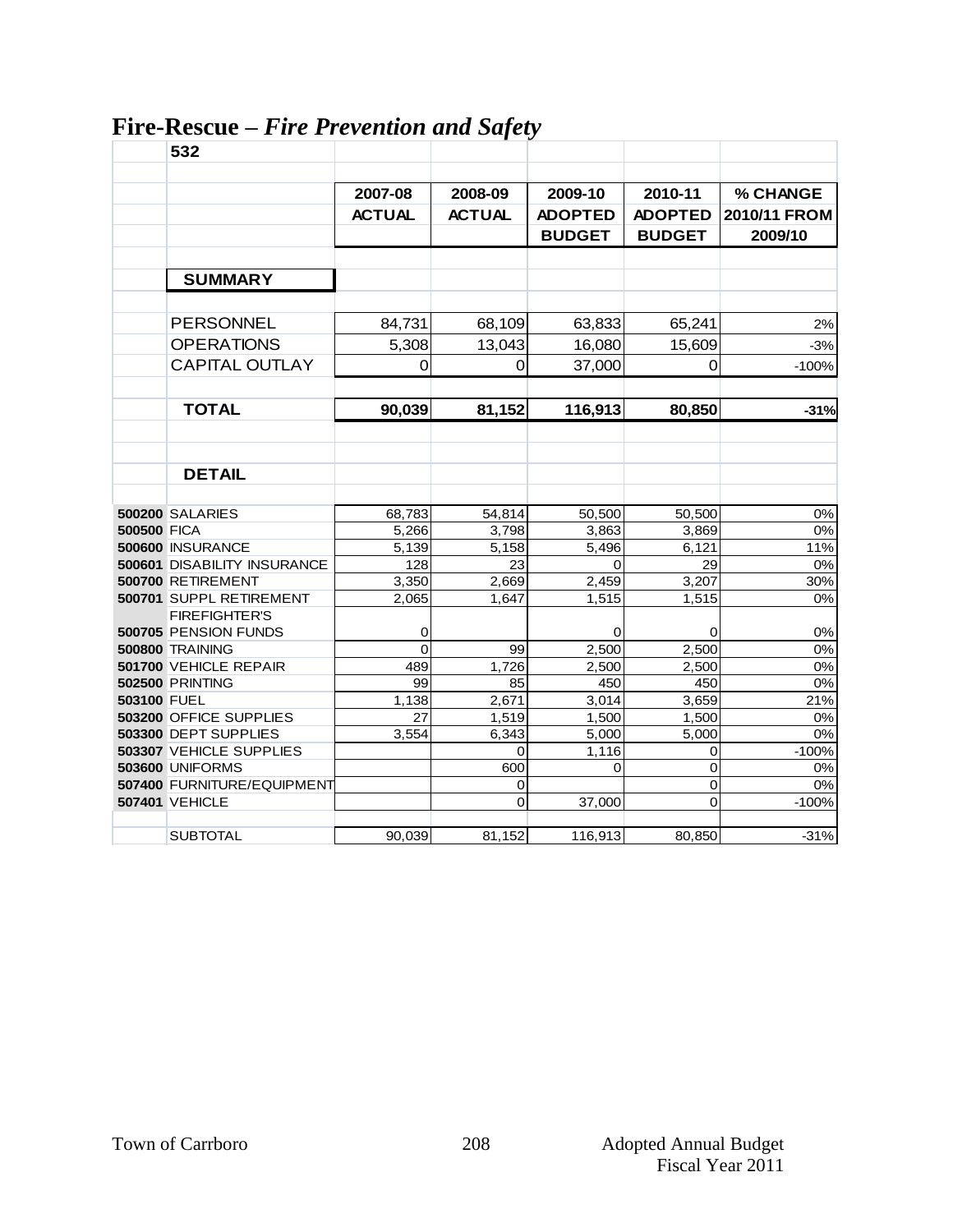|                    | 533                                        | $\mathbf{v}$ $\mathbf{v}$ | $\bullet$      |                |                |              |
|--------------------|--------------------------------------------|---------------------------|----------------|----------------|----------------|--------------|
|                    |                                            | 2007-08                   | 2008-09        | 2009-10        | 2010-11        | % CHANGE     |
|                    |                                            | <b>ACTUAL</b>             | <b>ACTUAL</b>  | <b>ADOPTED</b> | <b>ADOPTED</b> | 2010/11 FROM |
|                    |                                            |                           |                | <b>BUDGET</b>  | <b>BUDGET</b>  | 2009/10      |
|                    |                                            |                           |                |                |                |              |
|                    | <b>SUMMARY</b>                             |                           |                |                |                |              |
|                    |                                            |                           |                |                |                |              |
|                    | <b>PERSONNEL</b>                           | $\Omega$                  | $\mathbf 0$    | $\mathbf 0$    | $\mathbf 0$    | 0%           |
|                    | <b>OPERATIONS</b>                          | 5,155                     | $\mathbf 0$    | $\mathbf 0$    | $\mathbf 0$    | 0%           |
|                    | <b>CAPITAL OUTLAY</b>                      | $\Omega$                  | $\overline{0}$ | $\mathbf 0$    | $\overline{0}$ | 0%           |
|                    |                                            |                           |                |                |                |              |
|                    | <b>TOTAL</b>                               | 5,155                     | $\pmb{0}$      | $\mathbf 0$    | $\mathbf{0}$   | 0%           |
|                    |                                            |                           |                |                |                |              |
|                    |                                            |                           |                |                |                |              |
|                    | <b>DETAIL</b>                              |                           |                |                |                |              |
|                    | <b>500200 SALARIES</b>                     | $\mathsf 0$               |                |                | 0              | 0%           |
|                    | 500300 PART-TIME SALARIES                  | 0                         |                |                | $\overline{0}$ | 0%           |
| <b>500500 FICA</b> |                                            | 0                         |                |                | 0              | 0%           |
|                    | 500600 INSURANCE                           | $\overline{0}$            |                |                | 0              | 0%           |
|                    | 500700 RETIREMENT                          | $\mathbf{O}$              |                |                | 0              | $0\%$        |
|                    | 500701 SUPPL RETIREMENT                    | $\overline{0}$            |                |                | 0              | 0%           |
|                    | <b>FIREFIGHTER'S</b>                       |                           |                |                | 0              |              |
|                    | 500705 PENSION FUNDS                       | 0                         |                |                |                | 0%           |
|                    | <b>500800 TRAINING</b>                     | 915                       |                |                | 0              | 0%           |
|                    | 501700 VEHICLE REPAIR                      | 555                       |                |                | 0              | 0%           |
|                    | <b>502500 PRINTING</b>                     | 150                       |                |                | 0              | 0%           |
| 503100 FUEL        |                                            | 1,550                     |                |                | $\mathbf 0$    | 0%           |
|                    | 503200 OFFICE SUPPLIES<br>503300 DEPT SUPP | 69<br>1,916               |                |                | 0<br>0         | 0%<br>$0\%$  |
|                    | <b>507401 VEHICLE</b>                      |                           |                |                | 0              | 0%           |
|                    |                                            |                           |                |                |                |              |
|                    | <b>SUBTOTAL</b>                            | 5,155                     | $\mathbf 0$    | $\Omega$       | $\overline{0}$ | 0%           |

#### **Fire and Rescue –** *Safety Management*

*This cost center has been reclassified to Org 532, Fire Prevention and Safety*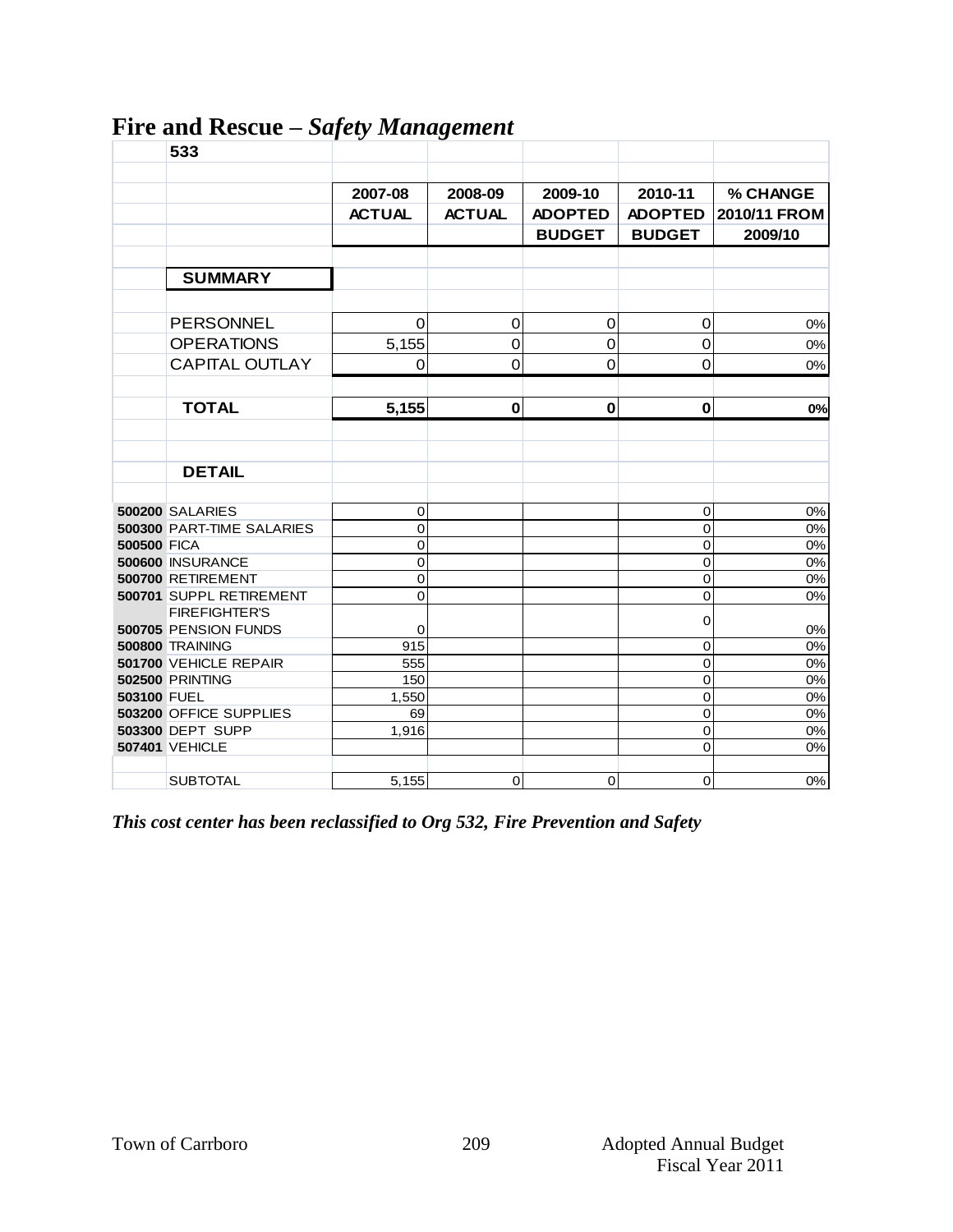## **Planning**

| ີ<br>PLANNING - DEPARTMENTAL TOTAL |                                                      |           |                                            |                                            |                                     |
|------------------------------------|------------------------------------------------------|-----------|--------------------------------------------|--------------------------------------------|-------------------------------------|
|                                    | 2007-08<br>2008-09<br><b>ACTUAL</b><br><b>ACTUAL</b> |           | 2009-10<br><b>ADOPTED</b><br><b>BUDGET</b> | 2010-11<br><b>ADOPTED</b><br><b>BUDGET</b> | % CHANGE<br>2010/11 FROM<br>2009/10 |
| <b>SUMMARY</b>                     |                                                      |           |                                            |                                            |                                     |
|                                    |                                                      |           |                                            |                                            |                                     |
| <b>PERSONNEL</b>                   | 938,563                                              | 967,266   | 1,017,309                                  | 993,263                                    | $-2%$                               |
| <b>OPERATIONS</b>                  | 240,576                                              | 143,531   | 181,467                                    | 165,935                                    | $-9%$                               |
| <b>CAPITAL OUTLAY</b>              |                                                      |           | 30,000                                     |                                            | $-100%$                             |
|                                    |                                                      |           |                                            |                                            |                                     |
| <b>TOTAL</b>                       | 1,179,139                                            | 1,110,796 | 1,228,776                                  | 1,159,198                                  | $-6%$                               |

# **Planning –** *Supervision*

|         | 540                             |               |               |                |                |              |
|---------|---------------------------------|---------------|---------------|----------------|----------------|--------------|
|         |                                 |               |               |                |                |              |
|         |                                 | 2007-08       | 2008-09       | 2009-10        | 2010-11        | % CHANGE     |
|         |                                 |               | <b>ACTUAL</b> |                |                |              |
|         |                                 | <b>ACTUAL</b> |               | <b>ADOPTED</b> | <b>ADOPTED</b> | 2010/11 FROM |
|         |                                 |               |               | <b>BUDGET</b>  | <b>BUDGET</b>  | 2009/10      |
|         |                                 |               |               |                |                |              |
|         | <b>SUMMARY</b>                  |               |               |                |                |              |
|         |                                 |               |               |                |                |              |
|         | PERSONNEL                       | 434.034       | 467,667       | 466,238        | 472,398        | 1%           |
|         | <b>OPERATIONS</b>               | 137,146       | 55,736        | 46,145         | 47,175         | 2%           |
|         |                                 |               |               |                |                |              |
|         | <b>CAPITAL OUTLAY</b>           | 0             | $\Omega$      | O              | O              | 0%           |
|         | <b>TOTAL</b>                    | 571,181       | 523,403       | 512,383        | 519,573        | 1%           |
|         |                                 |               |               |                |                |              |
|         |                                 |               |               |                |                |              |
|         |                                 |               |               |                |                |              |
|         | <b>DETAIL</b>                   |               |               |                |                |              |
| 500200  | <b>SALARIES</b>                 | 340,946       | 367,636       | 375,232        | 371,910        | $-1%$        |
| 500500  | <b>FICA</b>                     | 23,870        | 26,369        | 28,499         | 28,275         | $-1%$        |
| 500600  | <b>INSURANCE</b>                | 41,812        | 44,053        | 32,976         | 36,726         | 11%          |
| 500601  | <b>DISABILITY INSURANCE</b>     | 621           | 663           | $\Omega$       | 714            | 0%           |
| 500700  | <b>RETIREMENT</b>               | 16,572        | 17,894        | 18,274         | 23,616         | 29%          |
| 500701  | <b>SUPPL RETIREMENT</b>         | 10,214        | 11,052        | 11,257         | 11.157         | $-1%$        |
| 500800  | <b>TRAINING</b>                 | 1,850         | 165           | 3,250          | 4,000          | 23%          |
| 501000  | <b>CONFERENCES</b>              | 3,739         | 575           | 4,155          | 4,500          | 8%           |
| 501100  | <b>POSTAGE</b>                  | 542           | 397           | 1,500          | 1,500          | 0%           |
| 501400  | <b>TRAVEL</b>                   | 171           | 129           | 650            | 700            | 8%           |
| 501600  | M & R EQUIP                     | 0             | 0             | 550            | 550            | 0%           |
| 501700  | <b>VEHICLE REPAIR</b>           | 76            | 145           | $\mathbf 0$    | $\Omega$       | 0%           |
| 502100  | <b>RENT</b>                     | 4,065         | 3,657         | 5,640          | 4,000          | $-29%$       |
| 502500  | <b>PRINTING</b>                 | 1,343         | 1,242         | 2,250          | 2,250          | 0%           |
| 502600  | <b>ADVERTISING</b>              | 2.401         | 1.460         | 2,700          | 2,700          | 0%           |
| 503100  | <b>FUEL</b>                     | 331           | 221           | 350            | 350            | 0%           |
| 503200  | <b>OFFICE SUPPLIES</b>          | 2             | 36            | 1,000          | 1,000          | 0%           |
| 503300  | <b>DEPT SUPPLIES</b>            | 4,782         | 2.666         | 5,000          | 5,000          | 0%           |
| 503305  | <b>COMPUTERS</b>                |               |               |                | 0              | 0%           |
| 503600  | <b>UNIFORMS</b>                 | $\Omega$      | $\mathbf 0$   | 200            | 200            | 0%           |
| 504500  | <b>CONTRACT SVCS</b>            | 116,026       | 41,867        | 15,900         | 17,159         | 8%           |
| 504500- |                                 |               |               |                |                |              |
| 54004   |                                 |               |               |                |                | 0%           |
| 505300  | <b>DUES &amp; SUBSCRIPTIONS</b> | 1,818         | 2,062         | 3,000          | 3,266          | 9%           |
| 505700  | <b>MISCELLANEOUS</b>            | 0             | 1,114         | 0              | 0              | 0%           |
| 507400  | <b>EQUIPMENT</b>                | $\Omega$      |               | $\overline{O}$ | $\Omega$       | 0%           |
|         | <b>SUBTOTAL</b>                 | 571,181       | 523,403       | 512,383        | 519,573        | 1%           |
|         |                                 |               |               |                |                |              |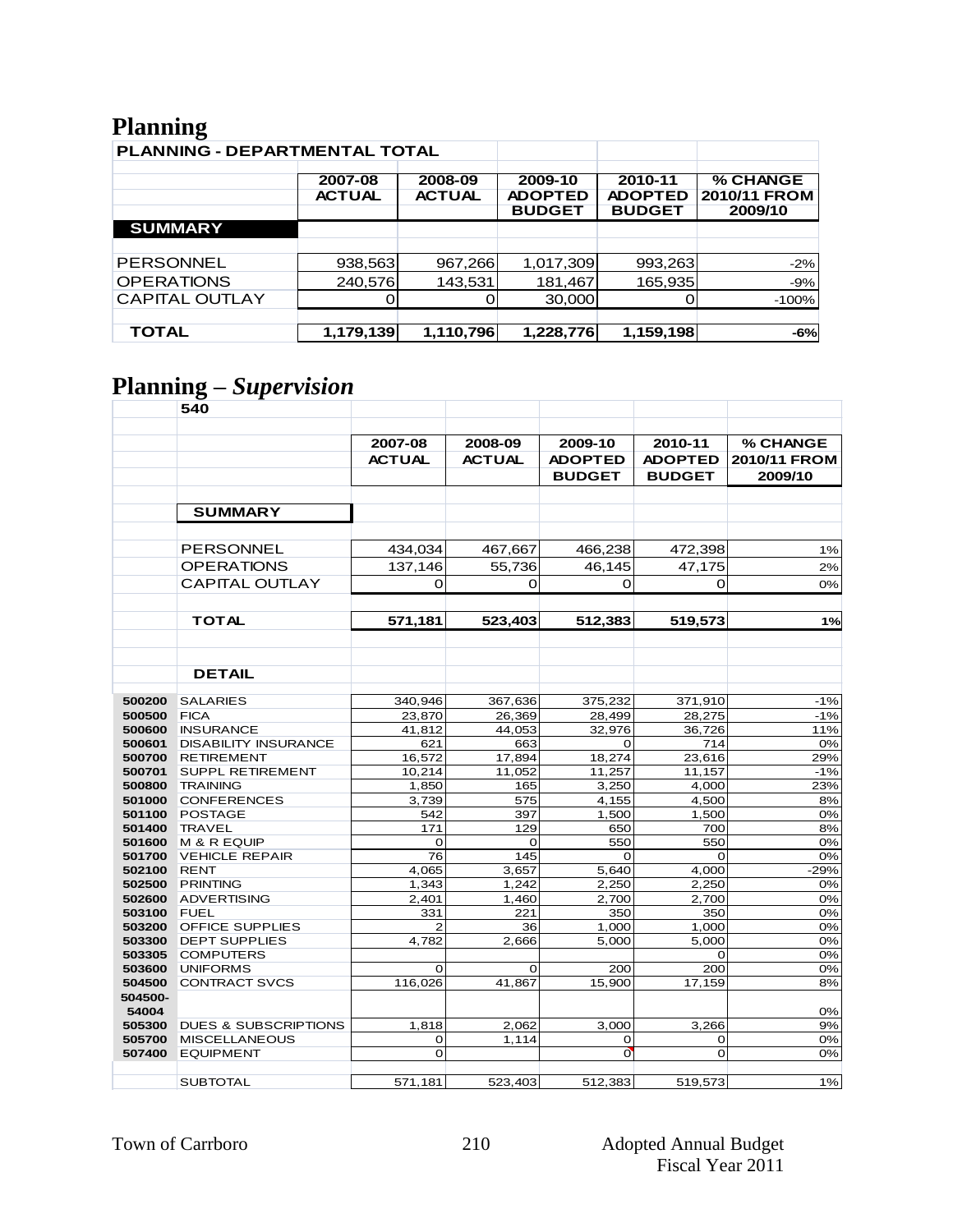# **Planning –** *Zoning*

|                  | 541                                                                   |                     |                       |                       |                       |                    |
|------------------|-----------------------------------------------------------------------|---------------------|-----------------------|-----------------------|-----------------------|--------------------|
|                  |                                                                       |                     |                       |                       |                       |                    |
|                  |                                                                       | 2007-08             | 2008-09               | 2009-10               | 2010-11               | <b>% CHANGE</b>    |
|                  |                                                                       | <b>ACTUAL</b>       | <b>ACTUAL</b>         | <b>ADOPTED</b>        | <b>ADOPTED</b>        | 2010/11 FROM       |
|                  |                                                                       |                     |                       | <b>BUDGET</b>         | <b>BUDGET</b>         | 2009/10            |
|                  |                                                                       |                     |                       |                       |                       |                    |
|                  |                                                                       |                     |                       |                       |                       |                    |
|                  | <b>SUMMARY</b>                                                        |                     |                       |                       |                       |                    |
|                  |                                                                       |                     |                       |                       |                       |                    |
|                  | PERSONNEL                                                             | 279,273             | 263,798               | 316,804               | 281,590               | $-11%$             |
|                  | <b>OPERATIONS</b>                                                     | 88,965              | 75.013                | 116,465               | 101,265               | $-13%$             |
|                  | <b>CAPITAL OUTLAY</b>                                                 | 0                   | $\Omega$              | 0                     | $\Omega$              | 0%                 |
|                  |                                                                       |                     |                       |                       |                       |                    |
|                  | <b>TOTAL</b>                                                          | 368,238             | 338,810               | 433,269               | 382,855               | $-12%$             |
|                  |                                                                       |                     |                       |                       |                       |                    |
|                  | <b>DETAIL</b>                                                         |                     |                       |                       |                       |                    |
| 500200           | <b>SALARIES</b>                                                       |                     |                       |                       |                       |                    |
| 500500           | <b>FICA</b>                                                           | 216,190<br>15,610   | 202,095<br>14,515     | 250,453<br>19,160     | 218,183<br>16,708     | $-13%$<br>$-13%$   |
| 500600           | <b>INSURANCE</b>                                                      | 30,206              | 31,027                | 27,480                | 26,014                | $-5%$              |
| 500601           | <b>DISABILITY INSURANCE</b>                                           | 244                 | 258                   | 0                     | 285                   | 0%                 |
| 500700           | <b>RETIREMENT</b>                                                     | 10,529              | 9,832                 | 12,197                | 13,855                | 14%                |
| 500701           | <b>SUPPL RETIREMENT</b>                                               | 6,492               | 6,070                 | 7,514                 | 6,545                 | $-13%$             |
| 500800           | <b>TRAINING</b>                                                       | 284                 | 0                     | 2,000                 | 2,000                 | 0%                 |
| 500900           | PROFESSIONAL SERV                                                     | 3,060               | 0                     | 0                     | $\mathbf 0$           | 0%                 |
| 501000           | <b>CONFERENCES</b>                                                    | 150                 | 390                   | 2,600                 | 3,000                 | 15%                |
| 501100           | <b>POSTAGE</b>                                                        | 200                 | 257                   | 1,000                 | 500                   | $-50%$             |
| 501200           | <b>PHONES</b>                                                         | 0                   | 0                     | 250                   | 250                   | 0%                 |
| 501400           | <b>TRAVEL</b>                                                         | $\overline{0}$      | 0                     | 300                   | 300                   | 0%                 |
| 501600<br>501700 | <b>M &amp; R EQUIPMENT</b><br><b>MOTOR VEH REPAIR</b>                 | $\mathbf 0$<br>31   | $\overline{0}$<br>210 | 780<br>600            | 630<br>600            | $-19%$<br>0%       |
| 502500           | <b>PRINTING</b>                                                       | 371                 | 1,349                 | 1,500                 | 1,500                 | 0%                 |
| 502600           | <b>ADVERTISING</b>                                                    | 365                 | 447                   | 450                   | 500                   | 11%                |
| 503100           | FUEL                                                                  | 248                 | 193                   | 700                   | 700                   | 0%                 |
| 503200           | <b>OFFICE SUPPLIES</b>                                                | 0                   | 0                     | 500                   | 500                   | 0%                 |
| 503300           | <b>DEPT SUPPLIES</b>                                                  | 327                 | 353                   | 1,400                 | 1,400                 | 0%                 |
|                  | <b>COMPUTERS &amp;</b>                                                |                     |                       |                       |                       |                    |
| 503305           | PERIPHERALS                                                           |                     |                       |                       | 0                     | 0%                 |
| 503600           | <b>UNIFORMS</b>                                                       | 0                   | 0                     | 400                   | 400                   | 0%                 |
| 504500           | <b>CONTRACT SVCS</b>                                                  | $\overline{0}$      | 0                     | 600                   | 600                   | 0%                 |
| 504536           | <b>ENGINEERING</b>                                                    | 83,105              | 70,887                | 102,000               | 87,000                | $-15%$             |
|                  |                                                                       |                     |                       |                       |                       |                    |
|                  |                                                                       |                     |                       |                       |                       |                    |
|                  |                                                                       |                     |                       |                       |                       |                    |
| 505300<br>507401 | <b>DUES &amp; SUBSCRIPTIONS</b><br><b>VEHICLES</b><br><b>SUBTOTAL</b> | 825<br>0<br>368,238 | 927<br>0<br>338,810   | 1,385<br>0<br>433,269 | 1,385<br>0<br>382,855 | 0%<br>0%<br>$-12%$ |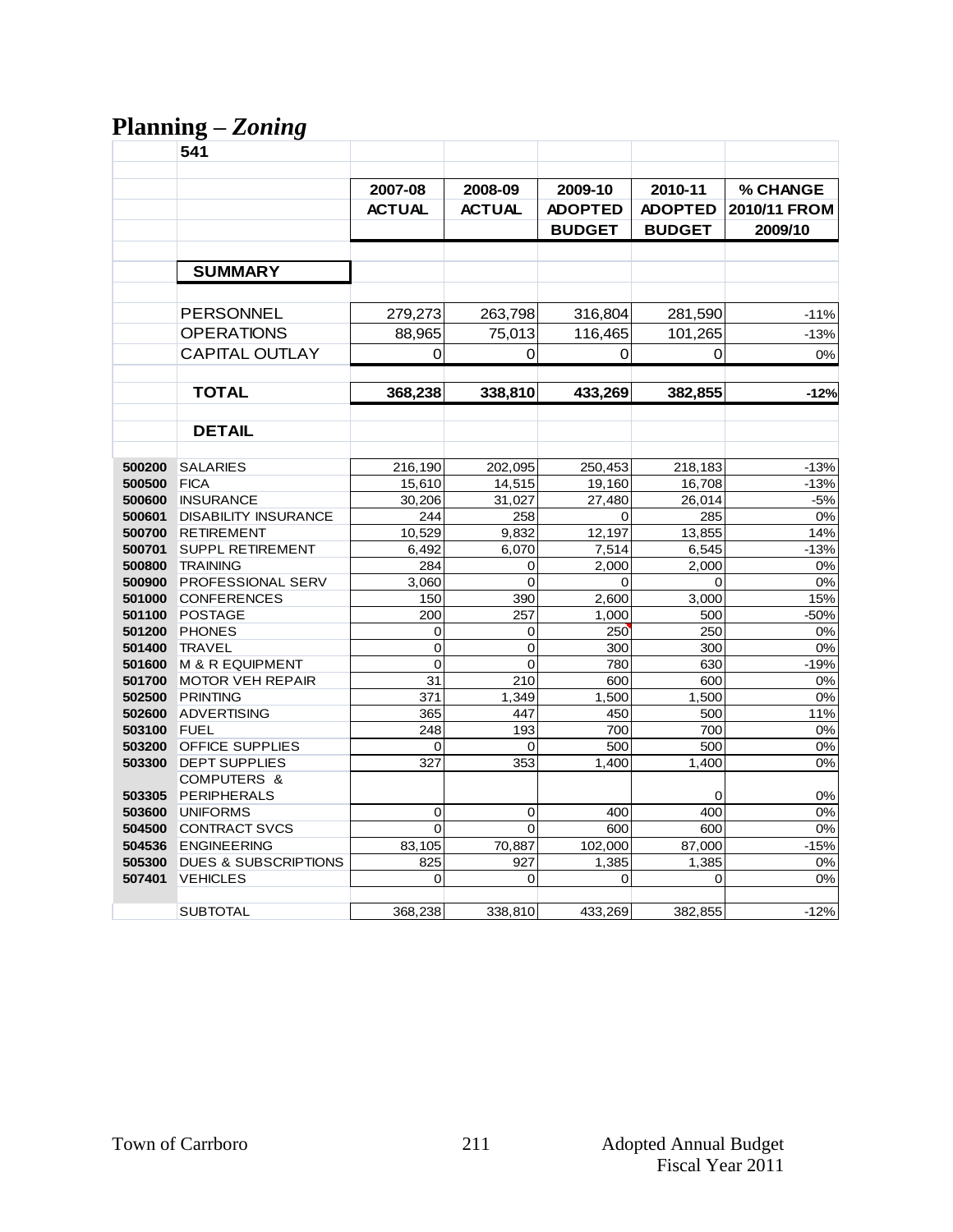#### **Planning –** *Inspections*

|                  | 542                                      |               |               |                |                    |                 |
|------------------|------------------------------------------|---------------|---------------|----------------|--------------------|-----------------|
|                  |                                          |               |               |                |                    |                 |
|                  |                                          | 2007-08       | 2008-09       | 2009-10        | 2010-11            | <b>% CHANGE</b> |
|                  |                                          | <b>ACTUAL</b> | <b>ACTUAL</b> | <b>ADOPTED</b> | <b>ADOPTED</b>     | 2010/11 FROM    |
|                  |                                          |               |               |                |                    |                 |
|                  |                                          |               |               | <b>BUDGET</b>  | <b>BUDGET</b>      | 2009/10         |
|                  |                                          |               |               |                |                    |                 |
|                  |                                          |               |               |                |                    |                 |
|                  | <b>SUMMARY</b>                           |               |               |                |                    |                 |
|                  |                                          |               |               |                |                    |                 |
|                  | <b>PERSONNEL</b>                         |               |               |                |                    |                 |
|                  |                                          | 225,255       | 235,801       | 234,267        | 239,275            | 2%              |
|                  | <b>OPERATIONS</b>                        | 14,465        | 12.782        | 18,857         | 17,495             | $-7%$           |
|                  | <b>CAPITAL OUTLAY</b>                    | O             | $\Omega$      | 30,000         | $\Omega$           | $-100%$         |
|                  |                                          |               |               |                |                    |                 |
|                  | <b>TOTAL</b>                             | 239,720       | 248,583       | 283,124        | 256,770            | $-9%$           |
|                  |                                          |               |               |                |                    |                 |
|                  |                                          |               |               |                |                    |                 |
|                  | <b>DETAIL</b>                            |               |               |                |                    |                 |
|                  |                                          |               |               |                |                    |                 |
| 500200           | <b>SALARIES</b>                          | 177,657       | 185,515       | 188,520        | 188,520            | 0%              |
| 500500           | <b>FICA</b>                              | 13,137        | 13.710        | 14,422         | 14,439             | 0%              |
| 500600           | <b>INSURANCE</b>                         | 20,144        | 21,659        | 16.488         | 18,363             | 11%             |
| 500601           | <b>DISABILITY INSURANCE</b>              | 330           | 328           | $\Omega$       | 326                | 0%              |
| 500700           | <b>RETIREMENT</b>                        | 8,653         | 9,019         | 9,181          | 11,971             | 30%             |
| 500701           | <b>SUPPL RETIREMENT</b>                  | 5,335         | 5,571         | 5,656          | 5.656              | 0%              |
| 500800           | <b>TRAINING</b>                          | 3,573         | 3,772         | 5,050          | 4,500              | $-11%$          |
| 501000           | <b>CONFERENCES</b>                       | 1,213         | 2,511         | 2,100          | 2,200              | 5%              |
| 501100           | <b>POSTAGE</b>                           | 83            | 80            | 100            | 100                | 0%              |
| 501200           | <b>PHONES</b>                            | 1,437         | 1,415         | 1,400          | 1,400              | 0%              |
| 501400           | <b>TRAVEL</b>                            | O             | 0             | 500            | 500                | 0%              |
| 501600<br>501700 | M & R EQUIPMENT<br><b>VEHICLE REPAIR</b> | 984           | 793           | 1,200          | $\Omega$<br>1,200  | 0%<br>0%        |
| 502500           | <b>PRINTING</b>                          | 1.073         | 723           | 730            | 730                | 0%              |
| 502600           | <b>ADVERTISING</b>                       | 45            | O             | 100            | 100                | 0%              |
| 503100           | <b>FUEL</b>                              | 2,618         | 2,034         | 3,000          | 3,000              | 0%              |
| 503200           | <b>OFFICE SUPPLIES</b>                   | 290           | $\Omega$      | 425            | 425                | 0%              |
| 503300           | <b>DEPT SUPPLIES</b>                     | 1,156         | 639           | 1,200          | 1,200              | 0%              |
| 503307           | <b>VEHICLE SUPPLIES</b>                  | O             | O             | 912            | O                  | $-100%$         |
| 503600           | <b>UNIFORMS</b>                          | 709           | 588           | 1,200          | $\overline{1,200}$ | 0%              |
| 504500           | <b>CONTRACT SVCS</b>                     | 968           | $\Omega$      | 400            | 400                | 0%              |
| 505300           | <b>DUES &amp; SUBSCRIPTIONS</b>          | 315           | 227           | 540            | 540                | 0%              |
| 507401           | <b>VEHICLE</b>                           | $\Omega$      | $\Omega$      | 30,000         | $\Omega$           | $-100%$         |
|                  |                                          |               |               |                |                    |                 |
|                  | <b>SUBTOTAL</b>                          | 239,720       | 248,583       | 283,124        | 256,770            | -9%             |

# **Transportation**

|        | 543                      |               |               |                |                |              |
|--------|--------------------------|---------------|---------------|----------------|----------------|--------------|
|        |                          | 2007-08       | 2008-09       | 2009-10        | 2010-11        | % CHANGE     |
|        |                          | <b>ACTUAL</b> | <b>ACTUAL</b> | <b>ADOPTED</b> | <b>ADOPTED</b> | 2010/11 FROM |
|        |                          |               |               | <b>BUDGET</b>  | <b>BUDGET</b>  | 2009/10      |
|        |                          |               |               |                |                |              |
|        | <b>SUMMARY</b>           |               |               |                |                |              |
|        |                          |               |               |                |                |              |
|        | <b>PERSONNEL</b>         | റ             | $\Omega$      | $\Omega$       | 0              | 0%           |
|        | <b>OPERATIONS</b>        | 970,617       | 1,033,837     | 1,064,150      | 1,064,150      | 0%           |
|        | <b>CAPITAL OUTLAY</b>    | Ω             | 0             | O              | 0              | 0%           |
|        |                          |               |               |                |                |              |
|        | <b>TOTAL</b>             | 970,617       | 1,033,837     | 1,064,150      | 1,064,150      | 0%           |
|        |                          |               |               |                |                |              |
|        | <b>DETAIL</b>            |               |               |                |                |              |
|        |                          |               |               |                |                |              |
| 504500 | <b>CONTRACT SERVICES</b> | 970,617       | 1,033,837     | 1,064,150      | 1,064,150      | 0%           |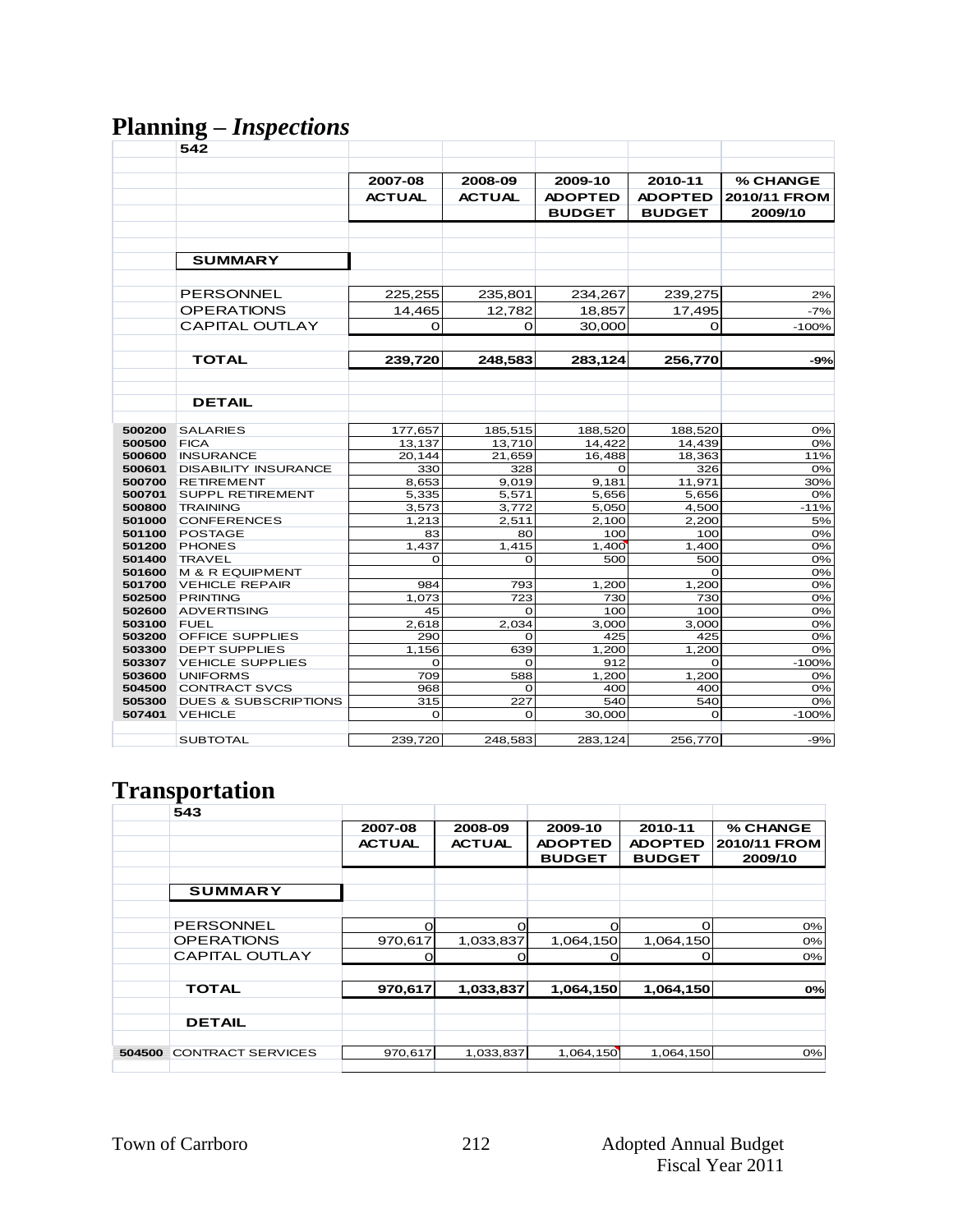#### **Public Works**

| <b>PUBLIC WORKS - DEPARTMENTAL TOTAL</b> |                          |                          |                                            |                                            |                                     |
|------------------------------------------|--------------------------|--------------------------|--------------------------------------------|--------------------------------------------|-------------------------------------|
|                                          | 2007-08<br><b>ACTUAL</b> | 2008-09<br><b>ACTUAL</b> | 2009-10<br><b>ADOPTED</b><br><b>BUDGET</b> | 2010-11<br><b>ADOPTED</b><br><b>BUDGET</b> | % CHANGE<br>2010/11 FROM<br>2009/10 |
|                                          |                          |                          |                                            |                                            |                                     |
| <b>SUMMARY</b>                           |                          |                          |                                            |                                            |                                     |
| <b>PERSONNEL</b>                         | 1,683,591                | 1,774,097                | 1,848,132                                  | 1,839,740                                  | $0\%$                               |
| <b>OPERATIONS</b>                        | 1,256,846                | 1,297,218                | 1,442,732                                  | 1,446,031                                  | 0%                                  |
| <b>CAPITAL OUTLAY</b>                    | 702,261                  | 709,845                  | 876,258                                    | 322,260                                    | $-63%$                              |
|                                          |                          |                          |                                            |                                            |                                     |
| <b>TOTAL</b>                             | 3,642,698                | 3,781,160                | 4,167,122                                  | 3,608,031                                  | $-13%$                              |

# **Public Works –** *Supervision*

|                    | 550                                               |               |               |                       |                |              |
|--------------------|---------------------------------------------------|---------------|---------------|-----------------------|----------------|--------------|
|                    |                                                   |               |               |                       |                |              |
|                    |                                                   | 2007-08       | 2008-09       | 2009-10               | 2010-11        | % CHANGE     |
|                    |                                                   | <b>ACTUAL</b> | <b>ACTUAL</b> | <b>ADOPTED</b>        | <b>ADOPTED</b> | 2010/11 FROM |
|                    |                                                   |               |               | <b>BUDGET</b>         | <b>BUDGET</b>  | 2009/10      |
|                    |                                                   |               |               |                       |                |              |
|                    | <b>SUMMARY</b>                                    |               |               |                       |                |              |
|                    |                                                   |               |               |                       |                |              |
|                    | <b>PERSONNEL</b>                                  | 258,157       | 295,125       | 287,572               | 296,900        | 3%           |
|                    | <b>OPERATIONS</b>                                 | 19.899        | 17,640        | 28.275                | 30,546         | 8%           |
|                    | CAPITAL OUTLAY                                    | 13,319        | 23,704        | $\Omega$              | 33,500         | 0%           |
|                    |                                                   |               |               |                       |                |              |
|                    | <b>TOTAL</b>                                      | 291,374       | 336,469       | 315,847               | 360,946        | 14%          |
|                    |                                                   |               |               |                       |                |              |
|                    | <b>DETAIL</b>                                     |               |               |                       |                |              |
|                    |                                                   |               |               |                       |                |              |
|                    | <b>500200 SALARIES</b>                            | 196,370       | 225,036       | 229,907               | 231,567        | 1%           |
|                    | <b>500201 OVERTIME</b>                            | 0             | 0             | 0                     | 1,000          | 0%           |
| <b>500500 FICA</b> |                                                   | 13,804        | 15,827        | 17,588                | 17,792         | 1%           |
|                    | 500600 INSURANCE                                  | 32,224        | 36,181        | 21,984                | 24,484         | 11%          |
|                    | 500601 DISABILITY INSURANCE                       | 300           | 311           | $\Omega$              | 310            | 0%           |
|                    | 500700 RETIREMENT                                 | 9,564         | 10,987        | 11,196                | 14,769         | 32%          |
|                    | 500701 SUPPL RETIREMENT                           | 5,895         | 6,784         | 6,897                 | 6,978          | 1%           |
|                    | <b>500800 TRAINING</b>                            | 2.834         | 366           | 3.400                 | 3,600          | 6%           |
|                    | <b>PROFESSIONAL</b><br><b>500900 SERVICE</b>      | 5,203         | 6,290         | 10,000                | 10,000         | 0%           |
|                    | 501000 CONFERENCES                                | 997           | 903           | 3,000                 | 3,000          | 0%           |
|                    | <b>501100 POSTAGE</b>                             | 272           | 571           | 375                   | 375            | 0%           |
|                    | <b>501400 TRAVEL</b>                              | $\mathbf 0$   | 0             | $\Omega$              | $\Omega$       | 0%           |
|                    | <b>501600 M &amp; R EQUIP</b>                     | 706           | O             | 1,000                 | 1,000          | 0%           |
|                    | 501700 VEHICLE REPAIR                             | 476           | 285           | 750                   | 750            | 0%           |
| 502100 RENT        |                                                   | 3,247         | 3,029         | 1,800                 | 1,800          | 0%           |
|                    | <b>502500 PRINTING</b>                            | 204           | 684           | 1,000                 | 1,000          | 0%           |
|                    | 502600 ADVERTISING                                | 563           | 330           | 500                   | 500            | 0%           |
| 503100 FUEL        |                                                   | 2,173         | 2,260         | 2,750                 | 2,960          | 8%           |
|                    | 503200 OFFICE SUPPLIES                            | 718           | 1.123         | 1,500                 | 1,500          | 0%           |
|                    | 503300 DEPT. SUPPLIES                             | 330           | 406           | 300                   | 1,000          | 233%         |
|                    | 503307 VEHICLE SUPPLIES<br><b>503600 UNIFORMS</b> | 372<br>524    | 0<br>476      | $\overline{O}$<br>600 | 1,011<br>750   | 0%<br>25%    |
|                    | 504500 CONTRACT SVCS                              | $\Omega$      | 26            | $\mathbf 0$           | $\Omega$       | 0%           |
|                    | <b>505300 DUES&amp;SUBS</b>                       | 1,280         | 840           | 1,300                 | 1,300          | 0%           |
|                    | 505700 MISCELLANEOUS                              | 0             | 50            | 0                     | $\mathbf 0$    | 0%           |
|                    | 507400 EQUIPMENT                                  | $\Omega$      | 23,704        | 0                     | $\Omega$       | 0%           |
|                    | 507401 VEHICLE                                    | 13,319        |               | $\overline{O}$        | 33,500         | 0%           |
|                    |                                                   |               |               |                       |                |              |
|                    | <b>SUBTOTAL</b>                                   | 291,374       | 336,469       | 315,847               | 360,946        | 14%          |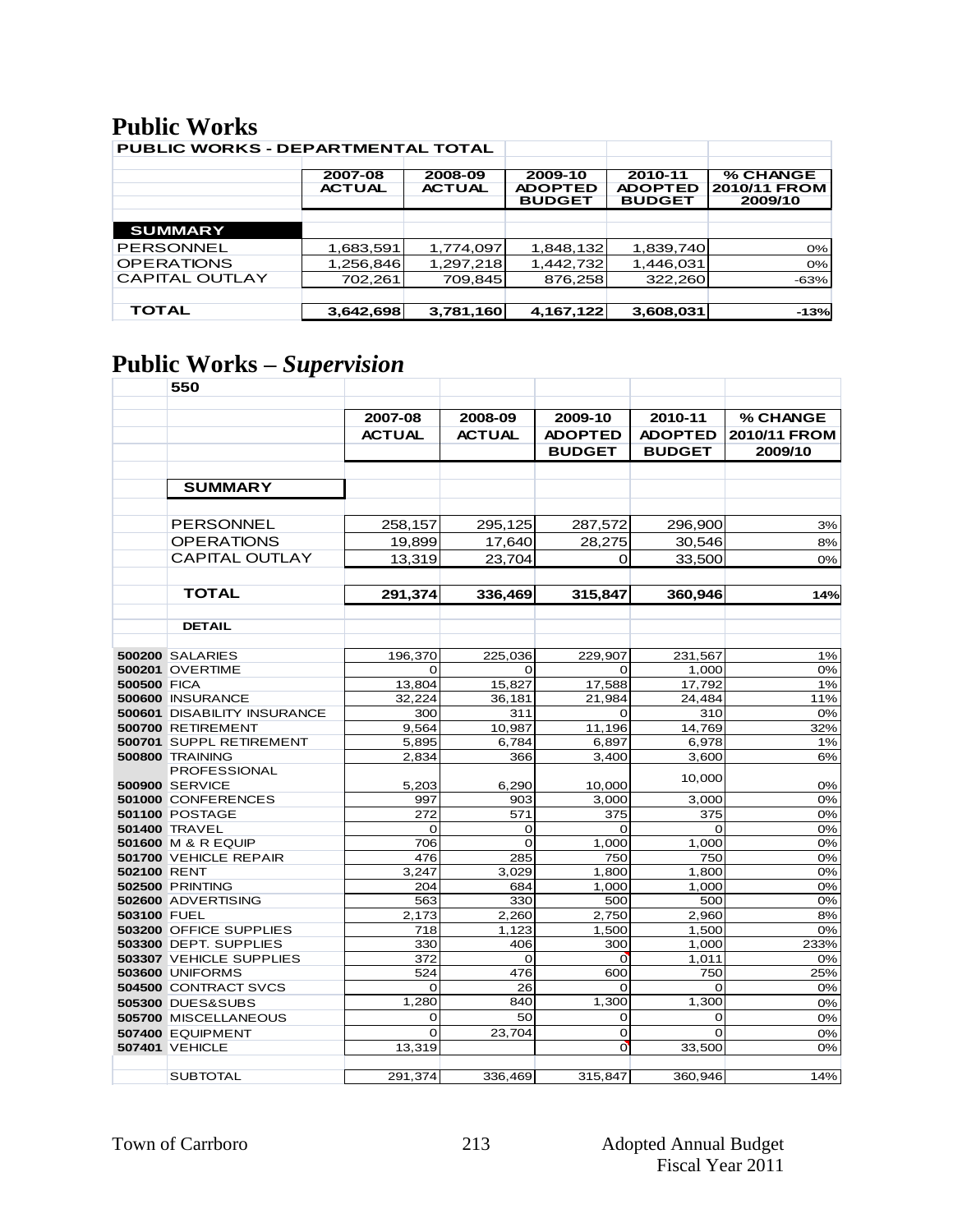### **Public Works –** *Street Maintenance*

|                    | 560                                                   |                |               |                |                |              |
|--------------------|-------------------------------------------------------|----------------|---------------|----------------|----------------|--------------|
|                    |                                                       | 2007-08        | 2008-09       | 2009-10        | 2010-11        | % CHANGE     |
|                    |                                                       | <b>ACTUAL</b>  | <b>ACTUAL</b> | <b>ADOPTED</b> | <b>ADOPTED</b> | 2010/11 FROM |
|                    |                                                       |                |               | <b>BUDGET</b>  | <b>BUDGET</b>  | 2009/10      |
|                    |                                                       |                |               |                |                |              |
|                    | <b>SUMMARY</b>                                        |                |               |                |                |              |
|                    |                                                       |                |               |                |                |              |
|                    | <b>PERSONNEL</b>                                      | 472,359        | 511,508       | 532,052        | 539,145        | 1%           |
|                    | <b>OPERATIONS</b>                                     | 369,314        | 408,794       | 387,027        | 404,921        | 5%           |
|                    | <b>CAPITAL OUTLAY</b>                                 | 259,964        | 366,221       | 585,840        | 87,630         | $-85%$       |
|                    |                                                       |                |               |                |                |              |
|                    | <b>TOTAL</b>                                          | 1,101,637      | 1,286,523     | 1,504,919      | 1,031,696      | $-31%$       |
|                    |                                                       |                |               |                |                |              |
|                    | <b>DETAIL</b>                                         |                |               |                |                |              |
|                    | <b>500200 SALARIES</b>                                | 357.742        | 384,775       | 407,995        | 402.940        | $-1%$        |
|                    | <b>500201 OVERTIME</b>                                | 1,436          | 1,914         | 5,000          | 5,000          | 0%           |
| <b>500500 FICA</b> |                                                       | 26,388         | 28,389        | 31,595         | 31,208         | $-1%$        |
|                    | 500600 INSURANCE                                      | 57.968         | 65.291        | 54.960         | 61,210         | 11%          |
|                    | 500601 DISABILITY INSURANCE                           | 617            | 643           | $\mathbf 0$    | 643            | 0%           |
|                    | 500700 RETIREMENT                                     | 17,426         | 18,855        | 20,112         | 25,905         | 29%          |
|                    | 500701 SUPPL RETIREMENT                               | 10,782         | 11,641        | 12,390         | 12,239         | $-1%$        |
|                    | 500800 TRAINING                                       | 2,781          | 1,140         | 3,000          | 3,000          | 0%           |
|                    | 500811 COMM DR LICENSE                                | 118            | 221           | 160            | 160            | 0%           |
|                    | 501600 M & R EQUIP                                    | 1,008          | 7,657         | 11,000         | 7,000          | $-36%$       |
|                    | 501700 VEHICLE REPAIR                                 | 22,690         | 15,069        | 14,000         | 18,000         | 29%          |
| 502100 RENT        |                                                       | 2,076          | 2,492         | 3,500          | 3,500          | 0%           |
|                    | <b>503000 UTILITIES</b>                               | 141,771        | 144,275       | 134,385        | 141,210        | 5%           |
| 503100 FUEL        |                                                       | 20,398         | 18,543        | 25,098         | 24,360         | $-3%$        |
|                    | 503300 DEPTL SUPPLIES                                 | 71,739         | 62,643        | 86,900         | 81,900         | $-6%$        |
|                    | 503304 TRAFFIC CALMING                                | 0              | 0             | 9,800          | 9,800          | 0%           |
|                    | 503307 VEHICLE SUPPLIES                               | $\mathbf 0$    | 1,006         | 966            | 1,812          | 88%          |
|                    | <b>503600 UNIFORMS</b>                                | 3,528          | 3,554         | 4,376          | 4,000          | $-9%$        |
|                    | 504500 CONTRACT SVCS                                  | 91,933         | 85,094        | 93,567         | 109,904        | 17%          |
|                    | 505300 DUES & SUBSCRIPTIONS<br><b>OWASA SEWER FEE</b> | $\overline{0}$ | 140           | 275            | 275            | 0%           |
|                    | 506200 REIMBURSEMENT                                  | 4,041          | 0             | 0              | 0              | 0%           |
|                    | 507300 STREET CONSTRUCTION                            | 7,232          | 66,961        | 0              | 0              | 0%           |
|                    | 507400 EQUIPMENT                                      | $\mathbf 0$    | $\Omega$      | 0              | 21,630         | 0%           |
|                    | <b>507401 VEHICLES</b>                                | 14,360         | 106,900       | 41,034         | 66,000         | 61%          |
|                    | 507402 OTHER ASSETS                                   | 2,087          | 259,321       | 544,806        | 0              | $-100%$      |
|                    | <b>507403 CONSTRUCTION ACTIVITY</b>                   | 243,517        | 0             |                | 0              | 0%           |
|                    | <b>SUBTOTAL</b>                                       | 1,101,637      | 1,286,523     | 1,504,919      | 1,031,696      | $-31%$       |
|                    |                                                       |                |               |                |                |              |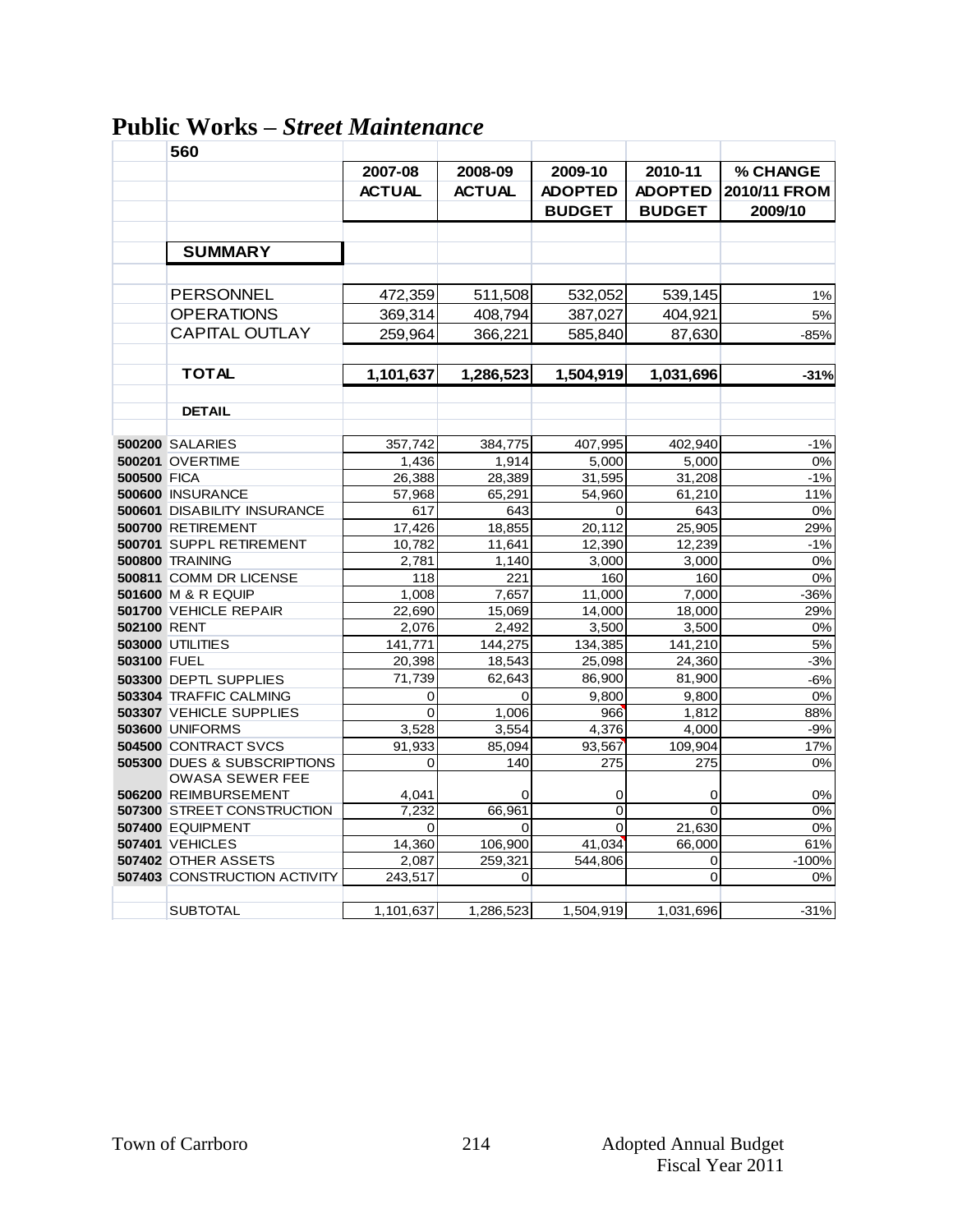|                    | 580                         |                 | o               |                 |                 |              |
|--------------------|-----------------------------|-----------------|-----------------|-----------------|-----------------|--------------|
|                    |                             |                 |                 |                 |                 |              |
|                    |                             | 2007-08         | 2008-09         | 2009-10         | 2010-11         | % CHANGE     |
|                    |                             | <b>ACTUAL</b>   | <b>ACTUAL</b>   | <b>ADOPTED</b>  | <b>ADOPTED</b>  | 2010/11 FROM |
|                    |                             |                 |                 | <b>BUDGET</b>   | <b>BUDGET</b>   | 2009/10      |
|                    |                             |                 |                 |                 |                 |              |
|                    | <b>SUMMARY</b>              |                 |                 |                 |                 |              |
|                    |                             |                 |                 |                 |                 |              |
|                    | <b>PERSONNEL</b>            | 280,795         | 305,348         | 306,358         | 317,549         | 4%           |
|                    | <b>OPERATIONS</b>           | 435,214         | 482,560         | 511,313         | 493,793         | $-3%$        |
|                    | <b>CAPITAL OUTLAY</b>       | 209,014         | 233,371         | 241,418         | 154,000         | $-36%$       |
|                    |                             |                 |                 |                 |                 |              |
|                    |                             |                 |                 |                 |                 |              |
|                    | <b>TOTAL</b>                | 925,022         | 1,021,279       | 1,059,089       | 965,342         | -9%          |
|                    |                             |                 |                 |                 |                 |              |
|                    |                             |                 |                 |                 |                 |              |
|                    | <b>DETAIL</b>               |                 |                 |                 |                 |              |
|                    | <b>500200 SALARIES</b>      | 210,173         | 223,691         | 231,396         | 233.983         | 1%           |
|                    | <b>500201 OVERTIME</b>      | 470             | 755             | 500             | 500             | 0%           |
| <b>500500 FICA</b> |                             | 15,584          | 16,101          | 17,740          | 17,938          | 1%           |
|                    | 500600 INSURANCE            | 37,655          | 46,777          | 38,472          | 42,847          | 11%          |
|                    | 500601 DISABILITY INSURANCE | 308             | 351             | 0               | 356             | 0%           |
|                    | 500700 RETIREMENT           | 10,273          | 10.928          | 11,293          | 14.890          | 32%          |
|                    | 500701 SUPPL RETIREMENT     | 6,331           | 6,745           | 6,957           | 7,035           | 1%           |
|                    | 500800 TRAINING             | 260             | 170             | 1,000           | 1,000           | 0%           |
|                    | 500811 COMM DRIVERS LIC     | 264             | 0               | 150             | 150             | 0%           |
|                    | 501600 M & R EQUIP          | $\Omega$        | $\Omega$        | 750             | 750             | 0%           |
|                    | 501700 M&R VEHICLES         | 28,676          | 45,305          | 35,000          | 35,000          | 0%           |
| 503100 FUEL        | <b>502500 PRINTING</b>      | 3,215           | 4,360           | 5,700           | 2,550           | $-55%$<br>1% |
|                    | 503300 DEPT SUPPLIES        | 51,640<br>7.458 | 49,789<br>6.096 | 67,940<br>7,600 | 68,891<br>7,600 | 0%           |
|                    | 503303 PUR FOR RESALE       | 0               | 16,625          | 4,400           | 4,400           | 0%           |
|                    | 503306 YARD WASTE CARTS     | $\Omega$        | 3,120           | 3,600           | 3,600           | 0%           |
|                    | 503307 VEHICLE SUPPLIES     | 1,006           | 1,006           | 1,582           | 1,006           | $-36%$       |
|                    | <b>503600 UNIFORMS</b>      | 2,919           | 2,707           | 3,091           | 2,800           | $-9%$        |
|                    | 504500 CONTRACT SERVICES    | 21              | 35              | 0               | $\mathbf 0$     | 0%           |
|                    | 504701 LANDFILL FEES        | 339,754         | 353,152         | 380,500         | 366,046         | $-4%$        |
|                    | 505700 MISCELLANEOUS        | $\overline{0}$  | 197             | $\Omega$        | $\Omega$        | 0%           |
|                    | <b>507401 VEHICLES</b>      | 209,014         | 233,371         | 241,418         | 154,000         | $-36%$       |
|                    |                             |                 |                 |                 |                 |              |
|                    | <b>SUBTOTAL</b>             | 925,022         | 1,021,279       | 1,059,089       | 965,342         | $-9%$        |

# **Public Works –** *Solid Waste Management*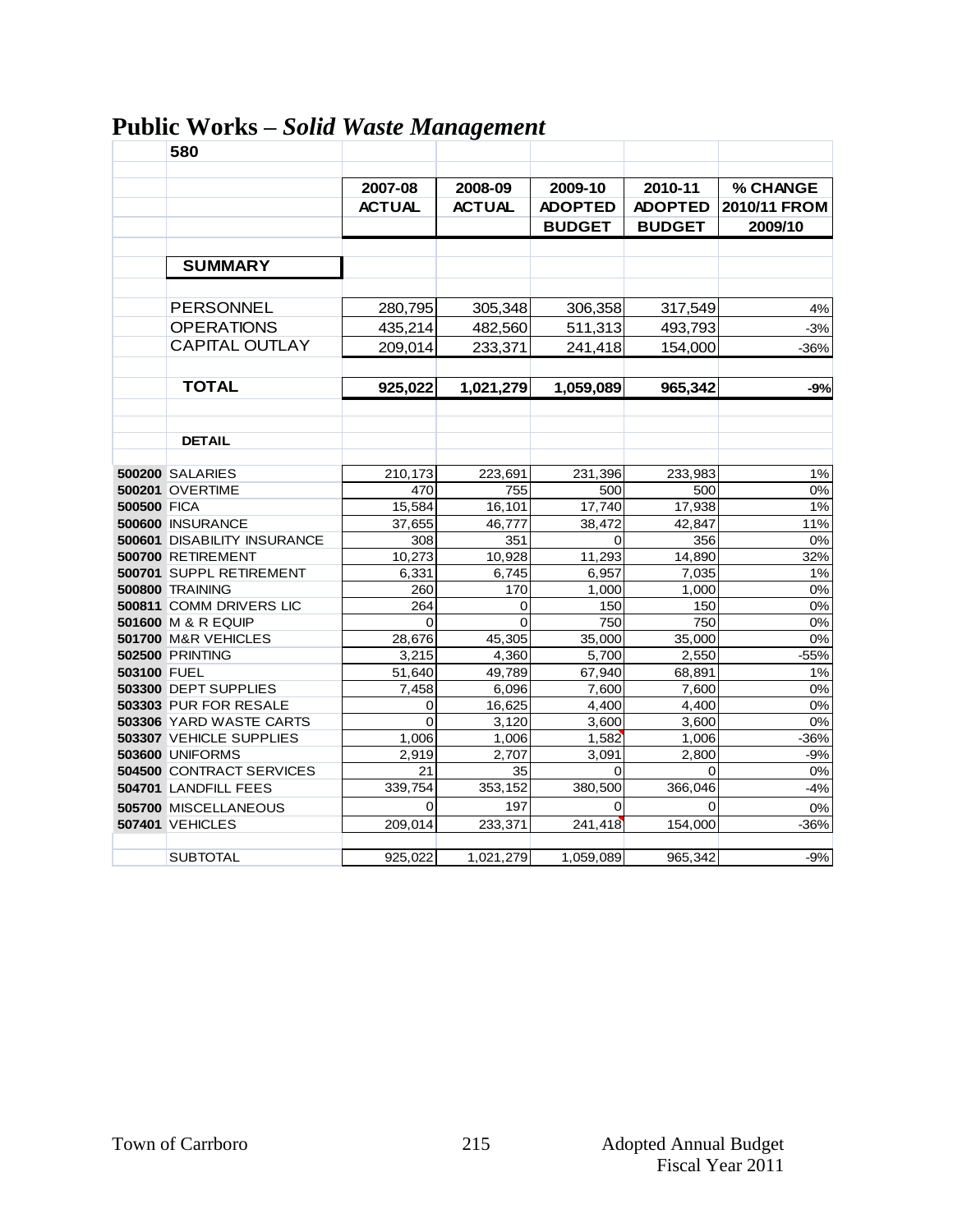## **Public Works –** *Central Services*

|                    | 590                                    |               |               |                |                |              |
|--------------------|----------------------------------------|---------------|---------------|----------------|----------------|--------------|
|                    |                                        |               |               |                |                |              |
|                    |                                        | 2007-08       | 2008-09       | 2009-10        | 2010-11        | % CHANGE     |
|                    |                                        | <b>ACTUAL</b> | <b>ACTUAL</b> | <b>ADOPTED</b> | <b>ADOPTED</b> | 2010/11 FROM |
|                    |                                        |               |               | <b>BUDGET</b>  | <b>BUDGET</b>  | 2009/10      |
|                    |                                        |               |               |                |                |              |
|                    | <b>SUMMARY</b>                         |               |               |                |                |              |
|                    |                                        |               |               |                |                |              |
|                    | <b>PERSONNEL</b>                       | 142,062       | 150,076       | 150,879        | 156,290        | 4%           |
|                    | <b>OPERATIONS</b>                      | 210,178       | 205,560       | 271,398        | 276,259        | 2%           |
|                    | <b>CAPITAL OUTLAY</b>                  | 132,552       | 85,949        | 22,000         | 0              | $-100%$      |
|                    | <b>TOTAL</b>                           | 484,792       | 441,585       | 444,277        | 432,549        | $-3%$        |
|                    |                                        |               |               |                |                |              |
|                    | <b>DETAIL</b>                          |               |               |                |                |              |
|                    | <b>500200 SALARIES</b>                 | 108,672       | 113,917       | 115,516        | 115,516        | 0%           |
|                    | <b>500201 OVERTIME</b>                 | 108           | 1,142         | 800            | 2,000          | 150%         |
| <b>500500 FICA</b> |                                        | 8,268         | 8,754         | 8,898          | 8,990          | 1%           |
|                    | 500600 INSURANCE                       | 16,116        | 16,749        | 16,488         | 18,363         | 11%          |
|                    | 500601 DISABILITY INSURANCE            | 349           | 435           | 0              | 432            | 0%           |
|                    | 500700 RETIREMENT                      | 5,298         | 5,614         | 5,688          | 7,463          | 31%          |
|                    | 500701 SUPPL RETIREMENT                | 3,251         | 3,465         | 3,489          | 3,526          | 1%           |
|                    | 500800 TRAINING                        | 0             | $\Omega$      | 500            | 500            | 0%           |
|                    | 501200 TELEPHONE                       | 5,925         | 5,750         | 6,300          | 6,000          | $-5%$        |
|                    | 501600 M & R EQUIP                     | 2             | 50            | 600            | 500            | $-17%$       |
|                    | 501601 M & R BUILDINGS                 | 49,734        | 43,736        | 65,250         | 71,350         | 9%           |
|                    | 501700 M VEHICLE REPAIR                | 843           | 446           | 1,000          | 700            | $-30%$       |
| <b>502100 RENT</b> |                                        | $\Omega$      | $\Omega$      | 500            | 500            | 0%           |
|                    | <b>503000 UTILITIES</b>                | 84,069        | 80,108        | 112,567        | 119,200        | 6%           |
| 503100 FUEL        |                                        | 2,217         | 2,366         | 2,520          | 3,509          | 39%          |
|                    | 503101 FUEL SYSTEM                     | 817           | 600           | 0              | 0              | 0%           |
|                    | DEPARTMENTAL<br><b>503300 SUPPLIES</b> | 9,357         | 12,574        | 15,790         | 13,000         | $-18%$       |
|                    | 503307 VEHICLE SUPPLIES                | 372           | 0             | 1,166          | 250            | $-79%$       |
|                    | <b>503600 UNIFORMS</b>                 | 1.698         | 1,299         | 1.400          | 1.400          | 0%           |
|                    | 504500 CONTRACT SVCS                   | 55,143        | 58,632        | 63,805         | 59,350         | $-7%$        |
|                    | 507400 EQUIPMENT                       | 118,905       | 2.034         | 0              | 0              | 0%           |
|                    | <b>507401 VEHICLE</b>                  | 13.647        | $\Omega$      | 22,000         | $\overline{0}$ | $-100%$      |
|                    | <b>507402 OTHER CAPITAL ASSETS</b>     | 0             | 83,915        | 0              | 0              | 0%           |
|                    |                                        |               |               |                |                |              |
|                    | <b>SUBTOTAL</b>                        | 484,792       | 441,585       | 444,277        | 432,549        | $-3%$        |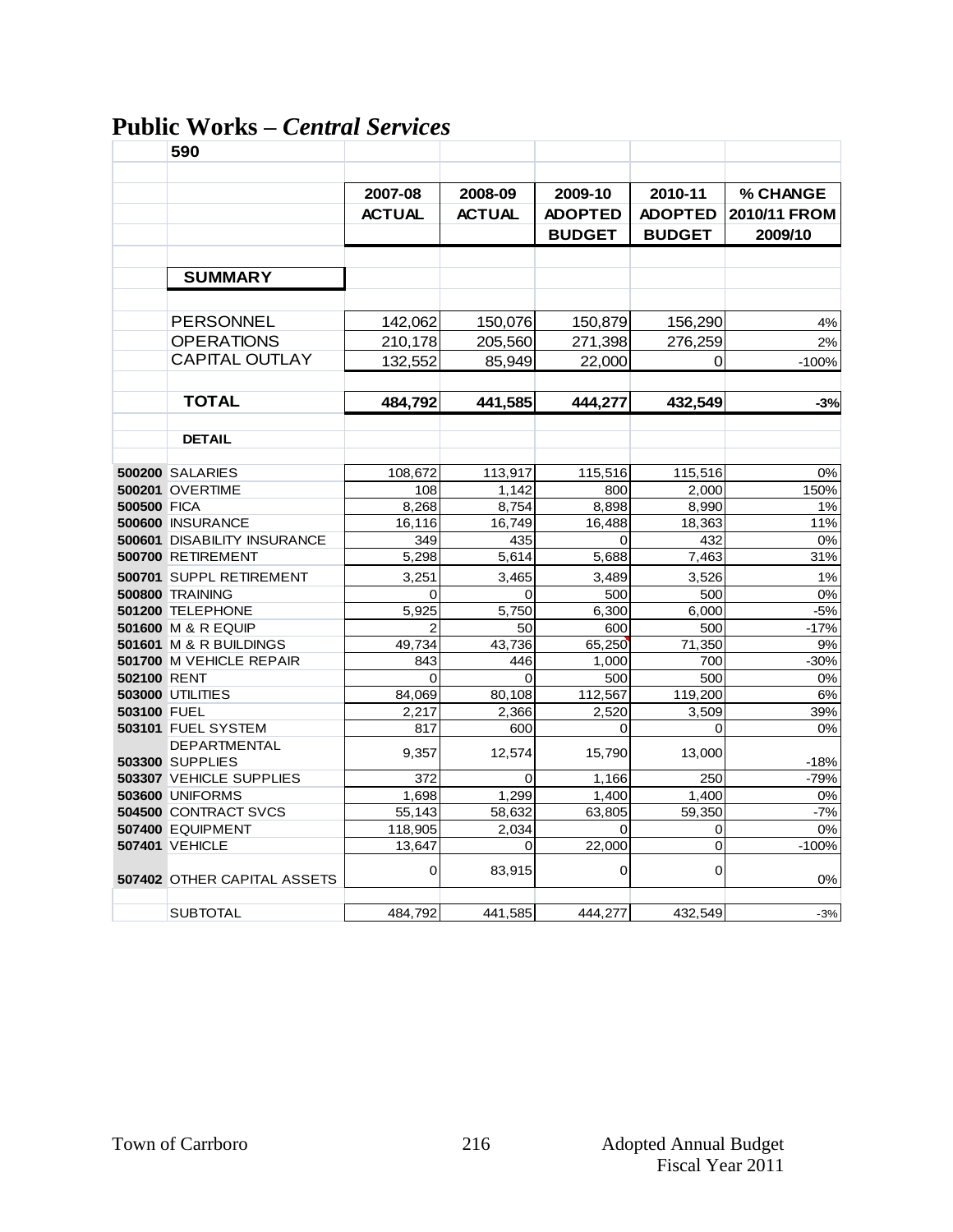|             | 591                                |               |                |                |                |              |
|-------------|------------------------------------|---------------|----------------|----------------|----------------|--------------|
|             |                                    |               |                |                |                |              |
|             |                                    | 2007-08       | 2008-09        | 2009-10        | 2010-11        | % CHANGE     |
|             |                                    | <b>ACTUAL</b> | <b>ACTUAL</b>  | <b>ADOPTED</b> | <b>ADOPTED</b> | 2010/11 FROM |
|             |                                    |               |                | <b>BUDGET</b>  | <b>BUDGET</b>  | 2009/10      |
|             |                                    |               |                |                |                |              |
|             | <b>SUMMARY</b>                     |               |                |                |                |              |
|             |                                    |               |                |                |                |              |
|             |                                    |               |                |                |                |              |
|             | PERSONNEL                          | 150,098       | 155,681        | 165,151        | 168,035        | 2%           |
|             | <b>OPERATIONS</b>                  | 41,533        | 22,712         | 32,902         | 31,876         | $-3%$        |
|             | <b>CAPITAL OUTLAY</b>              | 14,117        | 0              | 27,000         | 0              | $-100%$      |
|             |                                    |               |                |                |                |              |
|             | <b>TOTAL</b>                       | 205,748       | 178,392        | 225,053        | 199,911        | $-11%$       |
|             |                                    |               |                |                |                |              |
|             |                                    |               |                |                |                |              |
|             | <b>DETAIL</b>                      |               |                |                |                |              |
|             |                                    |               |                |                |                |              |
|             | <b>500200 SALARIES</b>             | 117,295       | 121,032        | 127,190        | 127,190        | 0%           |
|             | <b>500201 OVERTIME</b>             | 258           | 138            | 1.500          | 500            | $-67%$       |
| 500500 FICA |                                    | 9,062         | 9,312          | 9,845          | 9,769          | $-1%$        |
|             | 500600 INSURANCE                   | 13,995        | 15,415         | 16,488         | 18,363         | 11%          |
|             | <b>500601 DISABILITY INSURANCE</b> | 207           | 217            | 0              | 273            | 0%           |
|             | 500700 RETIREMENT                  | 5,740         | 5,915          | 6,267          | 8,109          | 29%          |
|             | 500701 SUPPL RETIREMENT            | 3,540         | 3,652          | 3,861          | 3,831          | $-1%$        |
|             | 500800 TRAINING                    | 1.081         | 250            | 3.200          | 2.150          | $-33%$       |
|             | 500811 COM DRIVERS LIC             | 88            | 253            | 0              | 100            | 0%           |
|             | <b>501600 M &amp; R EQUIP</b>      | 250           | 2.024          | 2,000          | 2,000          | 0%           |
|             | <b>501700 MOTOR VEHICLE REPAIR</b> | 1,353         | 1,627          | 2,250          | 2,626          | 17%          |
| 503100 FUEL |                                    | 4,240         | 3,676          | 5,161          | 4,025          | $-22%$       |
|             | 503300 DEPT SUPPLIES               | 26,112        | 6,041          | 6,800          | 6,600          | $-3%$        |
|             | 503307 VEHICLE SUPPLIES            | 372           | $\Omega$       | 816            | $\Omega$       | $-100%$      |
|             | <b>503600 UNIFORMS</b>             | 1,496         | 1,481          | 1,400          | 1,400          | 0%           |
|             | 504500 CONTRACT SERVICES           | 6,542         | 7,359          | 11,275         | 12,975         | 15%          |
|             | 507400 EQUIPMENT                   | 0             |                | 0              | 0              | 0%           |
|             | <b>507401 VEHICLES</b>             | 14,117        | $\overline{0}$ | 27,000         | $\overline{0}$ | $-100%$      |
|             |                                    |               |                |                |                |              |
|             | <b>SUBTOTAL</b>                    | 205,748       | 178,392        | 225,053        | 199,911        | $-11%$       |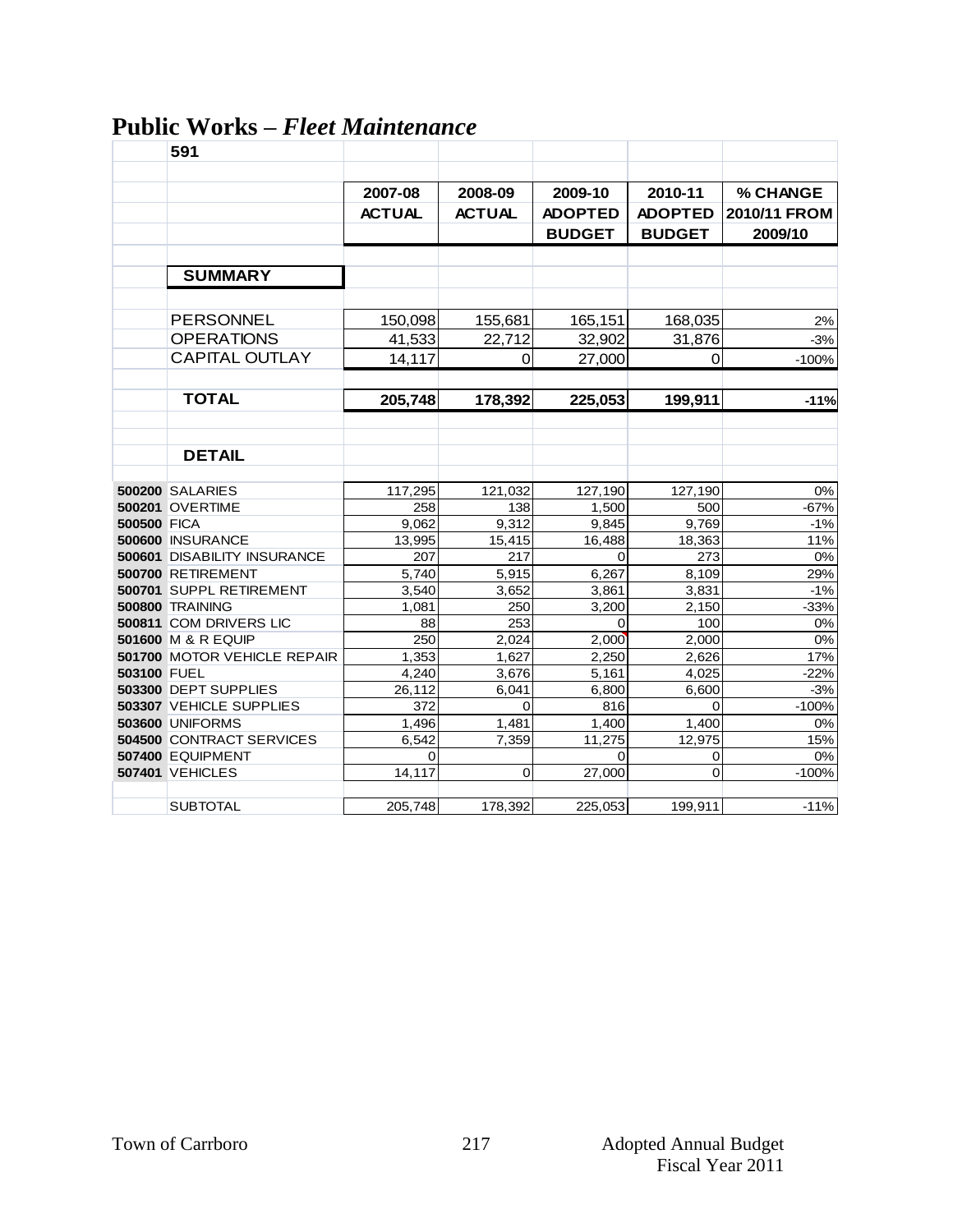# **Public Works –** *Landscaping*

|                    | 592                         |               |               |                |                |              |
|--------------------|-----------------------------|---------------|---------------|----------------|----------------|--------------|
|                    |                             | 2007-08       | 2008-09       | 2009-10        | 2010-11        | % CHANGE     |
|                    |                             | <b>ACTUAL</b> | <b>ACTUAL</b> | <b>ADOPTED</b> | <b>ADOPTED</b> | 2010/11 FROM |
|                    |                             |               |               | <b>BUDGET</b>  | <b>BUDGET</b>  | 2009/10      |
|                    |                             |               |               |                |                |              |
|                    | <b>SUMMARY</b>              |               |               |                |                |              |
|                    | PERSONNEL                   | 380,121       | 356,360       | 406,120        | 361,821        | -11%         |
|                    | <b>OPERATIONS</b>           | 180,709       | 159,953       | 211,817        | 208,636        | $-2%$        |
|                    | <b>CAPITAL OUTLAY</b>       | 73,296        | 600           | 0              | 47,130         | 0%           |
|                    |                             |               |               |                |                |              |
|                    | <b>TOTAL</b>                | 634,125       | 516,913       | 617,937        | 617,587        | 0%           |
|                    |                             |               |               |                |                |              |
|                    | <b>DETAIL</b>               |               |               |                |                |              |
|                    | <b>500200 SALARIES</b>      | 283,513       | 255,986       | 305,875        | 262,591        | $-14%$       |
|                    | <b>500201 OVERTIME</b>      | 1,311         | 1,331         | 1,100          | 1,500          | 36%          |
| <b>500500 FICA</b> |                             | 21,050        | 18,883        | 23,483         | 20,203         | $-14%$       |
|                    | 500600 INSURANCE            | 49,483        | 57,573        | 49.464         | 50,498         | 2%           |
|                    | 500601 DISABILITY INSURANCE | 300           | 274           | $\Omega$       | 296            | 0%           |
|                    | 500700 RETIREMENT           | 13,872        | 12,535        | 14,949         | 16,770         | 12%          |
|                    | 500701 SUPPL RETIREMENT     | 8,551         | 7,737         | 9,209          | 7,923          | $-14%$       |
|                    | 500702 RETIRE SETTLEMT      | 2,040         | 2,040         | 2,040          | 2,040          | 0%           |
|                    | <b>500800 TRAINING</b>      | 663           | 305           | 1,500          | 1,500          | 0%           |
|                    | 500811 COM.DRIVERS LICENSE  | 176           | 165           | 200            | 200            | 0%           |
|                    | 501600 M & R EQUIP          | 623           | 7,074         | 9,000          | 9,000          | 0%           |
|                    | 501602 M & R PARKS          | 280           | 1,440         | 2,500          | 2,500          | 0%           |
|                    | 501603 M & R GROUNDS        | 2,910         | 0             | 1,500          | 1,500          | $0\%$        |
| 502100 RENT        | 501700 VEHICLE REPAIR       | 6,235<br>0    | 2,964<br>0    | 8,000<br>1.000 | 8,000<br>1.000 | 0%<br>0%     |
|                    | <b>503000 UTILITIES</b>     | 1,301         | 1,552         | $\Omega$       | $\Omega$       | 0%           |
|                    | 503001 UTILITIES-PARKS      | 24,404        | 28,573        | 36,000         | 35,120         | $-2%$        |
| 503100 FUEL        |                             | 15,620        | 14,159        | 22,267         | 19,800         | $-11%$       |
|                    | 503300 DEPT SUPPLIES        | 27,188        | 19,014        | 27,300         | 27,050         | $-1%$        |
|                    | 503301 PARKS/SUPPLIES       | 40,159        | 27.773        | 31,000         | 30,230         | $-2%$        |
|                    | 503307 VEHICLE SUPPLIES     | 1,502         | 0             | 0              | 756            | 0%           |
|                    | <b>503600 UNIFORMS</b>      | 3,627         | 3,724         | 3,950          | 3,600          | $-9%$        |
|                    | 504500 CONTRACT SERVICES    | 55,630        | 53,211        | 67,300         | 68,080         | 1%           |
|                    | <b>DUES AND</b>             |               |               |                |                |              |
|                    | 505300 SUBSCRIPTIONS        | 390           | 0             | 300            | 300            | 0%           |
|                    | 507400 EQUIPMENT            | 12,156        | $\mathbf 0$   | 0              | 22,130         | 0%           |
|                    | <b>507401 VEHICLES</b>      | 61,139        | 600           | $\Omega$       | 25,000         | 0%           |
|                    |                             |               |               |                |                |              |
|                    | <b>SUBTOTAL</b>             | 634,125       | 516,913       | 617,937        | 617,587        | 0%           |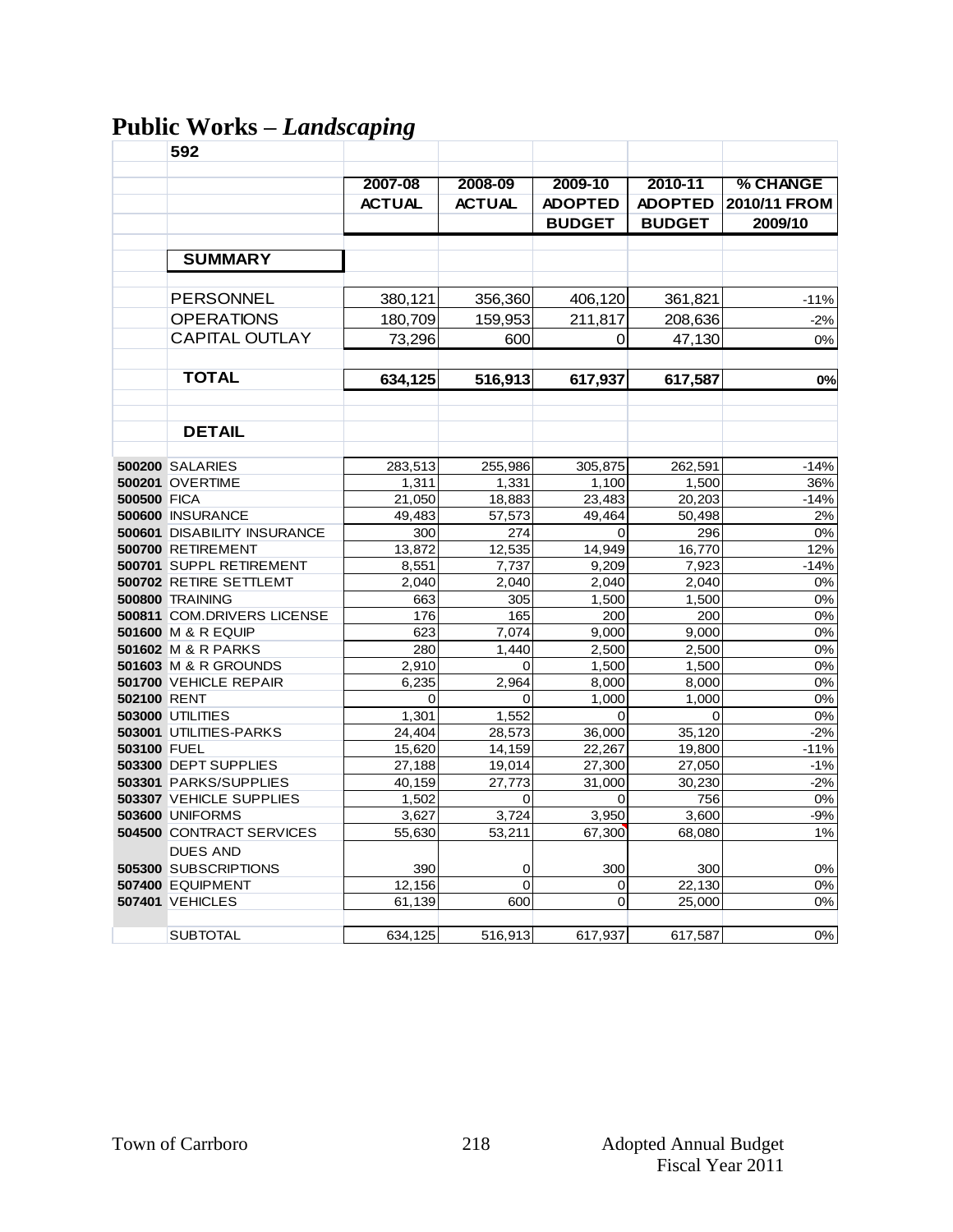### **Recreation and Parks**

| <b>RECREATION AND PARKS - DEPARTMENTAL TOTAL</b> |               |               |                |                |              |
|--------------------------------------------------|---------------|---------------|----------------|----------------|--------------|
|                                                  |               |               |                |                |              |
|                                                  | 2007-08       | 2008-09       | 2009-10        | 2010-11        | % CHANGE     |
|                                                  | <b>ACTUAL</b> | <b>ACTUAL</b> | <b>ADOPTED</b> | <b>ADOPTED</b> | 2010/11 FROM |
|                                                  |               |               | <b>BUDGET</b>  | <b>BUDGET</b>  | 2009/10      |
|                                                  |               |               |                |                |              |
| <b>SUMMARY</b>                                   |               |               |                |                |              |
|                                                  |               |               |                |                |              |
| <b>PERSONNEL</b>                                 | 911,706       | 951,195       | 1,013,486      | 1,026,212      | 1%           |
| <b>OPERATIONS</b>                                | 277,565       | 256,269       | 344,226        | 346,131        | 1%           |
| <b>CAPITAL OUTLAY</b>                            | 18,920        | 27,555        | 52,500         |                | $-100%$      |
|                                                  |               |               |                |                |              |
| <b>TOTAL</b>                                     | 1,208,191     | 1,235,019     | 1,410,212      | 1,372,343      | $-3%$        |

# **Recreation and Parks –** *Supervision*

|                    | 620                             |               |               |                |                |              |
|--------------------|---------------------------------|---------------|---------------|----------------|----------------|--------------|
|                    |                                 |               |               |                |                |              |
|                    |                                 | 2007-08       | 2008-09       | 2009-10        | 2010-11        | % CHANGE     |
|                    |                                 | <b>ACTUAL</b> | <b>ACTUAL</b> | <b>ADOPTED</b> | <b>ADOPTED</b> | 2010/11 FROM |
|                    |                                 |               |               | <b>BUDGET</b>  | <b>BUDGET</b>  | 2009/10      |
|                    |                                 |               |               |                |                |              |
|                    |                                 |               |               |                |                |              |
|                    | <b>SUMMARY</b>                  |               |               |                |                |              |
|                    |                                 |               |               |                |                |              |
|                    | <b>PERSONNEL</b>                | 100,166       | 105,308       | 106,995        | 109,056        | 2%           |
|                    | <b>OPERATIONS</b>               | 8,046         | 8,983         | 18,134         | 18,134         | 0%           |
|                    | <b>CAPITAL OUTLAY</b>           | 3.500         | 6,232         | $\Omega$       | 0              | 0%           |
|                    |                                 |               |               |                |                |              |
|                    | <b>TOTAL</b>                    | 111,712       | 120,523       | 125,129        | 127,190        | 2%           |
|                    |                                 |               |               |                |                |              |
|                    |                                 |               |               |                |                |              |
|                    |                                 |               |               |                |                |              |
|                    | <b>DETAIL</b>                   |               |               |                |                |              |
|                    |                                 |               |               |                |                |              |
|                    | <b>500200 SALARIES</b>          | 82,260        | 86,367        | 87,863         | 87,863         | 0%           |
| <b>500500 FICA</b> |                                 | 6.216         | 6.537         | 6.721          | 6.730          | 0%           |
|                    | 500600 INSURANCE                | 5,139         | 5,530         | 5,496          | 6,121          | 11%          |
|                    | 500601 DISABILITY INSURANCE     | 74            | 76            | 0              | 127            | 0%           |
|                    | 500700 RETIREMENT               | 4,006         | 4,202         | 4.279          | 5,579          | 30%          |
|                    | 500701 SUPPL RETIREMENT         | 2,469         | 2,595         | 2,636          | 2,636          | 0%           |
|                    | 500800 TRAINING                 | 1,751         | 1,429         | 1,330          | 1,330          | 0%           |
|                    | 501000 CONFERENCES              | $\Omega$      | 390           | 500            | 500            | 0%           |
|                    | <b>501100 POSTAGE</b>           | 594           | 430           | 550            | 550            | 0%           |
|                    | 501200 TELEPHONE                | $\Omega$      | 0             | $\Omega$       | Ω              | 0%           |
| 502100 RENT        |                                 | 3,407         | 5,933         | 6,000          | 6,000          | 0%           |
|                    | <b>502500 PRINTING</b>          | 71            | 0             | 865            | 865            | 0%           |
|                    | 503200 OFFICE SUPPLIES          | 379           | $\Omega$      | 1,700          | 1,700          | 0%           |
|                    | 503300 DEPT SUPPLIES            | 1,551         | 511           | 1,989          | 1,989          | 0%           |
|                    | <b>504500 CONTRACT SERVICES</b> | 0             | $\Omega$      | 4,900          | 4,900          | 0%           |
|                    | 505300 DUES/SUBSCRIPTIONS       | 288           | 300           | 300            | 300            | 0%           |
|                    | 505600 CASH OVER/SHORT          | 1             | $-10$         | 0              | 0              | 0%           |
|                    | 505700 MISCELLANEOUS            | 3             | $\Omega$      | 0              | 0              | 0%           |
|                    | 507400 EQUIPMENT                | 3,500         | 6,232         | 0              | 0              | 0%           |
|                    |                                 |               |               |                |                |              |
|                    | <b>SUBTOTAL</b>                 | 111,712       | 120,523       | 125,129        | 127,190        | 2%           |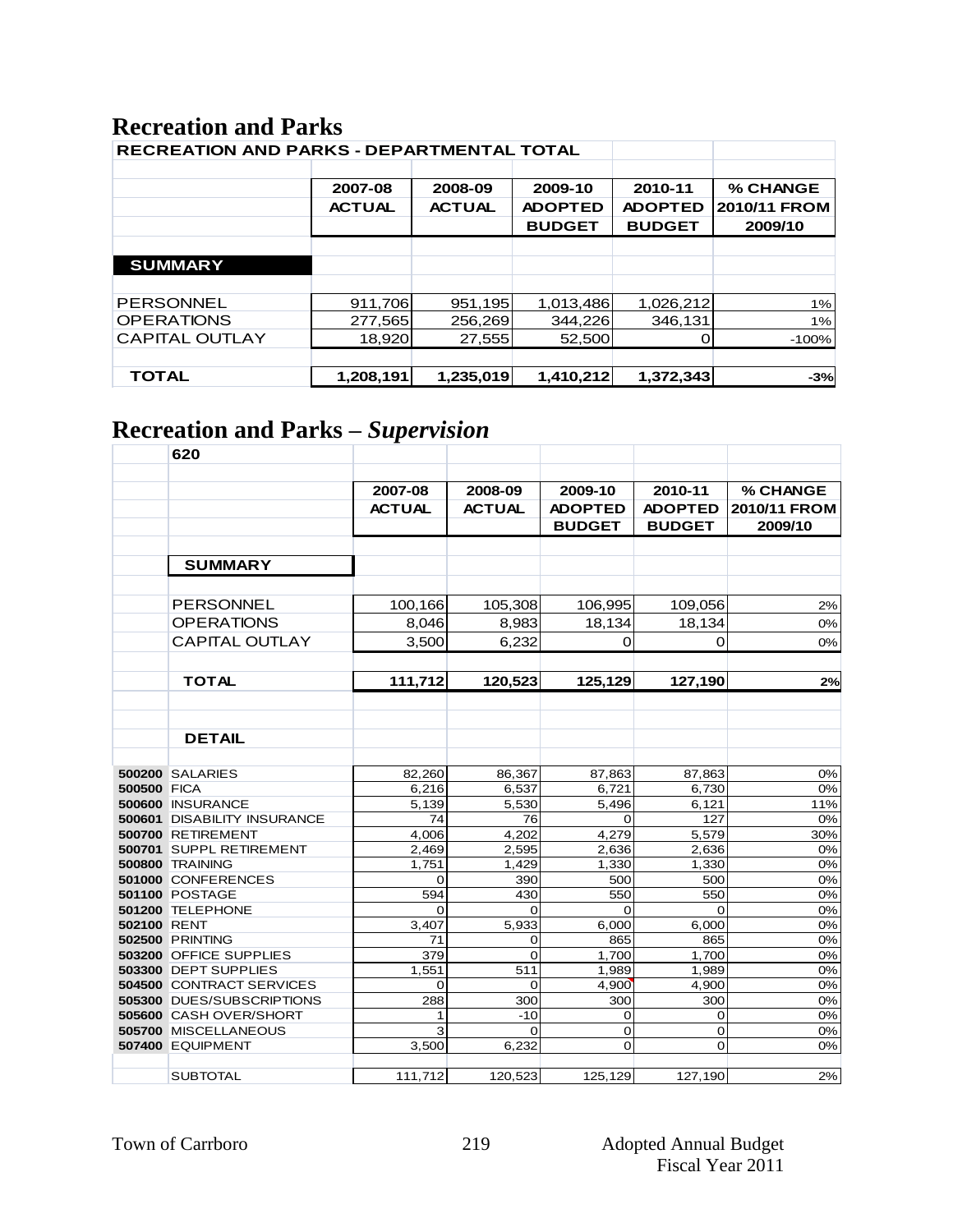|             | 621                                | ັບ            |               |                |                |              |
|-------------|------------------------------------|---------------|---------------|----------------|----------------|--------------|
|             |                                    |               |               |                |                |              |
|             |                                    | 2007-08       | 2008-09       | 2009-10        | 2010-11        | % CHANGE     |
|             |                                    | <b>ACTUAL</b> | <b>ACTUAL</b> | <b>ADOPTED</b> | <b>ADOPTED</b> | 2010/11 FROM |
|             |                                    |               |               | <b>BUDGET</b>  | <b>BUDGET</b>  | 2009/10      |
|             |                                    |               |               |                |                |              |
|             | <b>SUMMARY</b>                     |               |               |                |                |              |
|             |                                    |               |               |                |                |              |
|             | PERSONNEL                          | $\mathbf 0$   | $\mathbf 0$   | $\mathbf 0$    | 0              | 0%           |
|             | <b>OPERATIONS</b>                  | 16,793        | 4,502         | 16,390         | 16,390         | 0%           |
|             | <b>CAPITAL OUTLAY</b>              | 15,420        | 21,323        | 52,500         | 0              | $-100%$      |
|             |                                    |               |               |                |                |              |
|             | <b>TOTAL</b>                       | 32,213        | 25,825        | 68,890         | 16,390         | $-76%$       |
|             |                                    |               |               |                |                |              |
|             |                                    |               |               |                |                |              |
|             | <b>DETAIL</b>                      |               |               |                |                |              |
|             |                                    |               |               |                |                |              |
|             | 500800 TRAINING                    | 0             | 0             | $\mathbf 0$    | 0              | $0\%$        |
|             | 500900 PROF SERVICES               | $\Omega$      | 0             | 7,000          | 7,000          | $0\%$        |
|             | <b>501200 PHONE</b>                | 1,228         | 1,400         | 1,050          | 1,050          | 0%           |
|             | 501602 M & R PARKS                 | $-200$        | 796           | 2,870          | 2,870          | $0\%$        |
| 502100 RENT |                                    | 1,808         | 1,855         | 2,870          | 2,870          | 0%           |
|             | 502600 ADVERTISING                 | $\Omega$      | 13            | 500            | 500            | 0%           |
|             | 503300 DEPT SUPPLIES               | 885           | 438           | 2,100          | 2,100          | 0%           |
|             | 503301 PARK SUPPLIES               | 7,467         | 0             | 0              | 0              | $0\%$        |
|             | 507304 MISC CONSTRUCTION           | 5,605         | 0             | $\overline{0}$ | 0              | 0%           |
|             | 507400 EQUIPMENT                   | 0             |               | $\overline{0}$ | 0              | 0%           |
|             | <b>507401 VEHICLES</b>             | $\Omega$      |               | $\Omega$       | 0              | $0\%$        |
|             | <b>507402 OTHER CAPITAL ASSETS</b> | 15,420        | 21,323        | 52,500         | $\mathbf 0$    | $-100%$      |
|             | <b>SUBTOTAL</b>                    | 32,213        | 25,825        | 68,890         | 16,390         | $-76%$       |
|             |                                    |               |               |                |                |              |

## **Recreation and Parks –** *Playgrounds and Parks*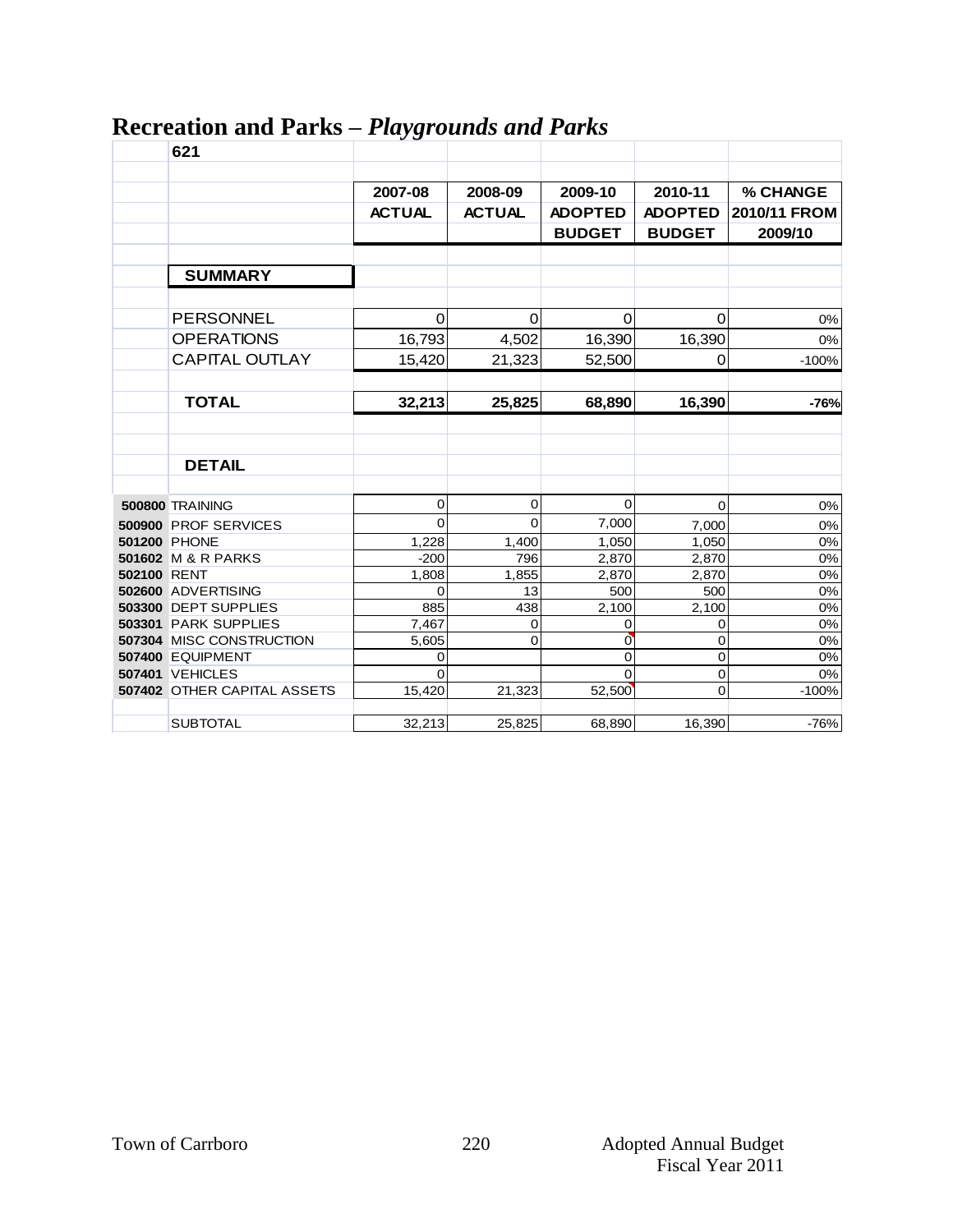# **Recreation and Parks –** *Athletics*

|             | 622                                             |                |                |                |                |                 |
|-------------|-------------------------------------------------|----------------|----------------|----------------|----------------|-----------------|
|             |                                                 |                |                |                |                |                 |
|             |                                                 | 2007-08        | 2008-09        | 2009-10        | 2010-11        | <b>% CHANGE</b> |
|             |                                                 | <b>ACTUAL</b>  | <b>ACTUAL</b>  | <b>ADOPTED</b> | <b>ADOPTED</b> | 2010/11 FROM    |
|             |                                                 |                |                |                |                |                 |
|             |                                                 |                |                | <b>BUDGET</b>  | <b>BUDGET</b>  | 2009/10         |
|             |                                                 |                |                |                |                |                 |
|             | <b>SUMMARY</b>                                  |                |                |                |                |                 |
|             |                                                 |                |                |                |                |                 |
|             | <b>PERSONNEL</b>                                | 277,292        | 282,251        | 308,867        | 313,040        | 1%              |
|             | <b>OPERATIONS</b>                               | 78,796         | 76,950         | 98,962         | 98,843         | $0\%$           |
|             | <b>CAPITAL OUTLAY</b>                           | 0              | 0              |                | 0              |                 |
|             |                                                 |                |                | 0              |                | 0%              |
|             |                                                 |                |                |                |                |                 |
|             | <b>TOTAL</b>                                    | 356,087        | 359,201        | 407,829        | 411,883        | 1%              |
|             |                                                 |                |                |                |                |                 |
|             |                                                 |                |                |                |                |                 |
|             | <b>DETAIL</b>                                   |                |                |                |                |                 |
|             |                                                 |                |                |                |                |                 |
|             | <b>500200 SALARIES</b>                          | 158,942        | 165,323        | 165,661        | 165,355        | 0%              |
|             | 500300 PART TIME SALARIES                       | 0              | 0              | 0              | 0              | $0\%$           |
|             | <b>500400 TEMPORARY SALARIES</b>                | 72,498         | 69,190         | 93,830         | 93,830         | $0\%$           |
| 500500 FICA |                                                 | 17,713         | 17,942         | 19,850         | 19,828         | 0%              |
|             | 500600 INSURANCE                                | 15,418         | 16,591         | 16,488         | 18,363         | 11%             |
|             | <b>500601 DISABILITY INSURANCE</b>              | 206            | 204            | $\Omega$       | 203            | 0%              |
|             | 500700 RETIREMENT                               | 7,741          | 8,037          | 8,068          | 10,500         | 30%             |
|             | 500701 SUPPL RETIREMENT                         | 4,773          | 4,963<br>239   | 4,970          | 4,961<br>900   | 0%<br>0%        |
|             | <b>500800 TRAINING</b><br><b>501100 POSTAGE</b> | 209            |                | 900            | 2,290          | 0%              |
|             | 501200 TELEPHONE                                | 397<br>442     | 1,541<br>458   | 2,290<br>396   | 360            | $-9%$           |
|             | 501600 M & R EQUIP                              | $\mathbf 0$    | 0              | 150            | 150            | 0%              |
|             | 501700 MOTOR VEH REPAIR                         | 87             | 43             | 500            | 500            | 0%              |
| 502100 RENT |                                                 | 22,322         | 19,183         | 26,805         | 26,805         | 0%              |
|             | <b>502500 PRINTING</b>                          | 904            | 5,223          | 2,300          | 2,300          | 0%              |
|             | 502600 ADVERTISING                              | 159            | $\Omega$       | 200            | 200            | 0%              |
| 503100 FUEL |                                                 | 465            | 445            | 633            | 550            | $-13%$          |
|             | 503200 OFFICE SUPPLIES                          | 490            | 115            | 700            | 700            | 0%              |
|             | 503300 DEPT SUPPLIES                            | 22,260         | 18,474         | 23,456         | 23,456         | 0%              |
|             | <b>503600 UNIFORMS</b>                          | 19,428         | 18,084         | 22,922         | 22,922         | 0%              |
|             | 504500 CONTRACTS                                | 11,119         | 12,646         | 16,940         | 16,940         | 0%              |
|             | 505300 DUES/SUBSCRIPTIONS                       | 514            | 499            | 770            | 770            | $0\%$           |
|             | 507400 EQUIPMENT                                | 0              | 0              |                | 0              | 0%              |
|             | <b>507401 VEHICLES</b>                          | $\overline{0}$ | $\overline{0}$ |                | 0              | 0%              |
|             |                                                 |                |                |                |                |                 |
|             | <b>SUBTOTAL</b>                                 | 356,087        | 359,201        | 407,829        | 411,883        | $1\%$           |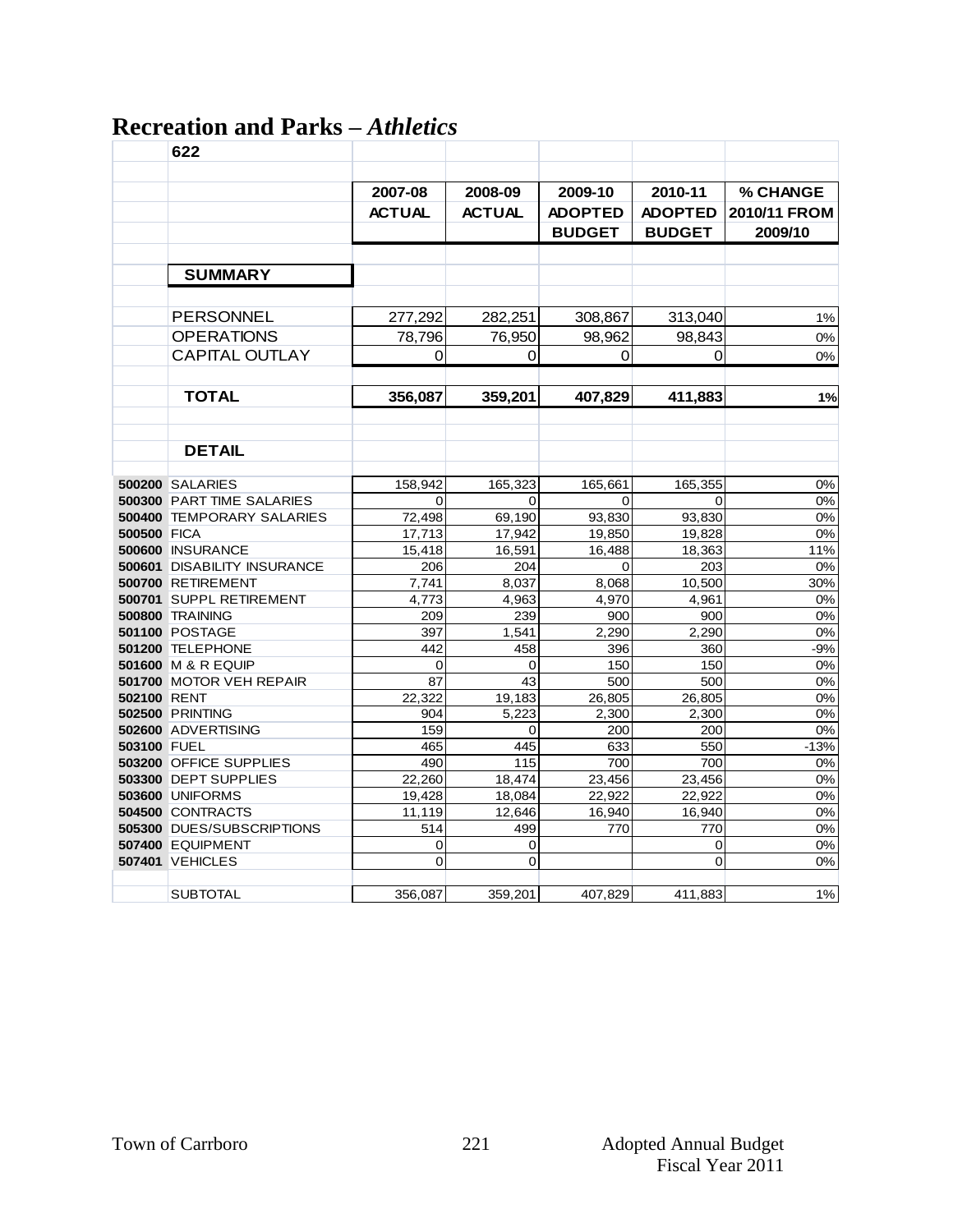|                    | 623                                            |               | $\cdots$ $\cdots$ $\circ$ $\circ$ $\cdots$ $\cdots$ |                 |                |              |
|--------------------|------------------------------------------------|---------------|-----------------------------------------------------|-----------------|----------------|--------------|
|                    |                                                | 2007-08       | 2008-09                                             | 2009-10         | 2010-11        | % CHANGE     |
|                    |                                                | <b>ACTUAL</b> | <b>ACTUAL</b>                                       | <b>ADOPTED</b>  | <b>ADOPTED</b> | 2010/11 FROM |
|                    |                                                |               |                                                     | <b>BUDGET</b>   | <b>BUDGET</b>  | 2009/10      |
|                    |                                                |               |                                                     |                 |                |              |
|                    | <b>SUMMARY</b>                                 |               |                                                     |                 |                |              |
|                    | <b>PERSONNEL</b>                               | 236,919       | 260,408                                             | 274,486         | 277,387        | 1%           |
|                    | <b>OPERATIONS</b>                              | 165,164       | 161,284                                             | 195,207         | 197,231        | 1%           |
|                    | <b>CAPITAL OUTLAY</b>                          | 0             | 0                                                   | 0               | 0              | 0%           |
|                    |                                                |               |                                                     |                 |                |              |
|                    |                                                |               |                                                     |                 |                |              |
|                    | <b>TOTAL</b>                                   | 402,083       | 421,692                                             | 469,693         | 474,618        | 1%           |
|                    |                                                |               |                                                     |                 |                |              |
|                    | <b>DETAIL</b>                                  |               |                                                     |                 |                |              |
|                    | <b>500200 SALARIES</b>                         | 129,350       | 134,001                                             | 137,203         | 136,216        | $-1%$        |
|                    | 500300 PARTTIME SALARIES                       | 0             | 407                                                 | 0               | 0              | 0%           |
|                    | <b>500400 TEMPORARY SALARIES</b>               | 63,304        | 77,958                                              | 92,430          | 92,430         | $0\%$        |
| <b>500500 FICA</b> |                                                | 14,176        | 15,642                                              | 17,567          | 17,492         | 0%           |
|                    | 500600 INSURANCE                               | 19,809        | 21,745                                              | 16,488          | 18,363         | 11%          |
|                    | 500601 DISABILITY INSURANCE                    | 95            | 107                                                 | 0               | 150            | 0%           |
|                    | 500700 RETIREMEMT                              | 6,300         | 6,522                                               | 6,682           | 8,650          | 29%          |
|                    | 500701 SUPPL RETIREMENT                        | 3,885         | 4,026                                               | 4,116           | 4.086          | $-1%$        |
|                    | <b>500800 TRAINING</b>                         | 873           | 1,013                                               | 1,600           | 1,600          | 0%           |
|                    | <b>501100 POSTAGE</b>                          | 3,332         | 2,959                                               | 4,200           | 4,200          | 0%           |
|                    | 501200 TELEPHONE                               | 390           | 371                                                 | 360             | 360            | 0%           |
|                    | <b>501400 TRAVEL</b>                           |               |                                                     |                 | 0              | 0%           |
|                    | <b>501600 M &amp; R EQUIP</b>                  | $\Omega$      | 0                                                   | 150             | 150            | 0%           |
|                    | 501700 VEHICLE REPAIR                          | 5,024         | 88                                                  | 550             | 550            | 0%           |
| 502100 RENT        |                                                | 4,513         | 3,853                                               | 5,527           | 5,527          | 0%           |
|                    | <b>502500 PRINTING</b>                         | 16,185        | 8,832                                               | 19,700          | 19,700         | 0%           |
|                    | 502600 ADVERTISING                             | 2,362         | 1,603                                               | 2,000           | 2,000          | 0%           |
| 503100 FUEL        |                                                | 731           | 884                                                 | 1.258           | 1,132          | $-10%$       |
|                    | 503200 OFFICE SUPPLIES<br>503300 DEPT SUPPLIES | 480<br>16,982 | 975<br>19,980                                       | 700             | 700<br>20,750  | 0%<br>0%     |
|                    | <b>503600 UNIFORMS</b>                         | 716           | 2,180                                               | 20,750<br>2,400 | 2,400          | 0%           |
|                    | <b>504500 CONTRACT SERVICES</b>                | 51,844        | 60,122                                              | 75,844          | 75,844         | 0%           |
|                    | 504702 SPECIAL CLASSES                         | 6,689         | 0                                                   | 0               | 0              | 0%           |
|                    | 504703 COMMUNITY EVENTS                        | 54,577        | 57,795                                              | 59,250          | 61,400         | 4%           |
|                    | 505300 DUES/SUBSCRIPTIONS                      | 466           | 630                                                 | 918             | 918            | 0%           |
|                    | 507400 FURNITURE/EQUIPMENT                     | 0             | 0                                                   | 0               | 0              | 0%           |
|                    | <b>507401 VEHICLES</b>                         | 0             | 0                                                   | 0               | 0              | 0%           |
|                    |                                                |               |                                                     |                 |                |              |
|                    | <b>SUBTOTAL</b>                                | 402,083       | 421,692                                             | 469,693         | 474,618        | $1\%$        |

# **Recreation and Parks –** *General Programs*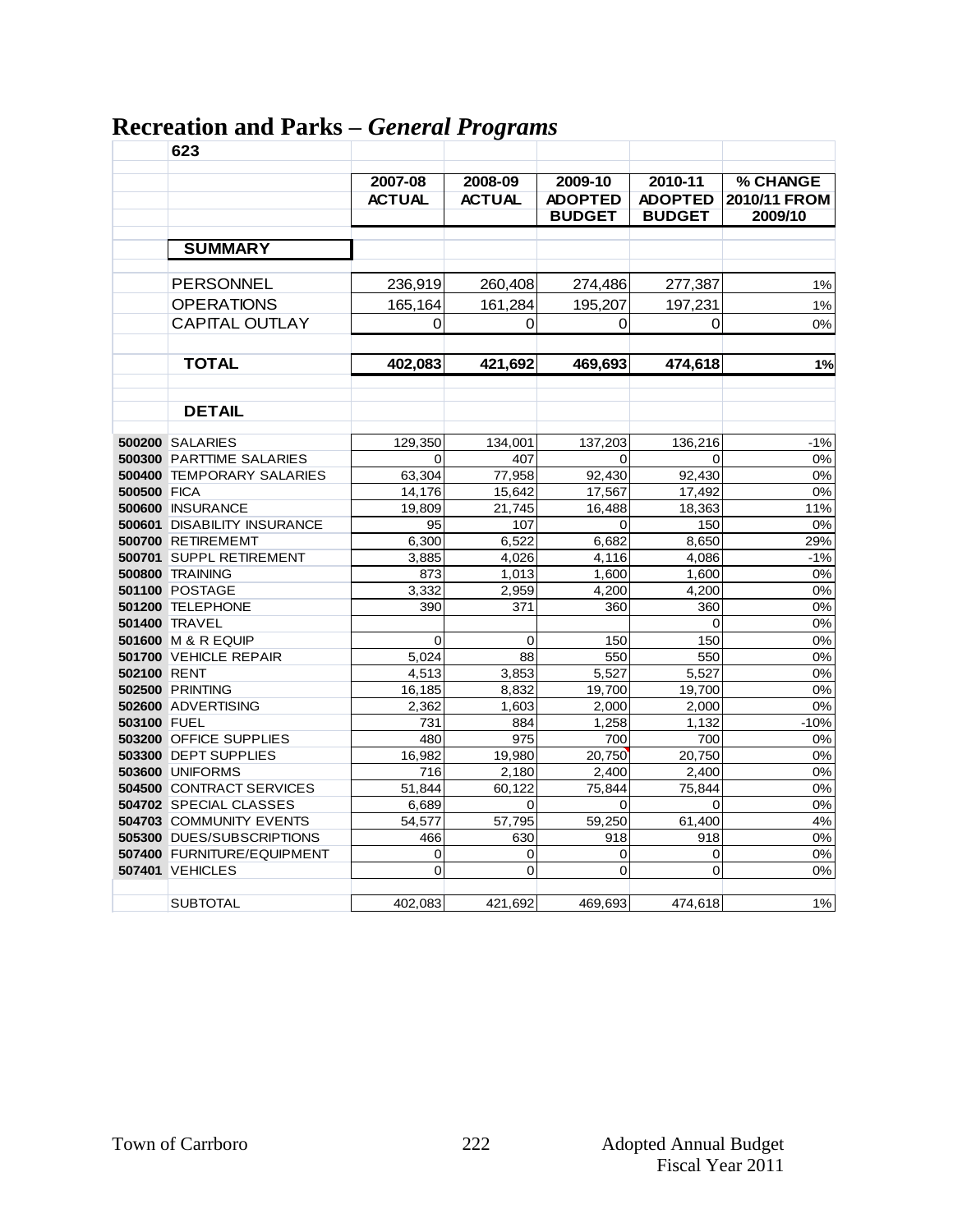|                    | 624                               |               |               |                |                |              |
|--------------------|-----------------------------------|---------------|---------------|----------------|----------------|--------------|
|                    |                                   |               |               |                |                |              |
|                    |                                   | 2007-08       | 2008-09       | 2009-10        | 2010-11        | % CHANGE     |
|                    |                                   | <b>ACTUAL</b> | <b>ACTUAL</b> | <b>ADOPTED</b> | <b>ADOPTED</b> | 2010/11 FROM |
|                    |                                   |               |               | <b>BUDGET</b>  | <b>BUDGET</b>  | 2009/10      |
|                    |                                   |               |               |                |                |              |
|                    | <b>SUMMARY</b>                    |               |               |                |                |              |
|                    |                                   |               |               |                |                |              |
|                    |                                   |               |               |                |                |              |
|                    | <b>PERSONNEL</b>                  | 297,329       | 303,228       | 323,138        | 326,729        | $1\%$        |
|                    | <b>OPERATIONS</b>                 | 8,766         | 4,550         | 15,533         | 15,533         | 0%           |
|                    | <b>CAPITAL OUTLAY</b>             | 0             | 0             | 0              | 0              | $0\%$        |
|                    |                                   |               |               |                |                |              |
|                    | <b>TOTAL</b>                      | 306,095       | 307,778       | 338,671        | 342,262        | 1%           |
|                    |                                   |               |               |                |                |              |
|                    | <b>DETAIL</b>                     |               |               |                |                |              |
|                    |                                   |               |               |                |                |              |
|                    |                                   |               |               |                |                |              |
|                    | <b>500200 SALARIES</b>            | 139,466       | 144,326       | 153,504        | 151,668        | $-1%$        |
|                    | <b>500300 PARTTIME SALARIES</b>   | 62,833        | 74,292        | 76,054         | 76,054         | $0\%$        |
|                    | 500400 TEMPORARY SERVICES         | 38,171        | 29,262        | 35,532         | 35,532         | 0%           |
| <b>500500 FICA</b> |                                   | 17,920        | 18,785        | 20,279         | 20,139         | $-1%$        |
|                    | 500600 INSURANCE                  | 24,542        | 21,436        | 21,984         | 24,484         | 11%          |
|                    | 500601 DISABILITY INSURANCE       | 126           | 156           | 0              | 204            | 0%           |
|                    | 500700 RETIREMENT                 | 9,842         | 10,637        | 11,180         | 14,119         | 26%          |
|                    | 500701 SUPPL RETIREMENT           | 4,429         | 4,334         | 4,605          | 4,529          | $-2%$        |
|                    | <b>500800 TRAINING</b>            | 111           | 0             | 1,500          | 1,500          | 0%           |
|                    | 501000 CONFERENCES                | 205           | 390           | 400            | 400            | 0%           |
|                    | <b>501100 POSTAGE</b>             | 247           | 107           | 700            | 700            | 0%           |
|                    | 501200 TELEPHONE                  | 239           | 204           | 510            | 510            | 0%           |
|                    | 501400 TRAVEL                     | 370           | 771           | 800            | 800            | 0%           |
|                    | <b>501600 M &amp; R EQUIP</b>     | 315           | 190           | 1.519          | 1.490          | $-2%$        |
|                    | <b>501601 M &amp; R BUILDINGS</b> | 833           | 200           | 1,200          | 1,200          | 0%           |
|                    | <b>502500 PRINTING</b>            | 186           | $\Omega$      | 800            | 800            | 0%           |
|                    | 502600 ADVERTISING                | 238           | 130           | 800            | 800            | 0%           |
|                    | 503200 OFFICE SUPPLIES            | 721           | 339           | 1,000          | 1,000          | 0%           |
|                    | 503300 DEPT SUPPLIES              | 3,254         | 455           | 3,796          | 3,796          | 0%           |
|                    | <b>504500 CONTRACTUAL SVCS</b>    | 205           | $\Omega$      | 600            | 600            | $0\%$        |
|                    | 505300 DUES/SUBSCRIPTIONS         | 1,843         | 1,765         | 1,908          | 1,937          | 2%           |
|                    | <b>507400 EQUIPMENT</b>           | $\Omega$      | $\Omega$      | 0              | 0              | 0%           |
|                    | <b>SUBTOTAL</b>                   | 306,095       | 307,778       | 338,671        | 342,262        | 1%           |
|                    |                                   |               |               |                |                |              |

# **Recreation and Parks –** *Recreation Facilities*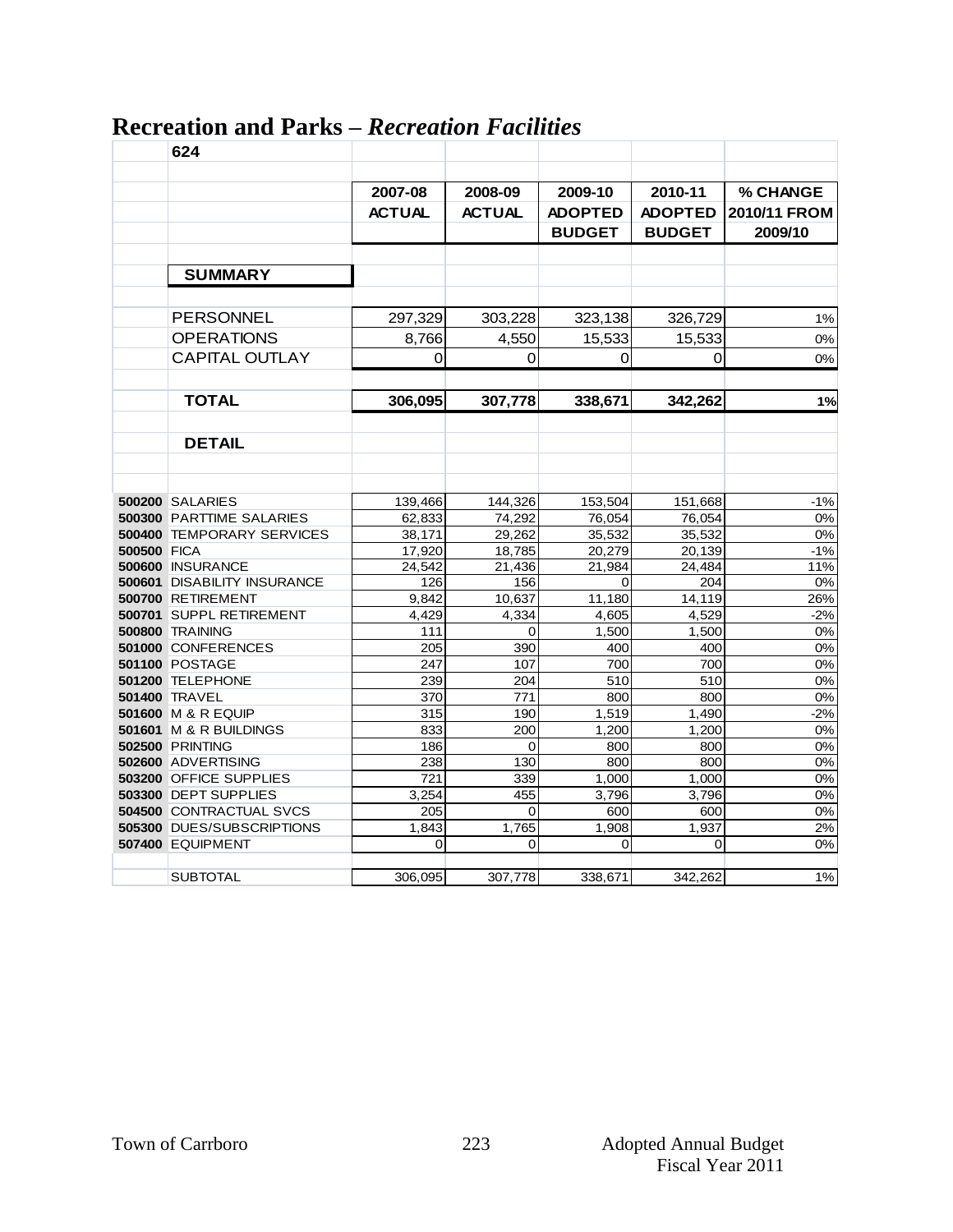# **Nondepartmental**

| <b>NONDEPARTMENTAL - TOTAL</b> |               |               |                |                |              |
|--------------------------------|---------------|---------------|----------------|----------------|--------------|
|                                | 2007-08       | 2008-09       | 2009-10        | 2010-11        | % CHANGE     |
|                                | <b>ACTUAL</b> | <b>ACTUAL</b> | <b>ADOPTED</b> | <b>ADOPTED</b> | 2010/11 FROM |
|                                |               |               | <b>BUDGET</b>  | <b>BUDGET</b>  | 2009/10      |
|                                |               |               |                |                |              |
| <b>SUMMARY</b>                 |               |               |                |                |              |
|                                |               |               |                |                |              |
| <b>PERSONNEL</b>               |               | Ο             | 330,948        | 441,248        | 33%          |
| <b>OPERATIONS</b>              | 366,914       | 1,600,099     | 398,883        | 247,000        | $-38%$       |
| <b>CAPITAL OUTLAY</b>          |               |               |                |                | 0%           |
|                                |               |               |                |                |              |
| TOTAL                          | 366,914       | 1,600,099     | 729,831        | 688,248        | $-6%$        |

# **Nondepartmental –** *General Nondepartmental*

| 660                          |               |               |                |                |              |
|------------------------------|---------------|---------------|----------------|----------------|--------------|
|                              |               |               |                |                |              |
|                              | 2007-08       | 2008-09       | 2009-10        | 2010-11        | % CHANGE     |
|                              | <b>ACTUAL</b> | <b>ACTUAL</b> | <b>ADOPTED</b> | <b>ADOPTED</b> | 2010/11 FROM |
|                              |               |               | <b>BUDGET</b>  | <b>BUDGET</b>  | 2009/10      |
|                              |               |               |                |                |              |
| <b>SUMMARY</b>               |               |               |                |                |              |
|                              |               |               |                |                |              |
| <b>PERSONNEL</b>             | $\mathbf 0$   | 0             | 330,948        | 441,248        | 33%          |
| <b>OPERATIONS</b>            | $\mathbf 0$   | 0             | 35,000         | 35,000         | 0%           |
| <b>CAPITAL OUTLAY</b>        | $\mathbf 0$   | 0             | 0              | 0              | $0\%$        |
|                              |               |               |                |                |              |
| <b>TOTAL</b>                 | $\bf{0}$      | $\bf{0}$      | 365,948        | 476,248        | 30%          |
|                              |               |               |                |                |              |
| <b>DETAIL</b>                |               |               |                |                |              |
|                              |               |               |                |                |              |
| 500202 SERVICE BENEFIT       | $\mathbf 0$   | 0             | 51,000         | 51,000         | $0\%$        |
| <b>500203 PAY PLAN</b>       | $\mathbf 0$   | 0             | 0 <sup>-</sup> | 119,400        | 0%           |
| <b>500601 DISABILITY INS</b> |               | 0             | 9,100          | $\Omega$       | $-100%$      |
| 500603 DEPENDENT HLTH INS    | $\mathbf 0$   | $\mathbf 0$   | 270,848        | 270,848        | 0%           |
| 505700 MISCELLANEOUS         | 0             | 0             |                | $\Omega$       | 0%           |
| 580000 CONTINGENCY           | $\mathbf 0$   | 0             | 15,000         | 15,000         | $0\%$        |
| 581008 FUEL CONTINGENCY      | $\mathsf 0$   | 0             | 20,000         | 20,000         | 0%           |
|                              |               |               |                |                |              |
| <b>SUBTOTAL</b>              | $\mathbf 0$   | 0             | 365,948        | 476,248        | 30%          |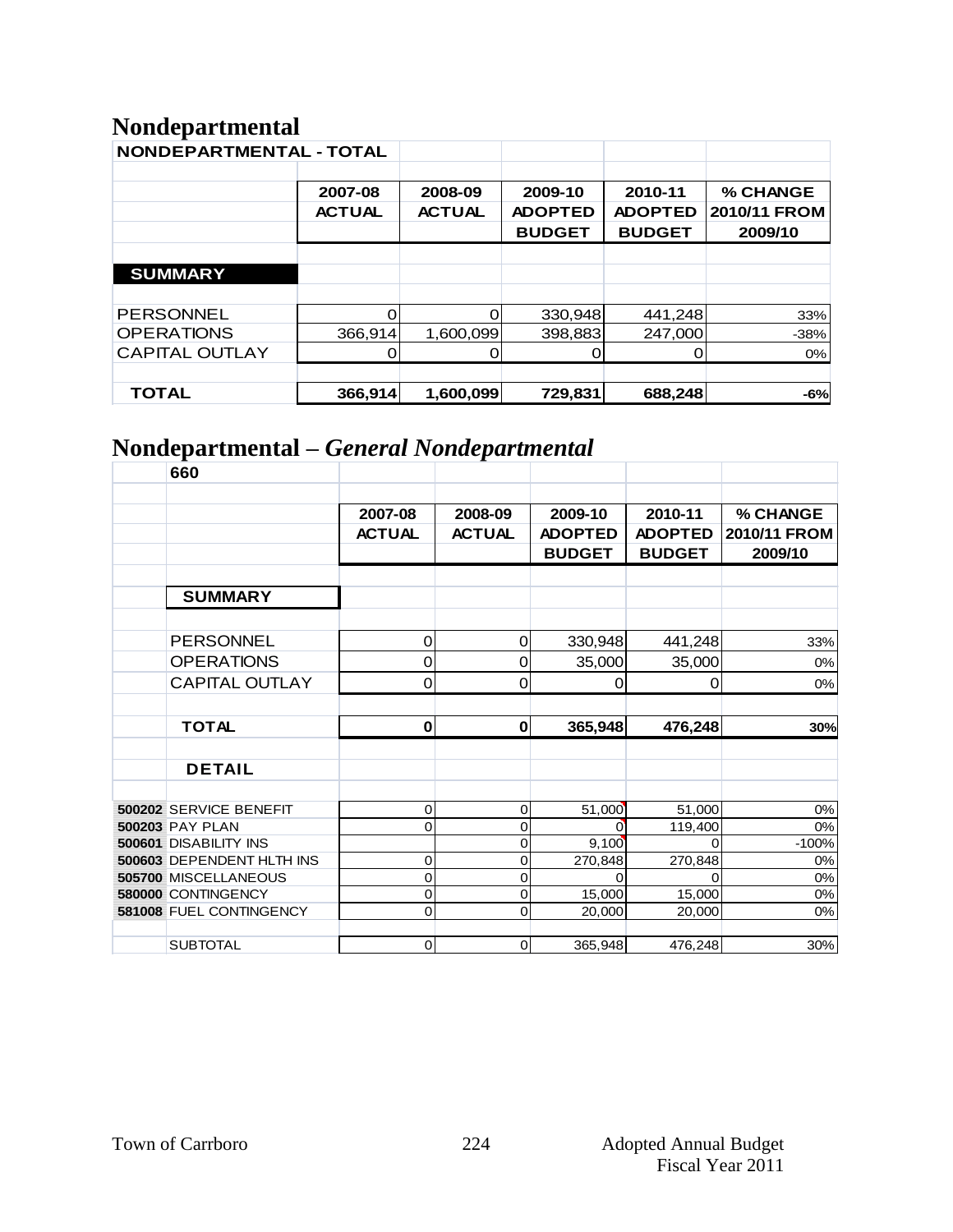# **Nondepartmental –** *Transfers*

|             | 661                                                   |                          |                          |                                            |                                            |                                     |
|-------------|-------------------------------------------------------|--------------------------|--------------------------|--------------------------------------------|--------------------------------------------|-------------------------------------|
|             |                                                       | 2007-08<br><b>ACTUAL</b> | 2008-09<br><b>ACTUAL</b> | 2009-10<br><b>ADOPTED</b><br><b>BUDGET</b> | 2010-11<br><b>ADOPTED</b><br><b>BUDGET</b> | % CHANGE<br>2010/11 FROM<br>2009/10 |
|             | <b>SUMMARY</b>                                        |                          |                          |                                            |                                            |                                     |
|             | <b>PERSONNEL</b><br><b>OPERATIONS</b>                 | 0<br>366,914             | 0<br>1,600,099           | 0<br>363,883                               | $\Omega$<br>212,000                        | 0%<br>$-42%$                        |
|             | <b>CAPITAL OUTLAY</b>                                 | $\mathbf 0$              | 0                        | 0                                          | $\mathbf 0$                                | 0%                                  |
|             | <b>TOTAL</b>                                          | 366,914                  | 1,600,099                | 363,883                                    | 212,000                                    | $-42%$                              |
|             |                                                       |                          |                          |                                            |                                            |                                     |
|             | <b>DETAIL</b>                                         |                          |                          |                                            |                                            |                                     |
|             | <b>TRANSFER TO</b><br>595007 REVOLVING LOAN FUND      |                          |                          | 0                                          | $\overline{O}$                             | $0\%$                               |
|             | <b>TRANSFER TO CAPITAL</b><br><b>592007 RESERVE</b>   | 351,914                  | 1,121,099                | 212,000                                    | 212,000                                    | 0%                                  |
|             | <b>TRANSFER TO CAPITAL</b><br><b>593007 PROJ FUND</b> | 15,000                   | 430,000                  | 151,883                                    | $\mathbf 0$                                | $-100%$                             |
| 594009 FUND | <b>TRANSFER TO BOND</b>                               | $\pmb{0}$                | 1,000                    | 0                                          | $\overline{O}$                             | 0%                                  |
|             | <b>TRANSFER TO</b><br>597009 AFFORDABLE HOUSING       | $\mathbf 0$              | 48,000                   | 0                                          | $\pmb{0}$                                  | $0\%$                               |
|             | <b>SUBTOTAL</b>                                       | 366,914                  | 1,600,099                | 363,883                                    | 212,000                                    | $-42%$                              |